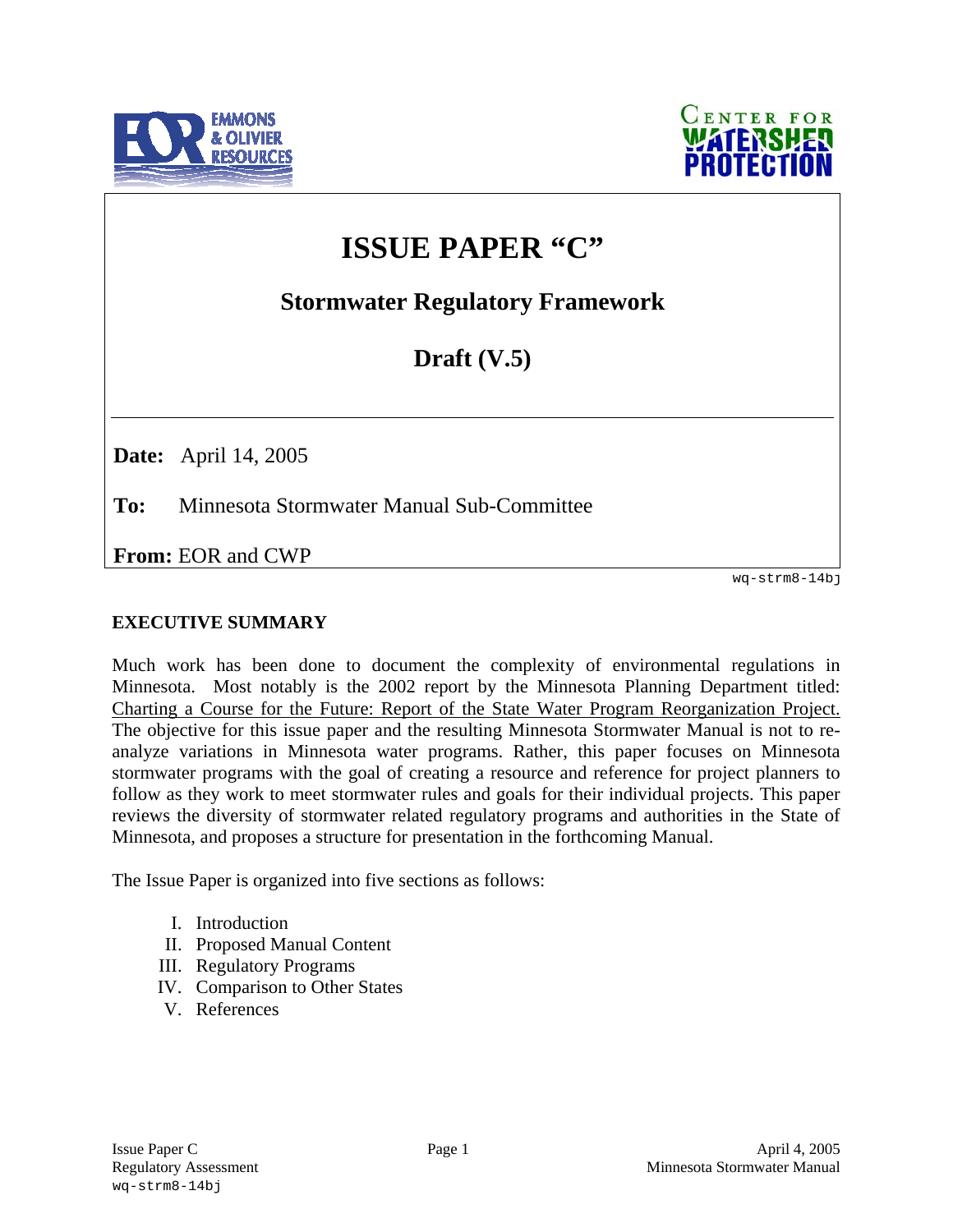A supplemental Overlaps and Gaps Analysis was prepared as a separate document and provided to the Manual Sub-Committee as background information on stormwater management in Minnesota.

*The Manual Sub-Committee is asked to review the list of regulatory programs and permits for*  inclusion in the Manual and provide guidance on how each should be handled in the context of *the Manual.* 

# **I. INTRODUCTION**

The focus of this issue paper is to explore the existing regulatory framework within Minnesota as it relates specifically to stormwater. This will lead to preparation of detailed stormwater program and permit descriptions to be included in the Manual which can then be used as a guidance document for developers and the regulated community. This document and the information within should not be considered as a final resource for regulatory authority, but rather as a reference document that describes existing regulations and points a practitioner in the right direction.

In preparation for this Issue Paper, the project team met informally with representatives of both regulated and regulating groups. Groups include: municipalities, watershed districts/organizations, MPCA staff, Minnesota Chamber of Commerce, League of Minnesota Cities, and the Minnesota Department of Health. An invitation to meet was offered to representatives of Builder's Association of the Twin Cities (BATC), however it was not possible to schedule a meeting prior to the deadline for this paper. Issues raised and solutions proposed at these meetings are discussed in the separate Overlaps and Gaps Analysis document.

# **II. PROPOSED MANUAL CONTENT**

As described above, the manual should be a reference document and organized in such a way that the regulated community can identify potential permits and programs necessary for compliance for a specific project. Further, the manual will focus on only those programs and permits that are specifically tied to stormwater management. It will not be possible to identify all combinations of permits and considerations for all possible types of projects. The manual will provide the following categories of information:

- 1. Agency description and stormwater authority
- 2. Enabling legislation or regulation
- 3. Program information and permit summary with agency contacts
- 4. Applicant guidance worksheet

A summary table is included to identify each of the permit programs at the State and Federal level and include regulated activities, applicability, regulator, and implementation authority (enabling legislation). In addition, local governments including counties, watershed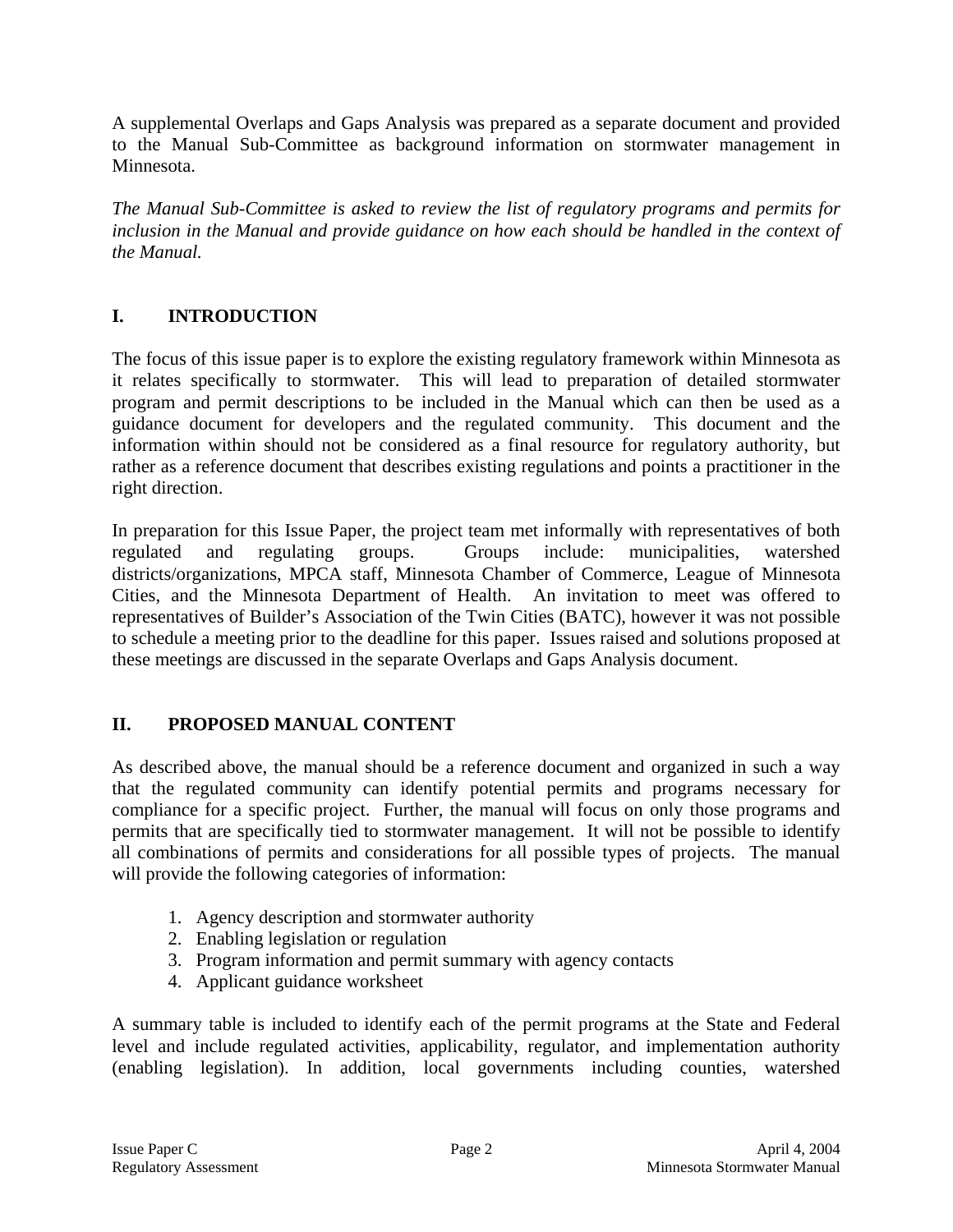organizations, and municipalities will be included with general descriptions of their regulatory authorities.

### **Agencies and Stormwater Authority**

A summary of each Federal and State agency with authority or regulations related to stormwater will be included in the Manual. The following agencies will be included in the summary:

- Environmental Protection Agency
- Federal Emergency Management Agency
- U. S. Army Corps of Engineers
- Minnesota Pollution Control Agency
- Minnesota Department of Health
- Minnesota Department of Natural Resources
- Board of Water and Soil Resources
- Metropolitan Council (sub-unit of the State)

Local, watershed and county authorities also relate to stormwater management and will be so indicated as appropriate in this paper and the Manual.

#### **Enabling Legislation or Regulation**

Numerous resources which describe programs and permits exist. A summary of the enabling legislation for stormwater programs and permits will be included in the Manual. Appendix A of this paper includes a summary of the enabling legislation proposed to be included in the manual. The following legislation is proposed to be included in the Manual:

#### *Federal Enabling Legislation*

- Clean Water Act
- Rivers and Harbors Act, Section 10
- Coastal Zone Act Reauthorization Amendments, Section 6217
- Safe Drinking Water Act
- Wild and Scenic Rivers Act

#### *State Enabling Legislation*

- M.S. 103A Water Policy Information (Chapter 103A)
- M.S. 103B Water Planning and Project Implementation (Chapter 103B)
- M.S. 103C Soil and Water Conservation Districts (Chapter 103C)
- M.S. 103D Watershed Districts (Chapter 103D)
- M.S. 103E Drainage (Chapter 103E)
- M.S. 103F Protection of Water Resources (Chapter 103F)
- M.S. 103G Waters of the State (Chapter 103G)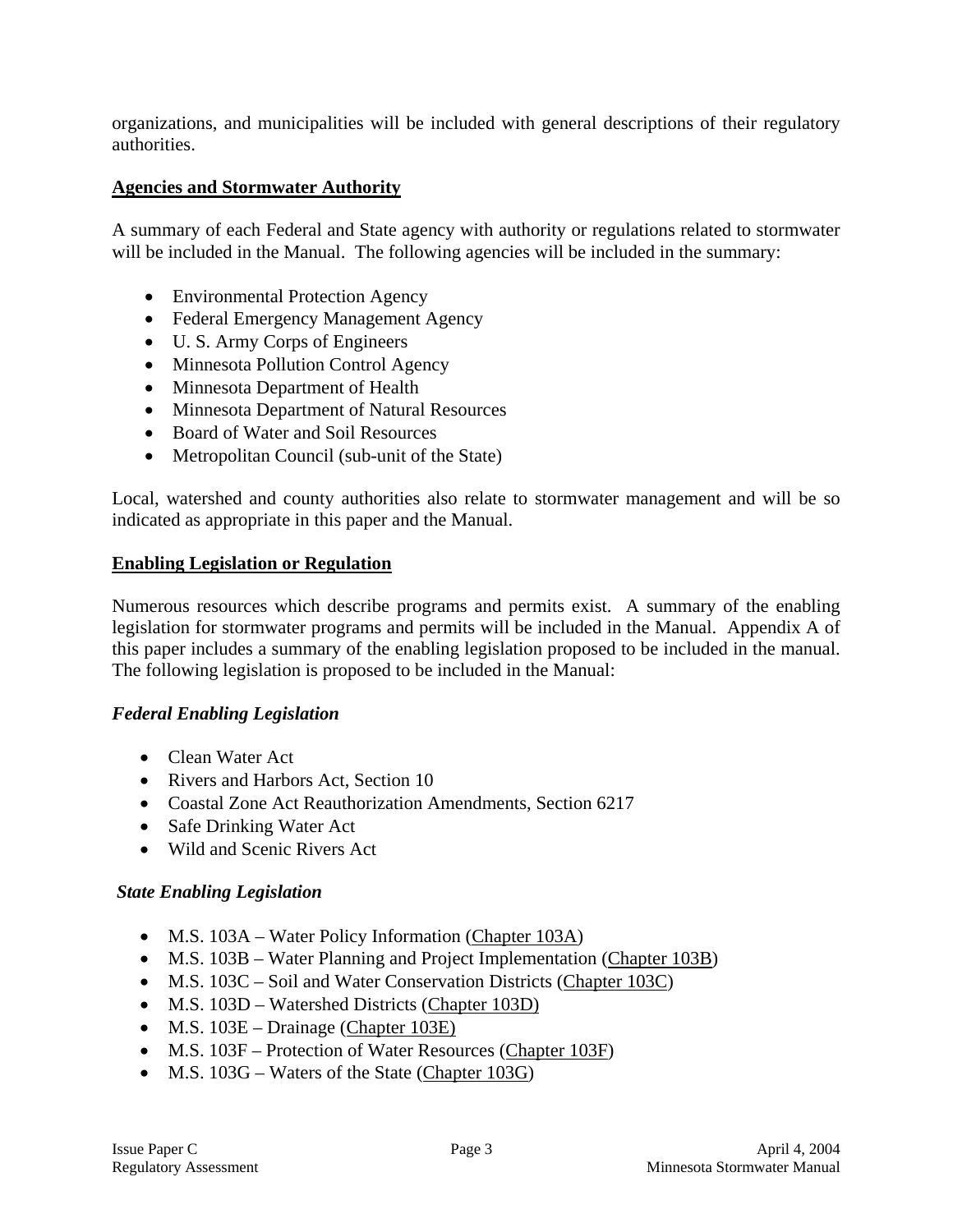- M.S. 103H Groundwater Protection (Chapter 103H)
- M.S. 115 Water Pollution Control Sanitary Districts (http://www.revisor.leg.state.mn.us/stats/115/)
- M.S. 116 Pollution Control Agency (http://www.revisor.leg.state.mn.us/stats/116/)
- M.S. 144 Department of Health (http://www.revisor.leg.state.mn.us/stats/144/)

### **Program and Permit Information**

The Manual will focus primarily on descriptions of existing stormwater programs and permits at the Federal and State levels. Additional authorities exist at the local, watershed, and county levels, but they vary considerably and would go beyond the scope of this document if addressed individually. Appendix A of this paper includes excerpts from identified web links for the programs and permits proposed for inclusion in the Minnesota Stormwater Manual. A worksheet will also be developed and included in the Manual to aid the Manual user in determining from which agencies and governmental units a permit may be required. The manual will provide two types of links: some will link to portions of the manual; others will link to web pages that should have the most current information.

The following Federal and State regulatory programs have been singled out as having relationship to stormwater management and therefore will be included in the Minnesota Stormwater Manual (additional local, watershed and county authorities are referenced where appropriate throughout the paper):

### *Federal Regulatory Programs*

- National Pollutant Discharge Elimination System (NPDES) Stormwater Program (EPA)
- Total Maximum Daily Load Program (EPA)
- National Flood Insurance Program (FEMA)
- Coastal Management Program (EPA, NOAA)
- National Wild and Scenic Rivers Program (NPS)
- Section 404 of the CWA Permit Program (COE)
- Section 10 of the Rivers and Harbors Act of 1899 Permit Program (COA)

### *State Regulatory Programs and Permits*

- Public Waters Work Permit Program (DNR)
- Storm Water Program (MPCA)
- Coastal Nonpoint Pollution Control Program for Lake Superior (MPCA, DNR)
- Feedlot Program (MPCA, County)
- Wellhead Protection Program (MDH)
- Wetland Conservation Act Program (BWSR, DNR, LGU)
- Shoreland Management Program (DNR, LGU)
- Floodplain Management Program (DNR, LGU)
- Minnesota Nonpoint Source Management Program (MPCA)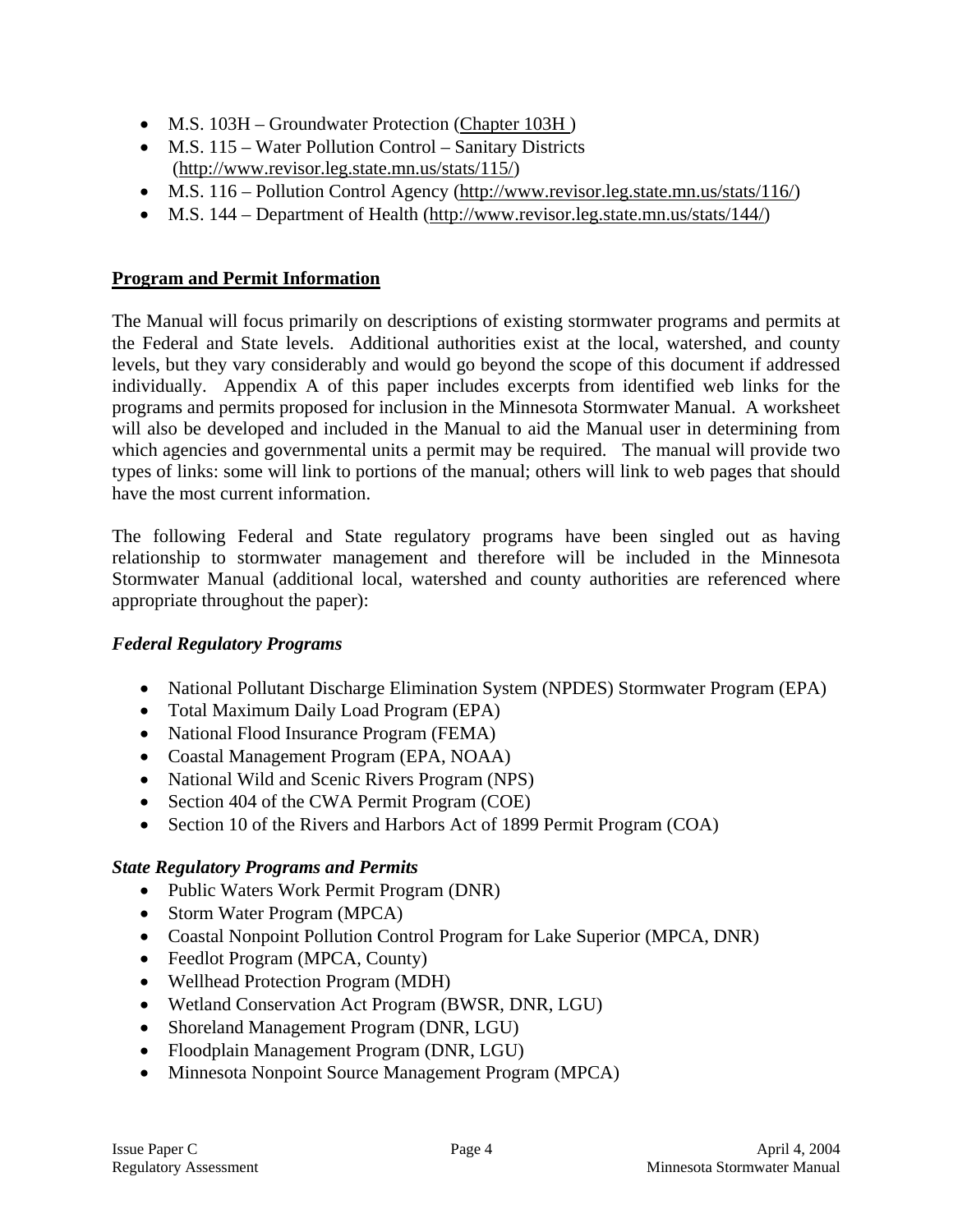- Wild and Scenic Rivers Program (DNR)
- Mississippi River Critical Area Program (DNR)
- MNRRA Program (NPS, DNR)
- Minnesota State Water Pollution Control Program (MPCA)
- Lake Management Program (DNR)
- River and Stream Management Program (DNR)
- Clean Water Act, Section 401 Certification (MPCA)

A preliminary summary of stormwater related permitting programs is presented in Table 1. This summary will also be included in the Manual as a quick reference for the user along with more detailed information on the individual programs.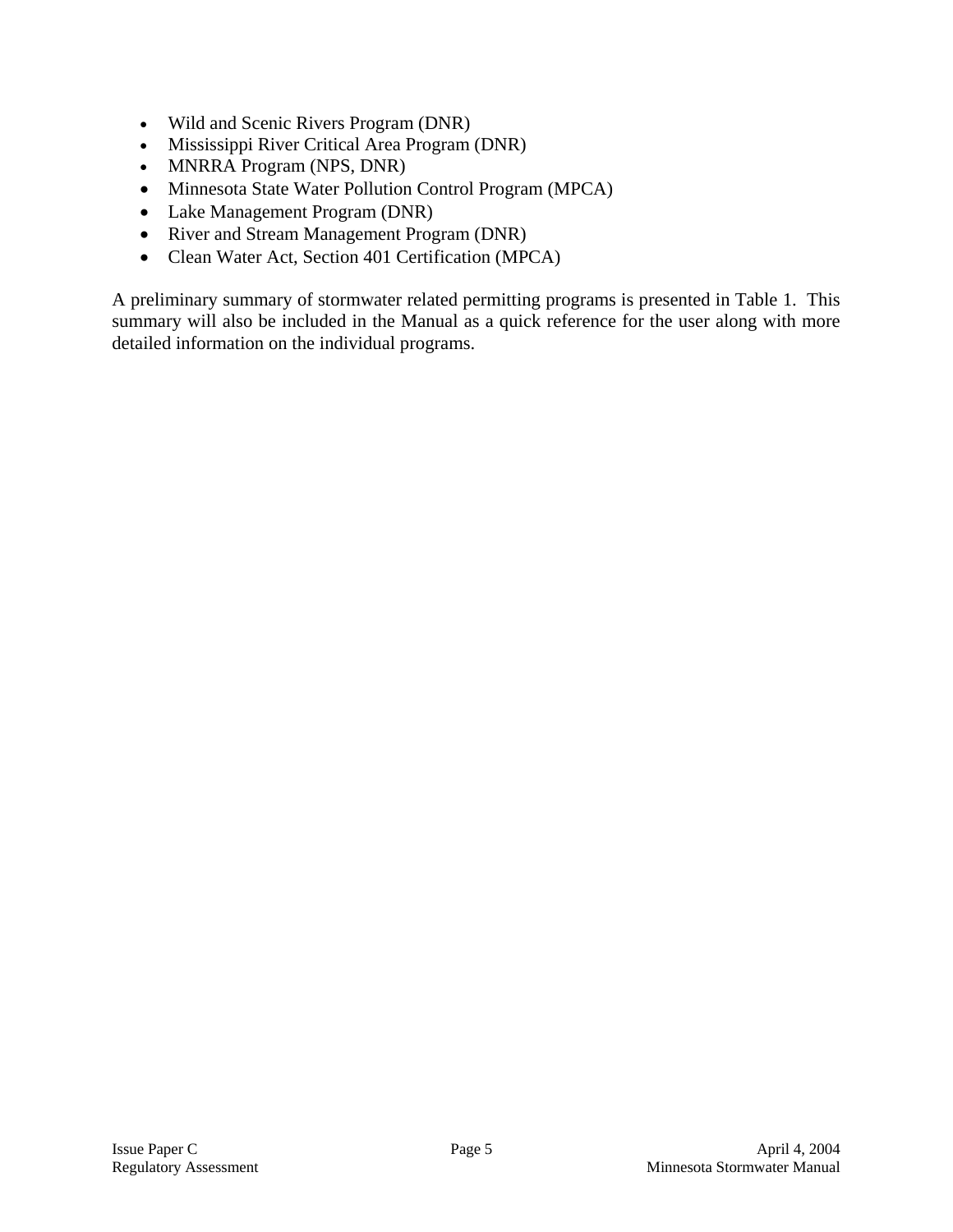| <b>Permit Title</b>                                                 | <b>Regulatory</b><br><b>Agency</b> | <b>Implementation Authority</b>                                      | <b>Applicability</b>                                                                                                                                                                                                                                                                                                                                                                                                                                        | <b>Stormwater Regulated Activities</b>                                                                                                                                                                                                                                                                                                                                                                                                 |
|---------------------------------------------------------------------|------------------------------------|----------------------------------------------------------------------|-------------------------------------------------------------------------------------------------------------------------------------------------------------------------------------------------------------------------------------------------------------------------------------------------------------------------------------------------------------------------------------------------------------------------------------------------------------|----------------------------------------------------------------------------------------------------------------------------------------------------------------------------------------------------------------------------------------------------------------------------------------------------------------------------------------------------------------------------------------------------------------------------------------|
| NPDES/SDS<br><b>Construction Site</b><br>Permit                     | <b>MPCA</b>                        | EPA - Clean Water Act<br>M.S. 115.01-115.09                          | Applies to all construction disturbing one or<br>more acres of land, areas less than one acre if<br>that activity is part of a "larger common plan of<br>development or sale" that is greater than one<br>acre, and MPCA designated construction<br>activities disturbing less than one acre that have<br>the potential for contribution to a violation of a<br>water quality standard or for significant<br>contribution of pollutants to water resources. | Stormwater discharge associated with road<br>building, landscaping clearing, grading,<br>excavation, and construction of homes, office<br>buildings, industrial parks, landfills and<br>airports.                                                                                                                                                                                                                                      |
| NPDES/SDS Municipal<br>Separate Storm Sewer<br><b>System Permit</b> | <b>MPCA</b>                        | EPA - Clean Water Act<br>M.S. 115.01-115.09<br><b>Mn. Rules 7001</b> | Applies to municipal separate storm sewer<br>systems located in federally designated<br>urbanized areas.                                                                                                                                                                                                                                                                                                                                                    | On going site management and maintenance<br>activities. Site management must include at<br>a minimum the Six Minimum Control<br>Measures: 1. public education and outreach,<br>2. public participation and involvement, 3.<br>illicit discharge detection and elimination, 4.<br>construction site storm water runoff control,<br>5. post construction storm water<br>management, and 6. pollution prevention /<br>good house keeping. |
| NPDES/SDS Industrial<br><b>Site Permit</b>                          | <b>MPCA</b>                        | EPA - Clean Water Act<br>M.S. 115.01-115.09<br><b>Mn. Rules 7001</b> | Applies to public (municipal) and private<br>operators of industrial facilities included in one<br>of the 11 categories of industrial activity defined<br>in the federal regulations by an industry's<br>Standard Industrial Classification (SIC) code or<br>a narrative description of the activity found at<br>the industrial site are required to apply for a<br>permit                                                                                  | On going site management and maintenance<br>activities. Site management may include<br>BMPs such as oil and grease separators,<br>designated wash out locations, site<br>sweeping, and storing materials indoors.                                                                                                                                                                                                                      |
| NPDES/SDS Feedlot<br>Permit                                         | <b>MPCA</b>                        | EPA - Clean Water Act<br>M.S.115.076 and 116.07<br>and 7060          | Applies to owners and operators of feedlots<br>capable of holding 1,000 animal units or more<br>Mn. Rules 7001, 7020, 7050, or Concentrated Animal Feeding Operations<br>(CAFOs) meeting criteria in 40 CFR §<br>122.23(b)(4).                                                                                                                                                                                                                              | Stormwater discharge associated site<br>location and expansion activities;<br>construction activities; manure application,<br>storage (stockpiling) location, and<br>management; phosphorus management,<br>pollutions prohibitions; and process<br>wastewater and milk house wastes                                                                                                                                                    |

# **Table 1: Stormwater related permit programs**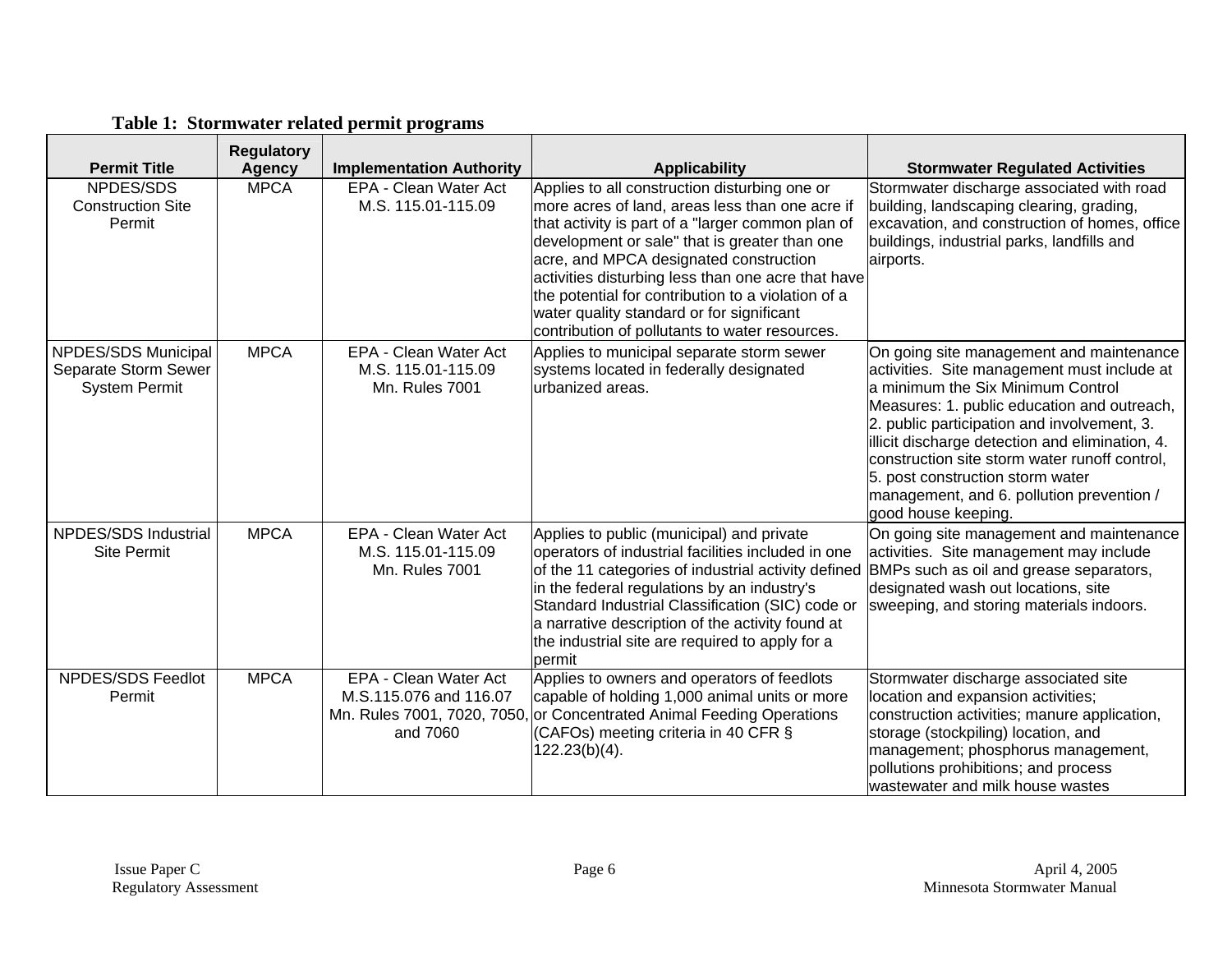| <b>Permit Title</b>                              | <b>Regulatory</b><br><b>Agency</b>                       | <b>Implementation Authority</b>                                                   | <b>Applicability</b>                                                                                                                                                                                                                                                                                 | <b>Stormwater Regulated Activities</b>                                                                                                                                                                                                                                                                                                                                     |
|--------------------------------------------------|----------------------------------------------------------|-----------------------------------------------------------------------------------|------------------------------------------------------------------------------------------------------------------------------------------------------------------------------------------------------------------------------------------------------------------------------------------------------|----------------------------------------------------------------------------------------------------------------------------------------------------------------------------------------------------------------------------------------------------------------------------------------------------------------------------------------------------------------------------|
| <b>Industrial Discharge</b>                      | Met Council                                              | Mn. Rules 473                                                                     | Applies to industrial users of the Metropolitan<br>Disposal System (public sanitary sewers)                                                                                                                                                                                                          | Stormwater discharge, leachate, and<br>groundwater where there is no prudent or<br>feasible disposal alternatives                                                                                                                                                                                                                                                          |
| 404 Wetland Permit                               | <b>USACE</b>                                             | EPA - Clean Water Act<br>Section 404<br>(33 U.S.C. 1344)                          | Applies to territorial seas; all navigable waters<br>and adjacent wetlands; tributaries to navigable<br>waters and adjacent wetlands; Interstate waters<br>and adjacent wetlands; and all waters not<br>identified above in which the destruction or<br>degradation could affect interstate commerce | Discharge of dredged or fill material into<br>waters of the United States                                                                                                                                                                                                                                                                                                  |
| 401 Water Quality<br>Certification               | <b>MPCA</b>                                              | EPA - Clean Water Act<br>(33 U.S.C. 1341)<br>M.S. 115.03<br><b>Mn. Rules 7001</b> | Applies to all activities requiring a federal permit Water quality impacts that may be generated<br>that may have discharge to state waters.                                                                                                                                                         | from the structure, siting, or runoff<br>management.                                                                                                                                                                                                                                                                                                                       |
| <b>Wetland Conservation</b><br><b>Act Permit</b> | Local<br>Government<br>Unit (as<br>designated in<br>WCA) | <b>Wetland Conservation Act</b><br>M.S. 103G<br>Mn. Rules 8420                    | Applies to all jurisdictional wetlands.                                                                                                                                                                                                                                                              | Draining, filling, and in some cases<br>excavation, degradation of water quality due<br>to untreated stormwater runoff                                                                                                                                                                                                                                                     |
| <b>Public Waters Work</b><br>Permit              | <b>DNR</b>                                               | M.S. 103G.245<br><b>Mn. Rules 6115</b>                                            | Development activities below the ordinary high<br>water level (OHWL) in public waters and public<br>waters wetlands                                                                                                                                                                                  | Filling, excavation, shore protection, bridges<br>and culverts, structures, docks, marinas,<br>water level controls, dredging, and dams.                                                                                                                                                                                                                                   |
| <b>Shoreland Management</b>                      | DNR and<br>LGUs*                                         | State Floodplain<br>Management Act<br>M.S.103F.101<br><b>Mn. Rules 6120</b>       | Applies to all lakes greater than 25 acres (10<br>acres in municipalities) and rivers with a<br>drainage area two square miles or greater                                                                                                                                                            | Standards and guidelines for the use and<br>development of shoreland property, including<br>a sanitary code, minimum lot size, minimum<br>water frontage, building setbacks, building<br>heights, and subdivision regulations. Local<br>units of government with priority shorelands<br>are required to adopt these or stricter<br>standards into their zoning ordinances. |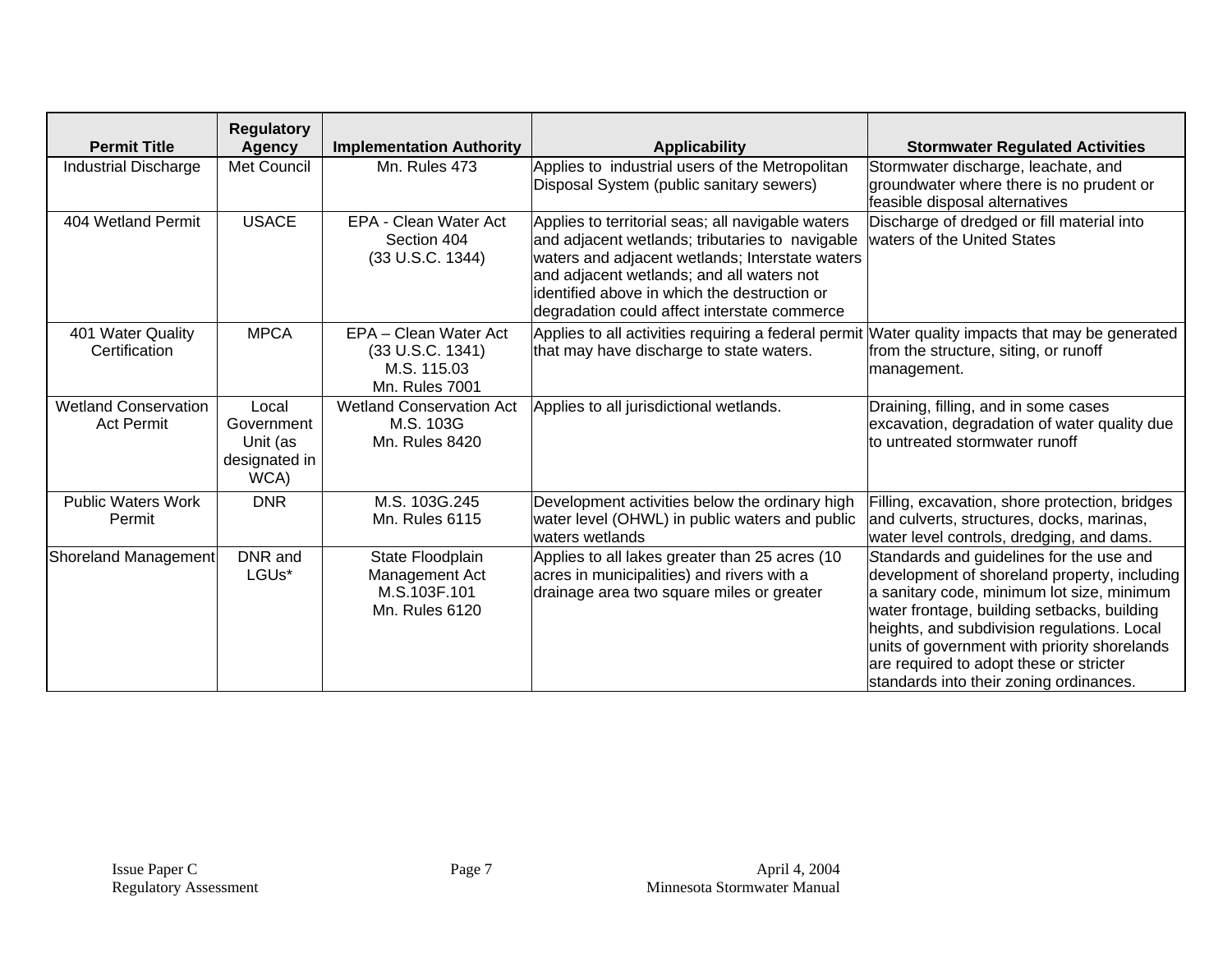| <b>Permit Title</b>   | <b>Regulatory</b><br>Agency | <b>Implementation Authority</b>                                      | <b>Applicability</b>                                                                                                                                                          | <b>Stormwater Regulated Activities</b>                                                                                                                                                                                                                                                                                                                                                                 |
|-----------------------|-----------------------------|----------------------------------------------------------------------|-------------------------------------------------------------------------------------------------------------------------------------------------------------------------------|--------------------------------------------------------------------------------------------------------------------------------------------------------------------------------------------------------------------------------------------------------------------------------------------------------------------------------------------------------------------------------------------------------|
| Floodplain Management | DNR and<br><b>LGUs</b>      | State Floodplain<br>Management Act<br>M.S.103F.101<br>Mn. Rules 6120 | Requires structures built on a floodplain to meet Floodplain management ordinances require<br>floodplain management ordinances set by<br>federal, state and local authorities | that the elevation of the surface of the lowest<br>floor of a dwelling be at or above the<br>regulatory flood protection elevation. Local<br>regulations will also require the top of the<br>access road elevations to be within 2 feet of<br>the flood protection elevation. Local units of<br>government are required to adopt DNR<br>minimum or stricter standards into their<br>zoning ordinances. |

\* LGU = local governmental unit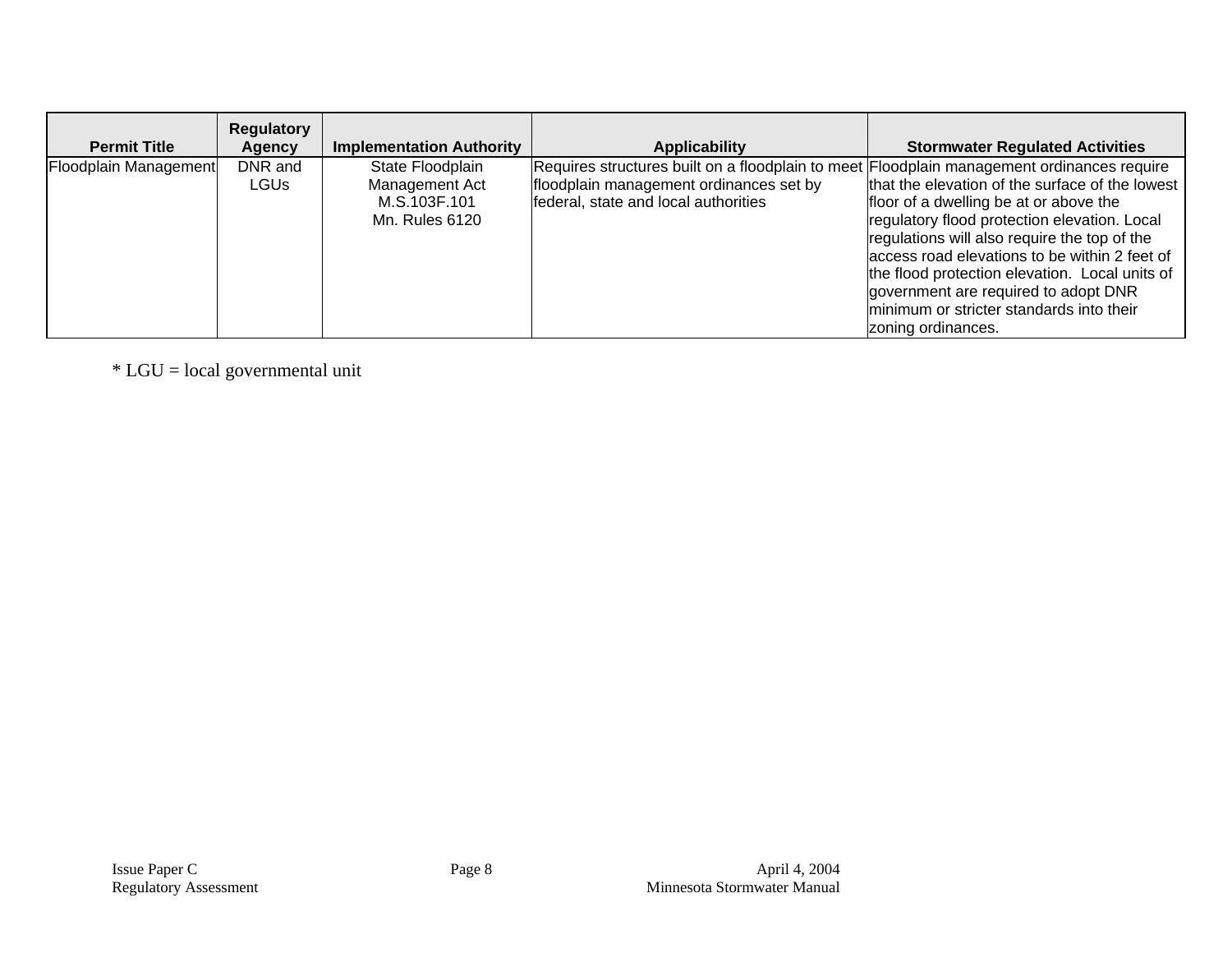The following example outlines the proposed organizational format for the Manual. Details organized in this format will be provided in the Manual for all of the previously referenced authorities.

### Public Waters Work Permit Program

The DNR Water Permits Unit oversees the administration of the Public Waters Work Permit Program. This program, begun in 1937, regulates water development activities below the ordinary high water level (OHWL) in public waters and public waters wetlands. The Public Waters Work Permit Program applies to those lakes, wetlands, and streams identified on DNR Public Water Inventory maps. Proposed projects affecting the course, current, or cross-section of these water bodies may require a Public Waters Work Permit from the DNR.

There are two types of Public Waters Work Permits: general permits and individual permits. If work proposed in public waters or public waters wetlands meets the requirements of a specific general permit, an individual permit is not required. Currently there are five categories of general permits as follows:

- 1. Emergency Repair of Public Flood Damages
- 2. Multiple Purposes
- 3. Bridge and Culvert Projects
- 4. Dry Hydrants
- 5. Bank/Shore Protection or Restoration

An individual permit is required if the proposed work does not meet the requirements of a specific general permit.

Enabling Legislation: Minnesota Statutes 103G.245, Minnesota Rules Chapter 6115

Required Permit(s): **Public Waters Work Permit**

Regulatory Authority: DNR Water Permits Unit

Applicability: Development activities below the ordinary high water level (OHWL) in public waters and public waters wetlands.

Stormwater Regulated Activities: Filling, excavation, shore protection, bridges and culverts, structures, docks, marinas, water level controls, dredging, and dams within or along DNR Public Waters.

#### References and Links

Public Works Permit Programs http://www.dnr.state.mn.us/waters/watermgmt\_section/pwpermits/index.html

DNR permit web site - http://www.dnr.state.mn.us/permits/water/needpermit.html

DNR permit application forms site – http://www.dnr.state.mn.us/waters/forms.html

A worksheet will also be provided in Appendix D (Templates and Checklists) of the Manual to assist the Manual user with determining which authorities may be involved for a project in or near a protected water resource. It is important that the Manual user complete the entire worksheet in order to obtain an accurate picture of all of the regulatory authorities that may be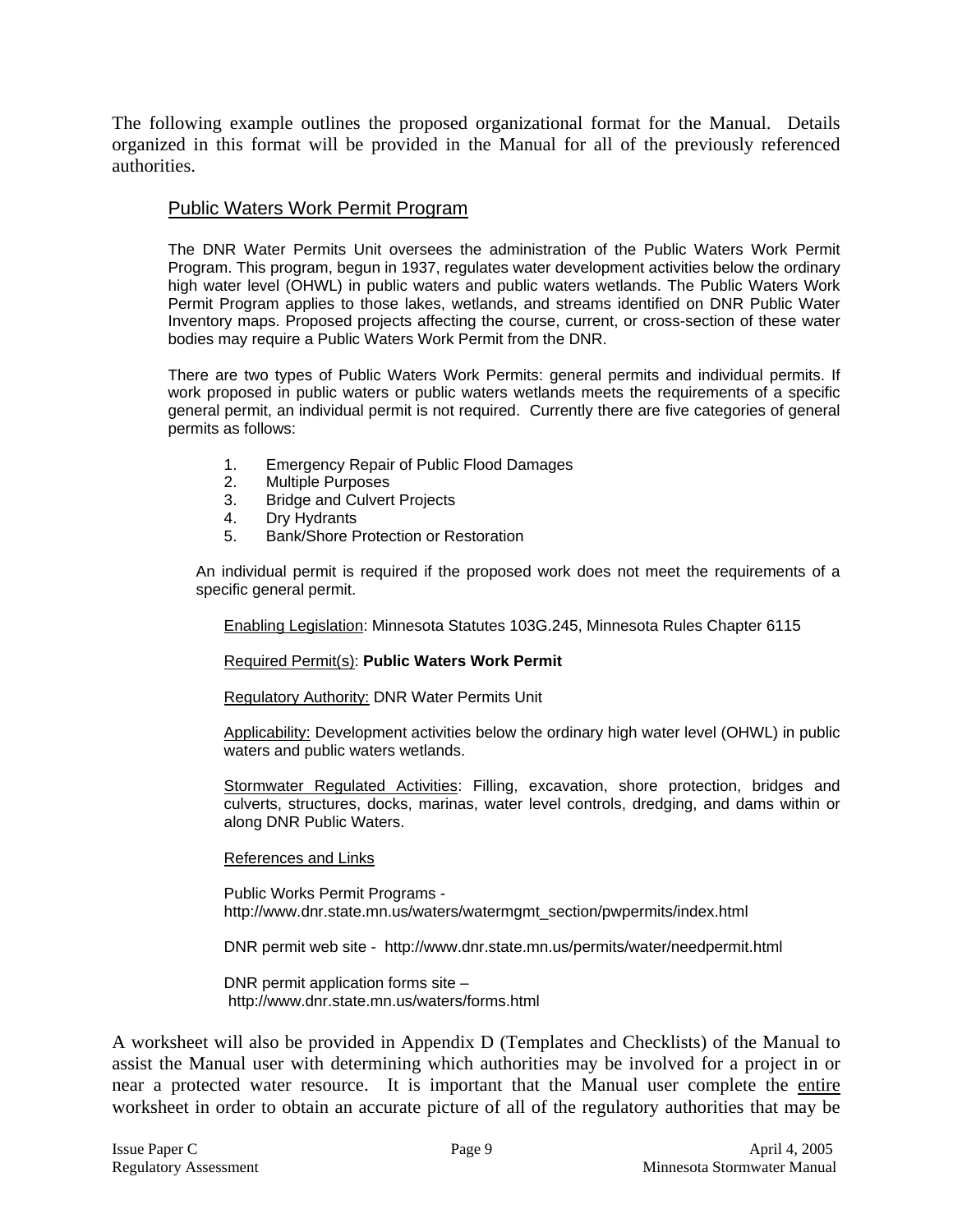involved. Once the regulators are identified, the user should contact their local and zoning authorities for more information about local regulations and can use the links provide to state and federal level authorities. Watershed organizations (Watershed Districts and Watershed Management Organizations) should also be contacted immediately if they exist in the project area. Every location in the metro area will fall under a watershed jurisdiction. In Greater Minnesota, counties have undertaken general water planning and should also be contacted. The table will provide links to other appendices of the Manual where a user can go for more information on where these resources are located in relation to their project. An example of the worksheet is included as Table 2.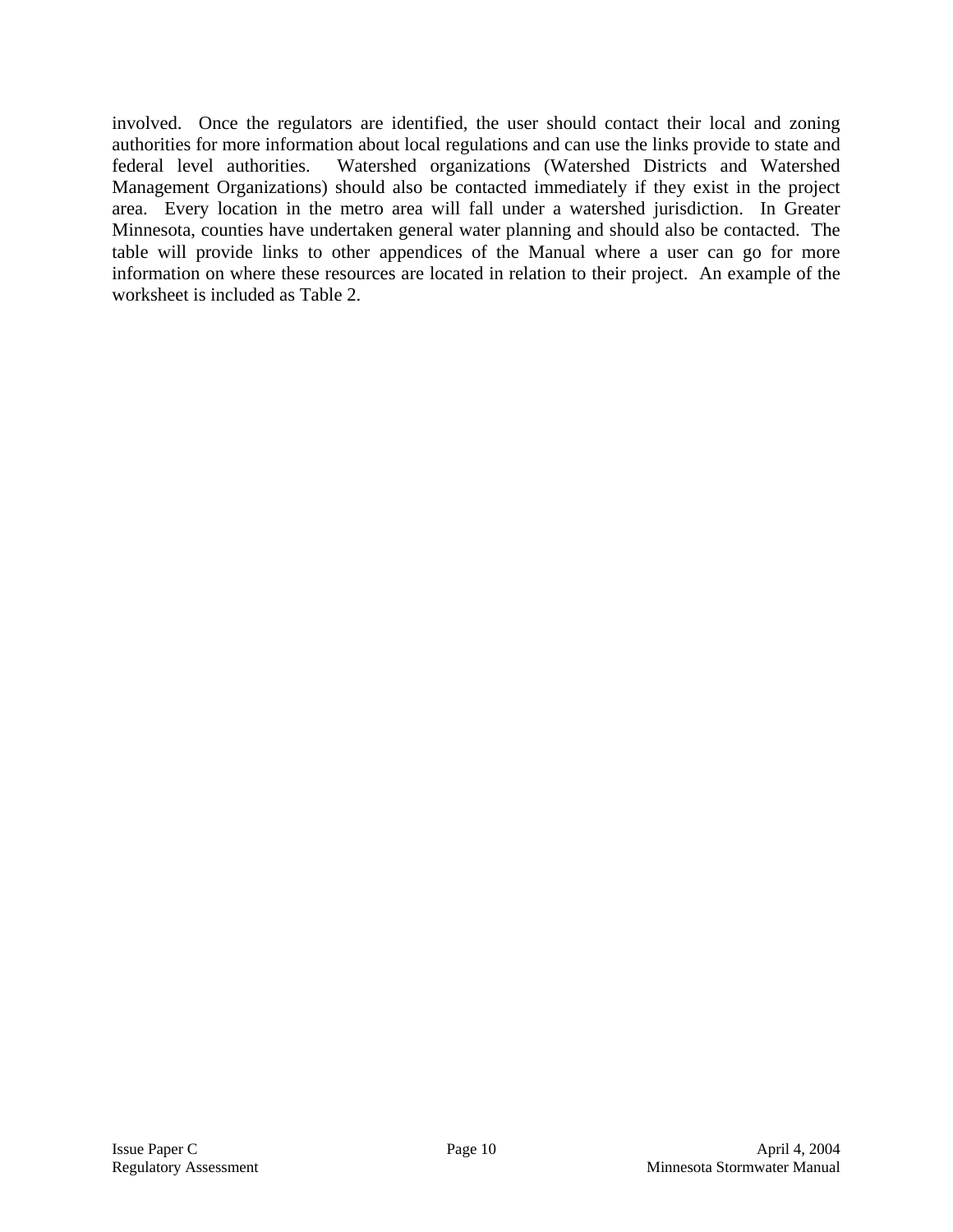**Table 2: Applicant guidance worksheet example** 

| <b>Resource</b><br><b>Grouping</b>   | Are you in, near, or draining to:         | <b>Yes</b> | <b>No</b> | <b>Not Sure</b>                       | If yes, you may need a permit<br>or review from**:                                        |
|--------------------------------------|-------------------------------------------|------------|-----------|---------------------------------------|-------------------------------------------------------------------------------------------|
|                                      | a lake?                                   |            |           | Link to lakes                         | DNR, PCA                                                                                  |
|                                      | a trout lake or lake trout lake?          |            |           | Link to trout lakes                   | DNR, PCA                                                                                  |
| <b>Lakes</b>                         | the Coastal Zone?                         |            |           | Link to Coastal zone                  | U.S. Army Corps of Engineers,<br><b>PCA</b>                                               |
|                                      | a water of the US?                        |            |           | Link to navigable waters description  | U.S. Army Corps of Engineers,<br>DNR, PCA                                                 |
|                                      | DNR public waters?                        |            |           | Link to PWI                           | DNR, PCA                                                                                  |
|                                      | a stream or river?                        |            |           | Link to NWI                           | U.S. Army Corps of Engineers,<br>DNR, PCA                                                 |
|                                      | a trout stream?                           |            |           | Link to trout streams                 | U.S. Army Corps of Engineers,<br>DNR, PCA                                                 |
|                                      | a water of the US?                        |            |           | Link to navigable waters description  | U.S. Army Corps of Engineers,<br>DNR, PCA                                                 |
| Rivers,                              | DNR public waters?                        |            |           | Link to PWI                           | DNR, PCA                                                                                  |
| <b>Streams and</b><br><b>Ditches</b> | a wild, scenic, or recreational<br>river? |            |           | Link to wild, scenic, rivers          | U.S. Army Corps of Engineers,<br>DNR, PCA                                                 |
|                                      | the Upper Mississippi River?              |            |           | Link to UMR (?)                       | U.S. Army Corps of Engineers,<br>DNR, PCA                                                 |
|                                      | the Mississippi River Critical Area?      |            |           | Link to MRCA                          | U.S. Army Corps of Engineers,<br>DNR, PCA                                                 |
|                                      | a public drainage ditch?                  |            |           | Link to public ditch system (?)       | U.S. Army Corps of Engineers,<br>DNR, PCA, County Drainage<br>Authority (or its delegate) |
|                                      | a source water protection area?           |            |           | Link to SWP areas                     | PCA, MDH                                                                                  |
| <b>Ground Water</b>                  | a drinking water protection area?         |            |           | Link to DWSMA                         | PCA, MDH                                                                                  |
|                                      | a karst area?                             |            |           | Link to Karst                         | Local authorities                                                                         |
|                                      | a wellhead protection area?               |            |           | Link to wellhead protection areas (?) | PCA, MDH                                                                                  |
|                                      | wetlands?                                 |            |           | Link to NWI                           | PCA, WCA LGU                                                                              |
|                                      | DNR public waters wetlands?               |            |           | Link to PWI                           | DNR, PCA, WCA LGU                                                                         |
| <b>Wetlands</b>                      | waters of the U.S.?                       |            |           | Link to navigable waters (?)          | U.S. Army Corps of Engineers,<br><b>PCA</b>                                               |
|                                      | DNR public waters?                        |            |           | Link to PWI                           | DNR, PCA, WCA LGU                                                                         |
|                                      | a calcareous fen?                         |            |           | Link to calcareous fen                | DNR, WCA LGU                                                                              |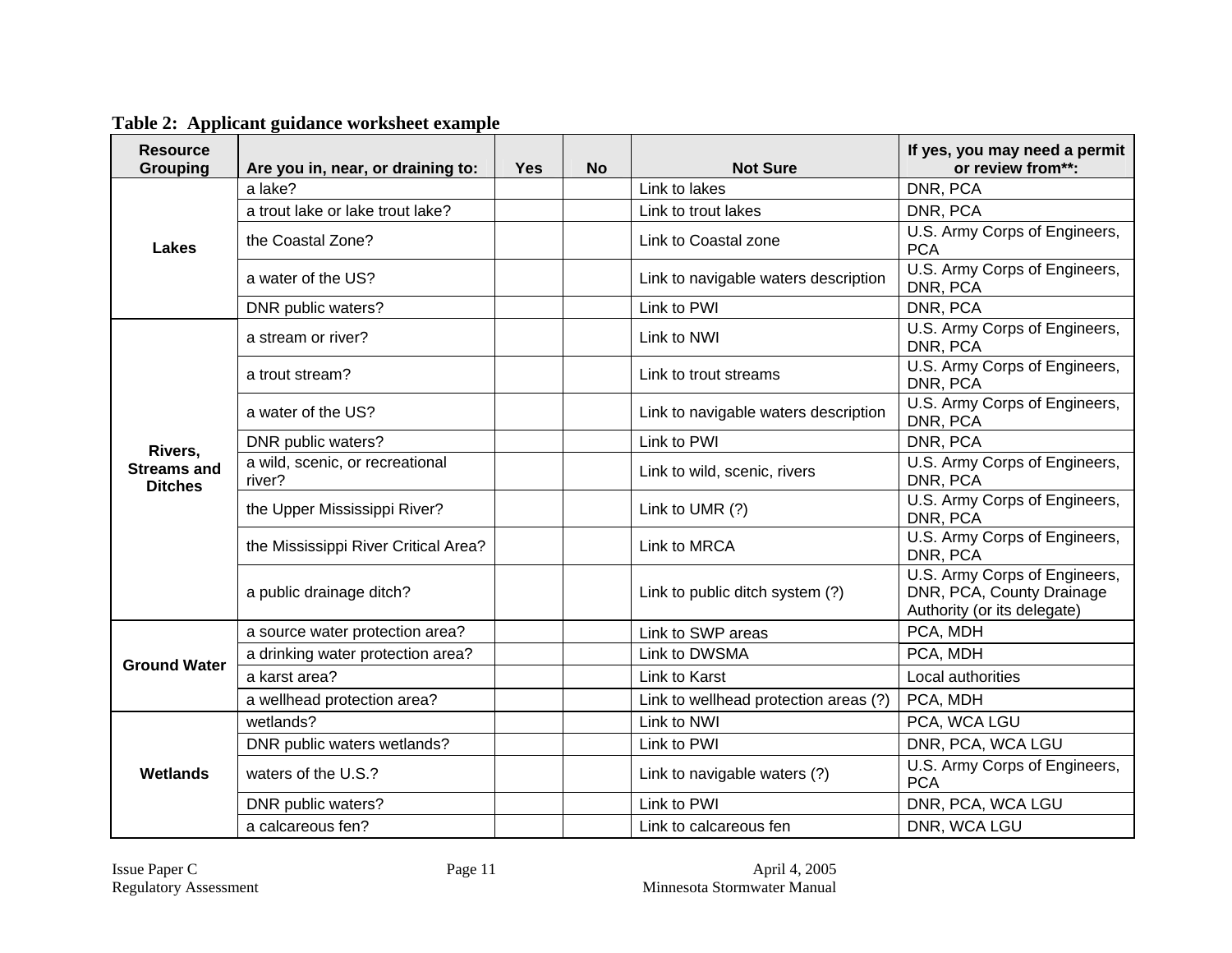| <b>Resource</b><br><b>Grouping</b> | Are you in, near, or draining to:                                                                                                                                                                                        | <b>Yes</b> | <b>No</b> | <b>Not Sure</b>                                                                                          | If yes, you may need a permit<br>or review from**:       |  |
|------------------------------------|--------------------------------------------------------------------------------------------------------------------------------------------------------------------------------------------------------------------------|------------|-----------|----------------------------------------------------------------------------------------------------------|----------------------------------------------------------|--|
| <b>Impaired</b><br><b>Waters</b>   | an impaired water or TMDL listed<br>water?                                                                                                                                                                               |            |           | Link to TMDL waters                                                                                      | <b>PCA</b>                                               |  |
|                                    | outstanding resource value waters<br>(ORVWs)?                                                                                                                                                                            |            |           | Link to ORVWs                                                                                            | DNR, PCA                                                 |  |
|                                    | a shoreland protection area?                                                                                                                                                                                             |            |           | Link to shoreland protection area<br>info                                                                | <b>DNR</b>                                               |  |
|                                    | a floodplain, floodway, or flood<br>zone?                                                                                                                                                                                |            |           | Link to FEMA (?)                                                                                         | FEMA, DNR, PCA, County                                   |  |
|                                    | a wilderness area?                                                                                                                                                                                                       |            |           | Link to BWCA wilderness areas                                                                            | EPA, DNR                                                 |  |
|                                    | a scientific or natural area?                                                                                                                                                                                            |            |           | Link to SNA                                                                                              | DNR, PCA                                                 |  |
| <b>Other</b>                       | a lake improvement district?                                                                                                                                                                                             |            |           | Link to lake improvement district<br>info                                                                | DNR, PCA, Lake Association                               |  |
|                                    | a watershed district or water<br>management organization?                                                                                                                                                                |            |           | Link to WD and WMOs                                                                                      | Watershed District, Watershed<br>Management Organization |  |
|                                    | an Indian Reservation?                                                                                                                                                                                                   |            |           | Link to Reservations (?)                                                                                 | <b>EPA, Tribal Authorities</b>                           |  |
|                                    | federally protected lands?                                                                                                                                                                                               |            |           | Link to National Forest, National<br>Parks, National Wildlife Refuge,<br><b>National Recreation Area</b> | EPA, DNR                                                 |  |
|                                    | ** In all cases, your local zoning authority and your Watershed Districts or Watershed Management Organizations (if one exists) should be<br>contacted for information on requirements for local stormwater regulations. |            |           |                                                                                                          |                                                          |  |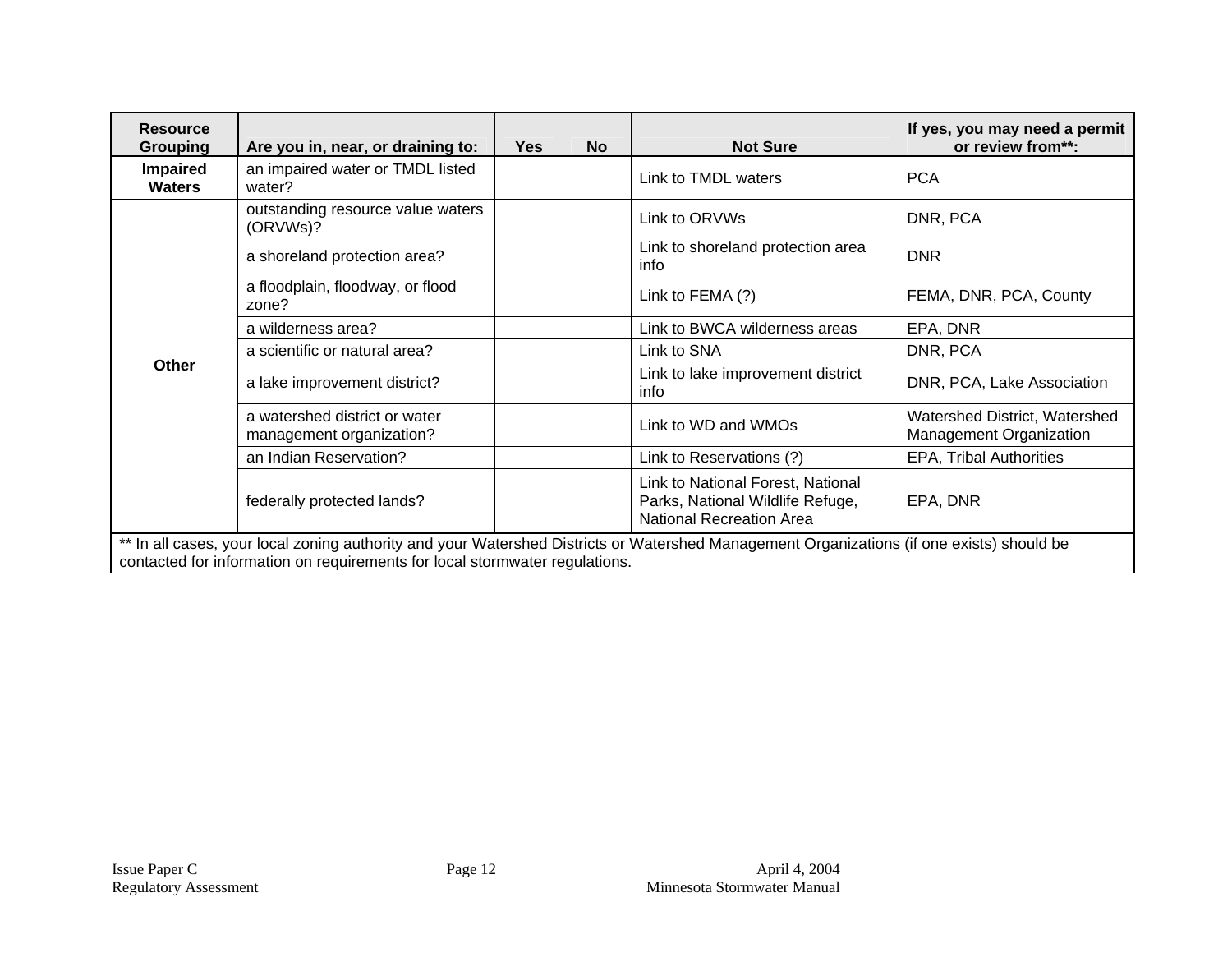# **III. REGULATORY PROGRAMS**

Tables 3 and 4 were compiled to summarize the federal, state, and local entities with regulatory jurisdiction over stormwater activities impacting water resources. They were intended to provide a quick reference to the subcommittee, stimulate conversation, and illustrate potential gaps and overlaps in coverage. *Discussion at the MSC meeting should provide direction on whether these tables should be incorporated into the manual, and if so how the information in these tables could best be incorporated into the regulatory section.* Table 3 is organized according to activities that would trigger permitting or reviews. Table 4 is organized by receiving water/special protection area. Each table includes a series of three symbols as described below:

- $\checkmark$  Represents an agency or organization with permitting authority
- **+** Represents an agency or organization that will have permitting authority under certain circumstances (i.e., if they are designated as LGU, if the receiving water is a drinking water source, etc.)
- { Represents an agency or organization with review authority or authority to set standards

The information obtained from the regulatory programs analysis was combined with information obtained from stakeholder interviews and summarized in a supplemental Overlaps and Gaps Analysis document for MSC review.

|                                          | <b>Federal</b> |              |     |        | <b>State</b> |   |   |            | Local*    |                                                       |                            |  |  |
|------------------------------------------|----------------|--------------|-----|--------|--------------|---|---|------------|-----------|-------------------------------------------------------|----------------------------|--|--|
| <b>Action Classes</b>                    |                |              |     |        |              |   |   | <b>Met</b> |           | EPAACOEFEMAMPCADNRBWSRMDHCouncilCountyMatershedTribal | Municipality/<br>Township/ |  |  |
| <b>Erosion and Sediment Control</b>      | $+$            |              |     | ✔      |              |   |   |            | $\pm$     | ┿                                                     | $^{+}$                     |  |  |
| Lake, Stream, River Protection           | $\pm$          |              | $+$ | ✓      | V            |   |   |            | $\div$    | $\pm$                                                 | $\pm$                      |  |  |
| <b>Wetland Protection</b>                | $+$            | $\pm$        | $+$ | $^{+}$ | $^{+}$       | O |   |            | $+$       | ┿                                                     | $+$                        |  |  |
| <b>IGroundwater Protection</b>           | $\pm$          |              |     | ✓      |              |   | O |            | $\div$    | $\pm$                                                 | $\pm$                      |  |  |
| Surface Water Quality Protection         | $+$            |              |     | ✓      | $\pm$        |   |   |            | $+$       | $\ddot{}$                                             | $+$                        |  |  |
| <b>Construction Stormwater Discharge</b> | $\pm$          |              |     | ✓      |              |   |   |            | $\div$    | ┿                                                     | $\pm$                      |  |  |
| Municipal Stormwater Discharge           | $+$            |              |     | ✓      |              |   |   |            | $+$       | $\pm$                                                 | $\ddot{}$                  |  |  |
| Industrial Stormwater Discharge          | $+$            |              |     | ✓      |              |   |   | $\pm$      | $+$       | $+$                                                   | $+$                        |  |  |
| Agricultural Stormwater Discharge        | $\pm$          |              |     | ✓      |              |   |   |            | $\pm$     | ┿                                                     | $\pm$                      |  |  |
| <b>Flood Control</b>                     |                | $\checkmark$ | ✓   | O      | O            |   |   |            | $\ddot{}$ | $\pm$                                                 | $\pm$                      |  |  |

### **Table 3: Regulatory authority table for action classes**

Depending upon location in the state, the local jurisdictions may be administered at the county, watershed organization (if one exists), city/township/village, or tribal level or a combination of these. Contact the local zoning authority for more information on local regulations.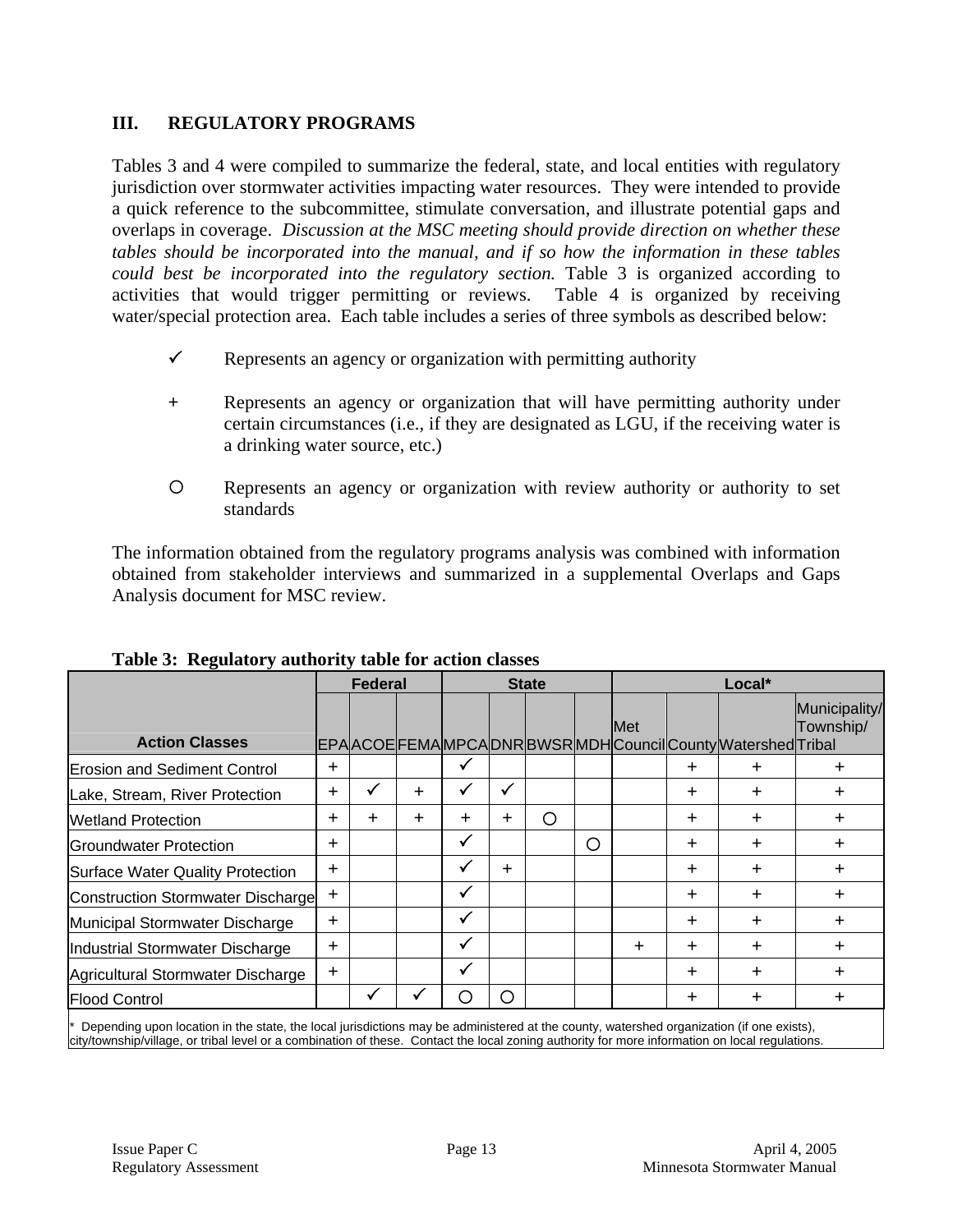|                                                                                                   |                                    |            | <b>Federal</b>      |                  |                      |                            | <b>State</b> |            | Local     |           |                                      |
|---------------------------------------------------------------------------------------------------|------------------------------------|------------|---------------------|------------------|----------------------|----------------------------|--------------|------------|-----------|-----------|--------------------------------------|
| Group                                                                                             | <b>Resource</b>                    |            |                     |                  |                      |                            |              |            |           |           | Municipality/<br>Township<br>Village |
|                                                                                                   | Lake                               | <b>EPA</b> | <b>ACOE</b>         | <b>FEMA MPCA</b> |                      | <b>DNR</b><br>$\checkmark$ | <b>BWSR</b>  | <b>MDH</b> | County    | Watershed | Tribal                               |
| Lakes<br>Rivers,<br><b>Streams</b><br>and<br><b>Ditches</b><br>Ground<br>Water<br><b>Wetlands</b> | <b>Trout Lake/Lake Trout Lake</b>  | $\pm$      | $\pm$               | $+$              | $+O$                 | $\checkmark$               |              | $\circ$    | $+$       | $+O$      | $+O$                                 |
|                                                                                                   |                                    | $+$        | $+$<br>$\checkmark$ | $+$              | $+O$<br>$\checkmark$ |                            |              | $\circ$    | $+$       | $+O$      | $+O$                                 |
|                                                                                                   | Coastal Zone                       | $+$        |                     | $+$              |                      | $+$                        |              | $\circ$    | $+$       | $+O$      | $+O$                                 |
|                                                                                                   | Water of the US                    | $+$        | $\checkmark$        | $+$              | $\pm$                | $+$                        |              | $\circ$    | $+$       | $+O$      | $+O$                                 |
|                                                                                                   | <b>DNR Public Water</b>            | $\pm$      | $\pm$               | $+$              | $+$                  | $\checkmark$               |              | $\circ$    | $\ddot{}$ | $+O$      | $+O$                                 |
|                                                                                                   | Stream or river                    | $+$        | $\checkmark$        | $+$              | $+$                  | $\checkmark$               |              | $\circ$    | $+$       | $+O$      | $+O$                                 |
|                                                                                                   | <b>Trout Stream</b>                | $+$        | $+$                 | $+$              | $+O$                 | $\checkmark$               |              |            | $+$       | $+O$      | $+O$                                 |
|                                                                                                   | Water of the US                    | $+$        | $\checkmark$        | $+$              | $+O$                 | $+$                        |              | $\circ$    | $+$       | $+O$      | $+O$                                 |
|                                                                                                   | <b>DNR Public Water</b>            | $+$        | $+$                 | $+$              | $+$                  | $\checkmark$               |              | $\circ$    | $+$       | $+O$      | $+O$                                 |
|                                                                                                   | Wild, Scenic or Recreational river | $+$        | $\checkmark$        | $+$              | $+$                  | ✓                          |              | $\circ$    | $+$       | $+O$      | $+O$                                 |
|                                                                                                   | Upper Mississippi River            | $+$        | $\checkmark$        | $+$              | $+$                  | $\checkmark$               |              | $\circ$    | $+$       | $+O$      | $+O$                                 |
|                                                                                                   | Mississippi River Critical Area    | $+$        | $\checkmark$        | $+$              | $+$                  | ✓                          |              | $\circ$    | $+$       | $+O$      | $+O$                                 |
|                                                                                                   | Public Drainage System             | $+$        | $+$                 | $+$              | $+$                  | $+$                        |              |            | $+$       | $+O$      | $+O$                                 |
|                                                                                                   | Source water protection area       | $+$        |                     |                  | $+$                  |                            |              | $\circ$    | $+$       | $+O$      | $+O$                                 |
|                                                                                                   | Drinking water protection area     | $+$        |                     |                  | $+$                  |                            |              | $\circ$    | $+$       | $+O$      | $+O$                                 |
|                                                                                                   | Wellhead protection area           | $+$        |                     |                  | $+$                  |                            |              | $\circ$    | $+$       | $+O$      | $+O$                                 |
|                                                                                                   | <b>Karst Area</b>                  | $+$        |                     |                  | $+$                  |                            |              |            | $+$       | $+O$      | $+O$                                 |
|                                                                                                   | <b>Wetlands</b>                    | $+$        | $\ddag$             | $+$              | $+$                  | $+$                        | $\circ$      |            | $+$       | $+O$      | $+O$                                 |
|                                                                                                   | <b>DNR Public Waters Wetlands</b>  | $^{+}$     | $+$                 | $+$              | $+$                  | $+$                        | $\circ$      |            | $+$       | $+O$      | $+O$                                 |
|                                                                                                   | Water of the US                    | $+$        | $\checkmark$        | $+$              | $+$                  | $+$                        | $\circ$      |            | $+$       | $+O$      | $+O$                                 |
|                                                                                                   | Calcareous Fen                     | $\pm$      | $+$                 | $\ddot{}$        | $\ddot{}$            | $+$                        | $\circ$      |            | $+$       | $+O$      | $+O$                                 |

# **Table 4 Regulatory authority based on receiving water or special protection area**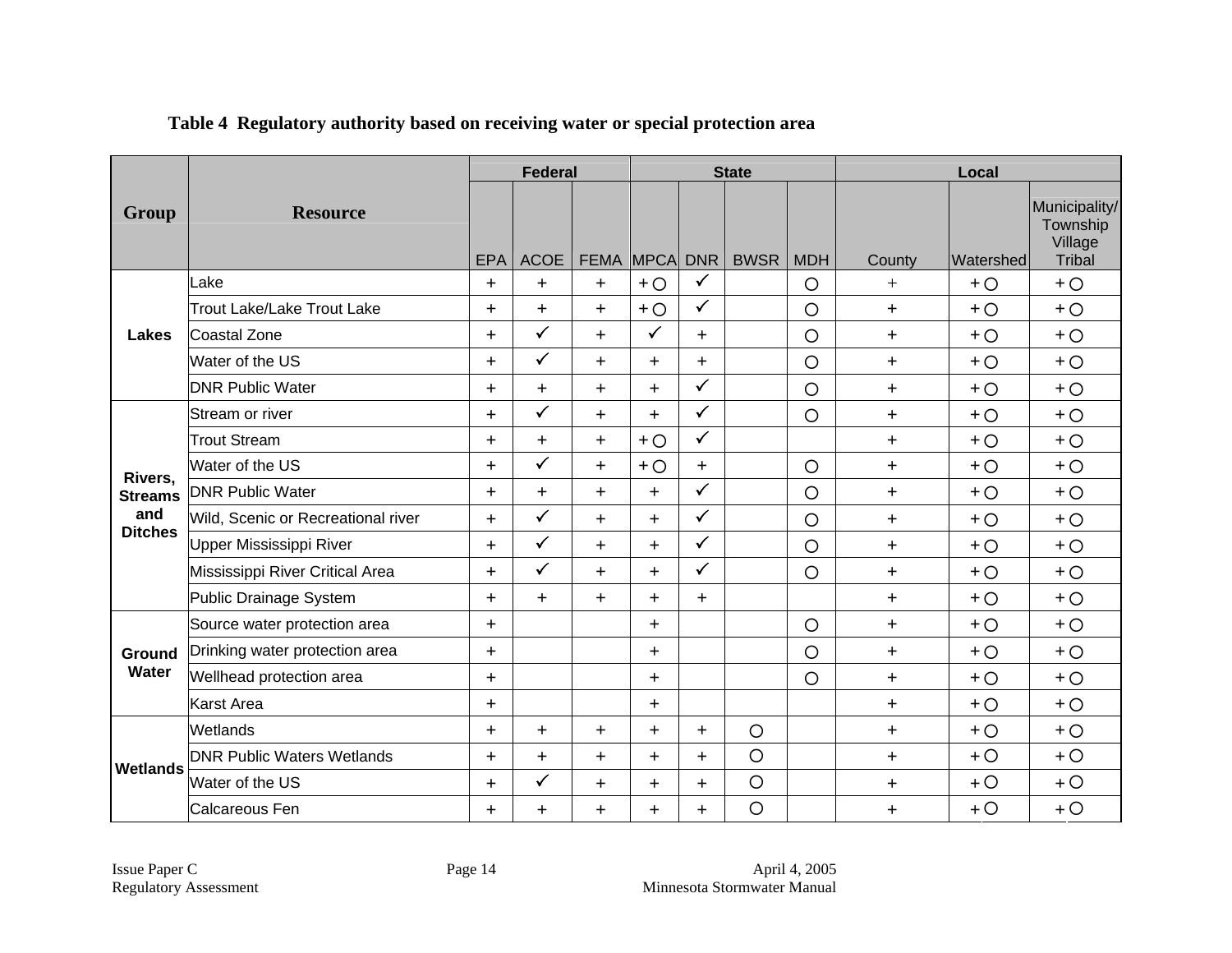| <b>Impaired</b><br><b>Waters</b> | Impaired water or TMDL listed water                         | $^{+}$ | $\pm$  | $\pm$ | $+$ O | $+$     | $\circ$ | $\circ$ | $+$       | $+O$  | Ω<br>$+$    |
|----------------------------------|-------------------------------------------------------------|--------|--------|-------|-------|---------|---------|---------|-----------|-------|-------------|
|                                  | outstanding resource value waters<br>(ORVM)                 |        | $^{+}$ | $\pm$ | $+$   | M       | $\circ$ | O       | $\ddot{}$ | $+$ O | ∩           |
|                                  | Shoreland Protection Area                                   |        |        | $\pm$ | $+$   | $\circ$ |         |         | $+$       | $+O$  | Ω<br>$+$    |
|                                  | Floodplain, Floodway, Flood Zone                            |        | $\pm$  | √     | $+O$  | $\circ$ |         |         | $+$       | $+$ O | ∩<br>$^{+}$ |
|                                  | <b>Wilderness Area</b>                                      | $+$    | $^{+}$ | $\pm$ | $+$   | M       | $\circ$ |         | $+$       | $+O$  | ∩           |
| Other                            | Scientific and Natural Area                                 |        | $^{+}$ | $\pm$ | $+$   |         | $\circ$ |         | $\pm$     | $+$ O |             |
|                                  | Watershed District/<br><b>Water Management Organization</b> | $^{+}$ | $^{+}$ | $\pm$ | $+$   | $^{+}$  | $\circ$ | O       | $\pm$     | $+$ O |             |
|                                  | Lake Improvement District                                   | $+$    | $^{+}$ | $\pm$ | $+$   | $^{+}$  | $\circ$ | O       | $\pm$     | $+O$  | С<br>$\pm$  |
|                                  | Indian Reservation                                          |        | $^{+}$ | $\pm$ |       |         |         |         |           |       | ◯<br>$\pm$  |
|                                  | Federally protected lands                                   | √      | $\pm$  | $\pm$ |       |         |         |         |           | $+$ O | $\pm$       |

\* Depending upon location in the state, the local jurisdictions may be administered at the county, watershed organization (if one exists), city/township/village,

or tribal level or a combination of these. Contact the local zoning authority for more information on local regulations.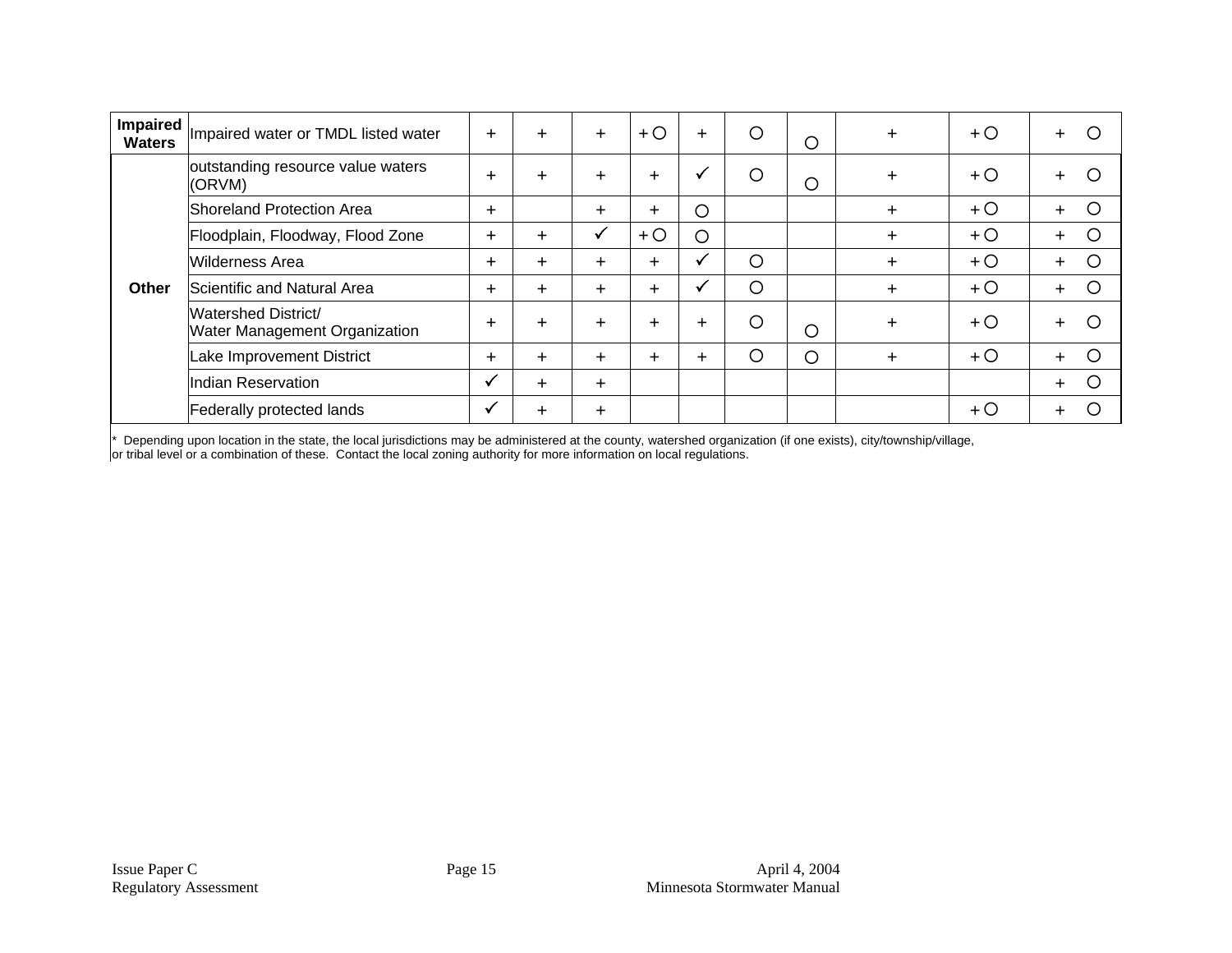# **IV. COMPARISON TO OTHER STATES**

The report *Charting a Course for the Future: Report of the State Water Program Reorganization Project*, 2002, Minnesota Planning Agency, includes a section describing water programs of other states. A reproduction of the appendix from that report is included as Appendix B of this issue paper.

# **V. REFERENCES**

EPA's Clean Water Act, last updated April 4th, 2005 http://www.epa.gov/region5/water/cwa.htm.

Clean Water Act module, last updated March 13th, 2003, http://www.epa.gov/watertrain/cwa/index.htm.

EPA's TMDL definition, last updated April 4th, 2005, http://www.epa.gov/owow/tmdl/intro.html#definition.

Minnesota's Impaired Waters and Total Maximum Daily Loads (TMDL), last updated March 22, 2005, http://www.pca.state.mn.us/water/tmdl/index.html.

EPA's Clean Water Act module Section 319 page, last updated March 12th, 2003, http://www.epa.gov/watertrain/cwa/cwa52.htm.

MPCA Nonpoint Source Issues, last updated November 18, 2002, http://www.pca.state.mn.us/water/nonpoint/index.html.

More about section 319 information (MPCA), last updated March 10, 2003 http://www.pca.state.mn.us/water/319.html.

EPA's Clean Water Act module Section 401 page, last updated October 28th, 2002 http://www.epa.gov/watertrain/cwa/cwa58.htm.

EPA's NPDES, last updated December 08, 2003, http://cfpub.epa.gov/npdes/index.cfm.

EPA's Clean Water Act module Section 402 page, last updated on Wednesday, March 12th, 2003, http://www.epa.gov/watertrain/cwa/cwa37.htm.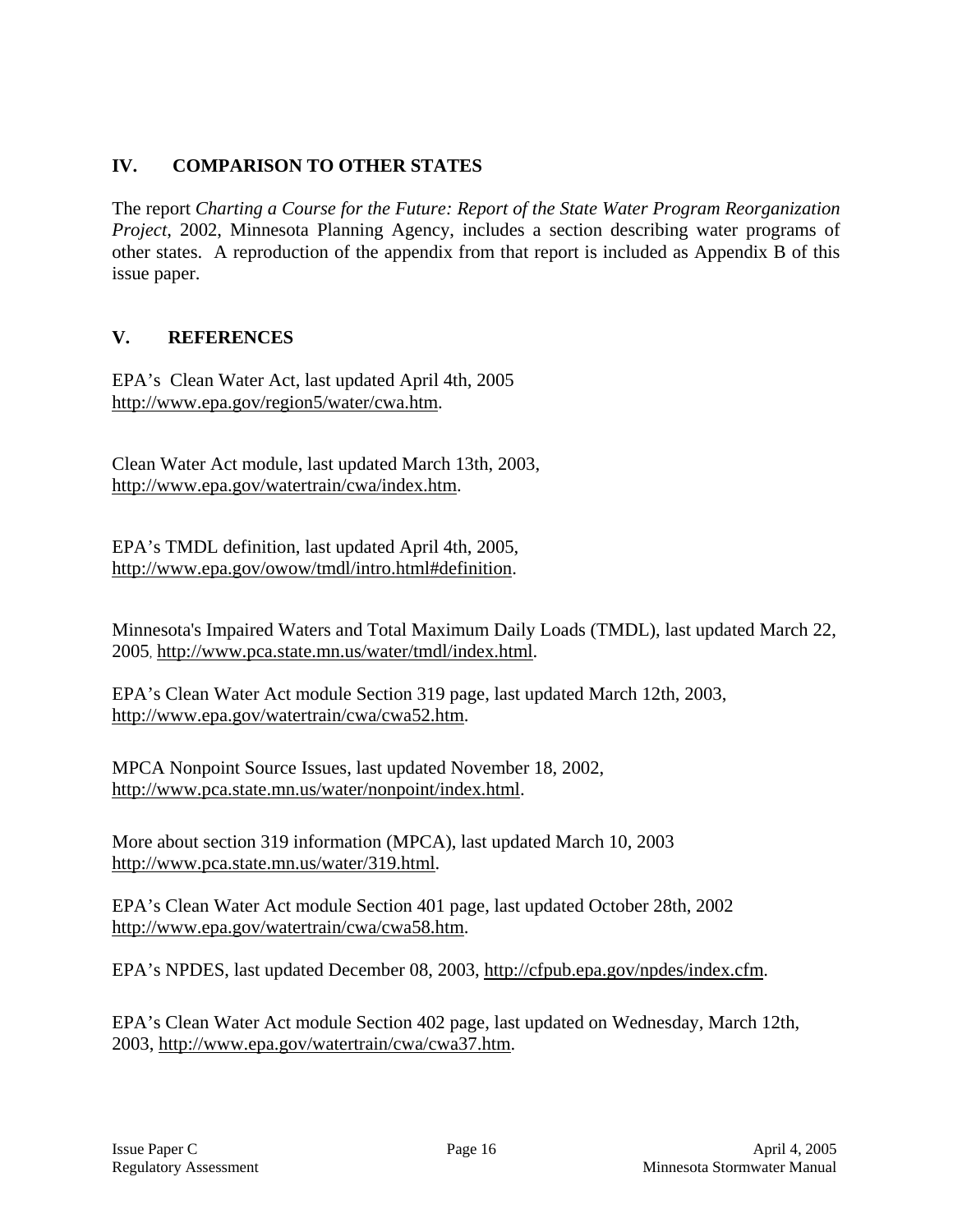EPA's Clean Water Act module Section 404 page, last updated on Monday, October 28th, 2002, http://www.epa.gov/watertrain/cwa/cwa55.htm.

US Army Corp of Engineers' wetland information web site: http://www.sac.usace.army.mil/permits/wet.html

US Army Corp of Engineers' Recognizing Wetlands an informational pamphlet: http://www.sac.usace.army.mil/permits/rw-bro.html

BSWR 404 Permit (joint state and federal permit) Application Forms, retrieved April 4, 2005, http://www.bwsr.state.mn.us/wetlands/wcaforms/index.html.

USACE Permit website: http://www.nwp.usace.army.mil/op/g/Regs/Permit\_req.htm

EPA's Coastal Zone Act Reauthorization Amendments Section 6217, last updated April 4th, 2005, http://www.epa.gov/owow/nps/czmact.html.

NOAA's Coastal Nonpoint Pollution Control Program web site, Revised May 04, 2004, http://www.ocrm.nos.noaa.gov/czm/6217/.

US EPA Safe Drinking Water Act 30th Anniversary Understanding the Safe Drinking Water Act, last updated April 4th, 2005, http://www.epa.gov/safewater/sdwa/30th/factsheets/understand.html.

FEMA's Introduction to NFIP, last updated October 22, 2004, http://www.fema.gov/nfip/intnfip.shtm.

National Park Service Program at a glance, Partnership Wild and Scenic Rivers, last updated March 24, 2003, http://www.nps.gov/nero/rivers/wildandscenic.htm.

National Wild and Scenic Rivers System home page, last updated January 7, 2005, http://www.nps.gov/rivers/.

Wild and Scenic Rivers Act Enabling Legislation, last updated January 7, 2005, http://www.nps.gov/rivers/wsract.html.

Minnesota 2001 - 2005 Nonpoint Source Management Program Plan (NSMPP), last updated August 1, 2001, http://www.pca.state.mn.us/water/nonpoint/mplan.html.

Clean Water Partnership Section 319 Combined Application 2004 Electronic and Paper Submittals, retrieved April 4, 2005, http://www.pca.state.mn.us/publications/wq-cwp7-02.doc.

MPCA's More about the Clean Water Partnership Program CWP, last updated June 24, 2004, http://www.pca.state.mn.us/water/cwp.html.

DNR River Resource Management Program, 2005, http://www.dnr.state.mn.us/waters/watermgmt\_section/river/index.html.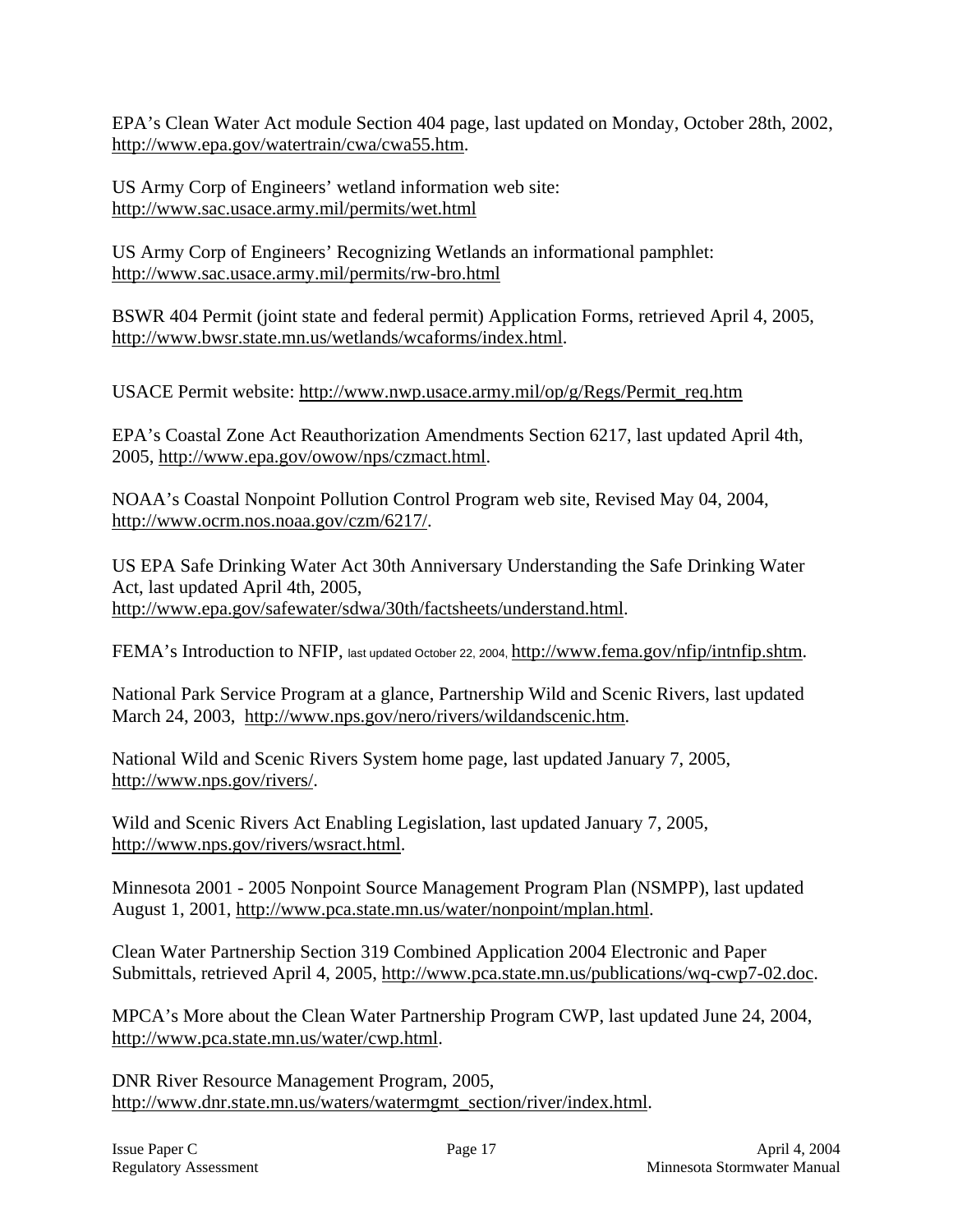DNR's Wild and Scenic Rivers Program, 2005, http://www.dnr.state.mn.us/waters/watermgmt\_section/wild\_scenic/index.html.

DNR's Mississippi River Critical Area Program, 2005, http://www.dnr.state.mn.us/waters/watermgmt\_section/critical\_area/index.html

DNRs Mississippi National River & Recreation Area, 2005, http://www.dnr.state.mn.us/waters/watermgmt\_section/mnrra/index.html.

US Forrest Service Mississippi National River & Recreation Area, revised 3/31/05, http://www.nps.gov/miss/index.html.

DNR Mississippi River Management – Navigation, 2005, http://www.dnr.state.mn.us/waters/watermgmt\_section/river/miss\_mgmt.html.

DNR's Lake Management Program, 2005, http://www.dnr.state.mn.us/waters/watermgmt\_section/lake/index.html.

DNR's Lake Management Program, 2005, http://www.dnr.state.mn.us/waters/watermgmt\_section/lake/index.html.

BWSR Wetland Conservation Act, retrieved, April 4, 2005, http://www.bwsr.state.mn.us/wetlands/wca/index.html.

BWSR Permit Application Forms, retrieved, April 4, 2005, http://www.bwsr.state.mn.us/wetlands/wcaforms/index.html.

MPCA Water Quality Standards, last updated October 29, 2003, http://www.pca.state.mn.us/water/standards/index.html.

MPCA Water Quality Standards: Beneficial use designations, last updated October 29, 2003, http://www.pca.state.mn.us/water/standards/index.html#beneficial.

MPCA Water Quality Standards: Numerical and narrative standards and criteria: last updated October 29, 2003, http://www.pca.state.mn.us/water/standards/index.html#nnstandards.

MPCA Water Quality Standards: Non-degradation policy: last updated October 29, 2003, http://www.pca.state.mn.us/water/standards/index.html#nondegradation.

Minnesota Statutes 2004 Table of Chapters, retrieved April 4, 2005, http://www.revisor.leg.state.mn.us/stats/103E/.

MPCA Home Page, last updated March 29, 2005, http://www.pca.state.mn.us/.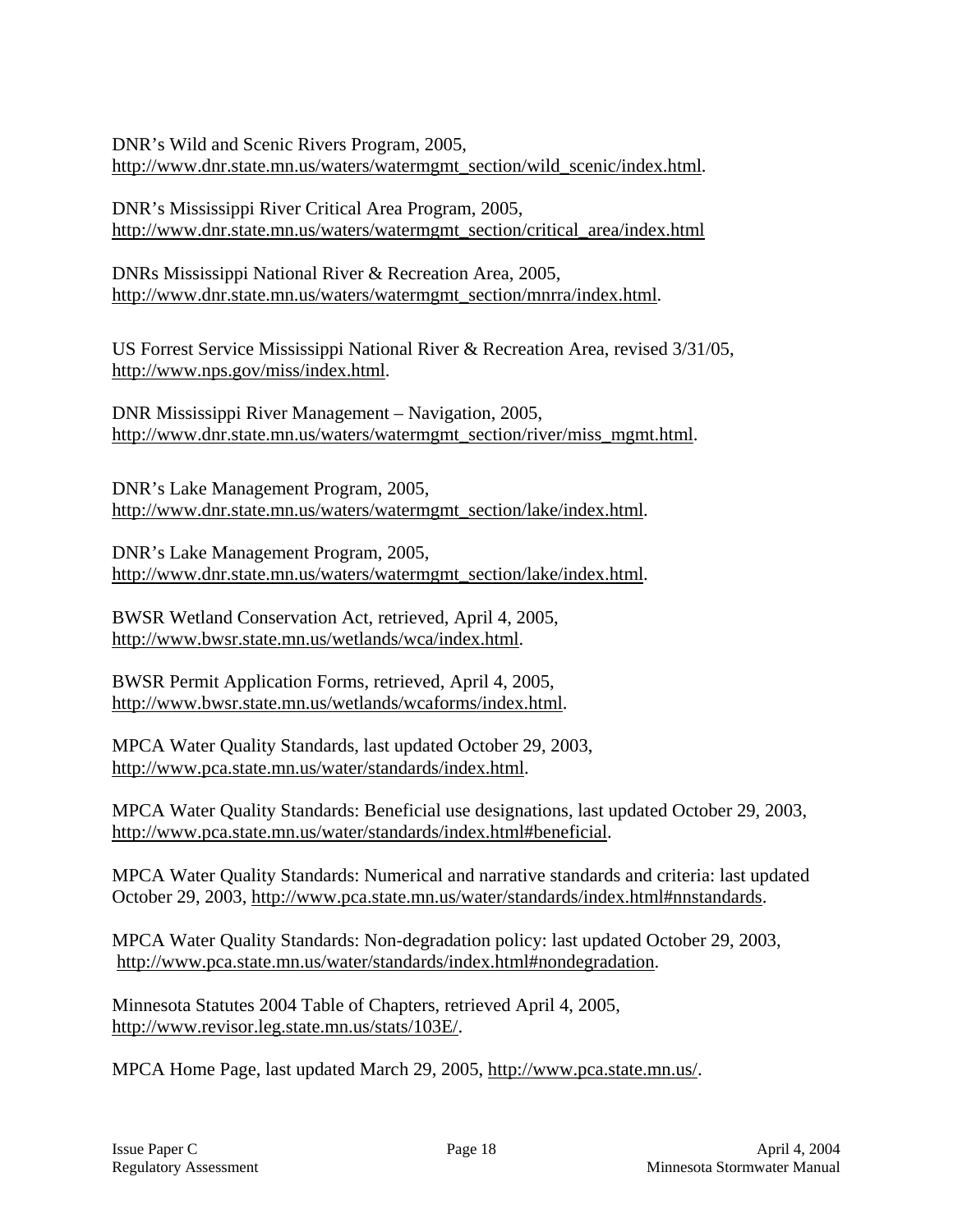MPCA Stormwater Program for Construction Activity, last updated March 24, 2005, http://www.pca.state.mn.us/water/stormwater/stormwater-c.html.

MPCA Stormwater Program for Industrial Facilities NPDES, last updated March 24, 2005, http://www.pca.state.mn.us/water/stormwater/stormwater-i.html.

MPCA Stormwater Program for MS4s, last updated March 29, 2005, http://www.pca.state.mn.us/water/stormwater/stormwater-ms4.html.

MPCA Feedlots program, last updated February 15, 2005, http://www.pca.state.mn.us/hot/feedlots.html#forms.

Minnesota Department of Health drinking water protection, last updated March 29, 2005, http://www.health.state.mn.us/divs/eh/water/index.html.

MDH Drinking Water Protection About Our Programs, last updated March 9, 2005, http://www.health.state.mn.us/divs/eh/water/org/programdesc.html.

MDH Drinking Water Protection Contact List, last updated March 9, 2005, http://www.health.state.mn.us/divs/eh/water/org/contactlst.html.

MDH Health Risk Limits for Groundwater, last updated March 15, 2005, http://www.health.state.mn.us/divs/eh/groundwater/hrlrule.html.

MDH Source Water Protection General Information, last updated March 9, 2005, http://www.health.state.mn.us/divs/eh/water/swp/index.htm.

MDH Well Head Protection, last updated March 9, 2005, http://www.health.state.mn.us/divs/eh/water/swp/whp/index.htm.

EPA Source Water Assessment Page, last updated April 4, 2005, http://www.epa.gov/ogwdw/protect/assessment.html.

MDH Source Water Assessments of Public Water Systems, last updated March 9, 2005, http://www.health.state.mn.us/divs/eh/water/swp/swa/index.htm.

MPCA Coastal Nonpoint Pollution Program, last updated August 1, 2001, http://www.pca.state.mn.us/water/basins/superior/coastalnp.html.

DNR Coastal Nonpoint Pollution Control Program, 2005, http://www.dnr.state.mn.us/waters/lakesuperior/cnp/index.html.

DNR Public Waters Works Permit Programs, 2005, http://www.dnr.state.mn.us/waters/watermgmt\_section/pwpermits/index.html.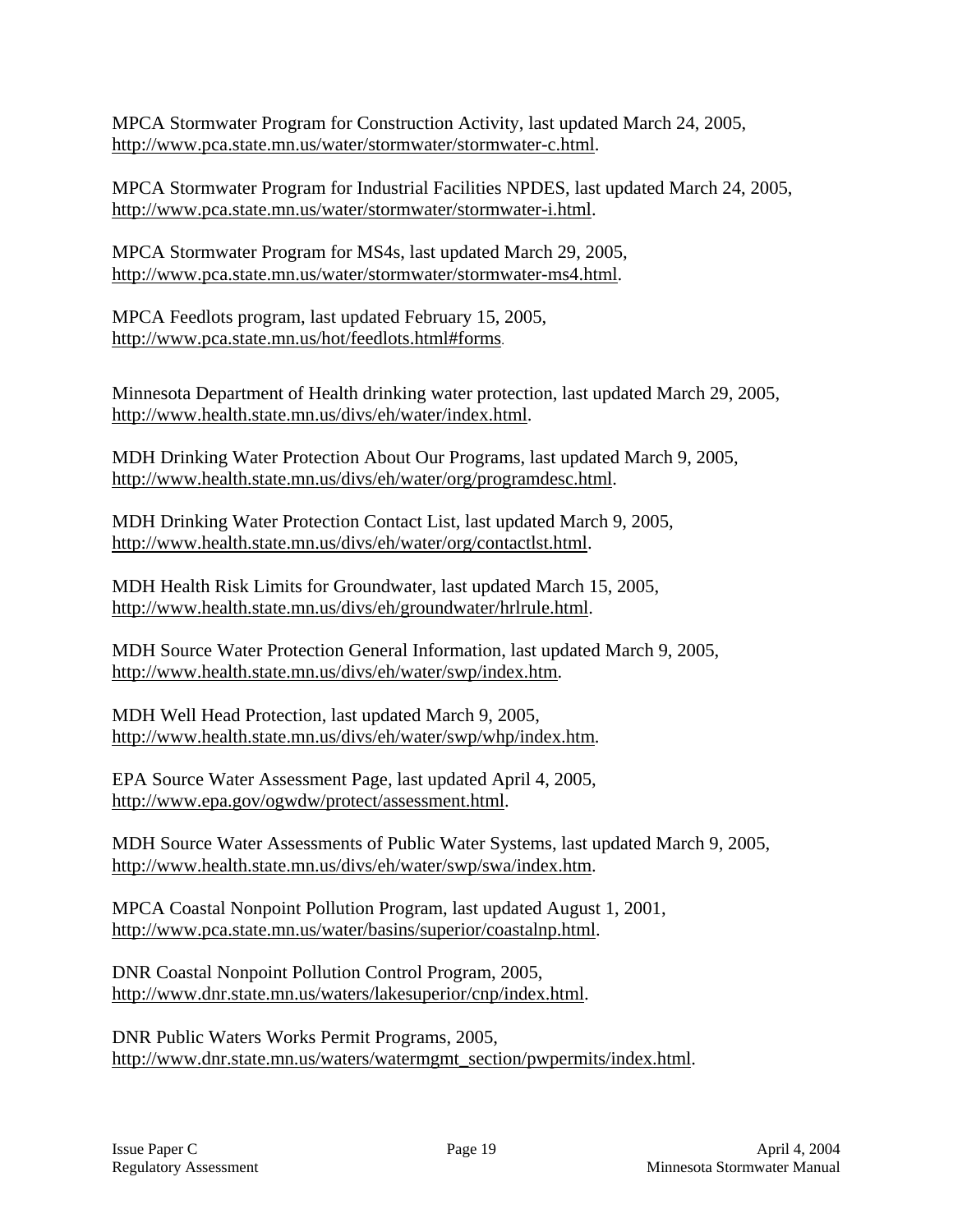DNR Do I Need a Permit, 2005, http://www.dnr.state.mn.us/permits/water/needpermit.html.

DNR Forms related to Division of Waters programs, 2005, http://www.dnr.state.mn.us/waters/forms.html.

Minnesota Shoreland Management Resource Guide, last updated July 3, 2001, http://www.shorelandmanagement.org/.

DNR A Guide for Buying and Managing Shoreland, 2005 http://www.dnr.state.mn.us/shorelandmgmt/guide/standards\_tables.html.

DNR Floodplain Management Program, 2005, http://www.dnr.state.mn.us/waters/watermgmt\_section/floodplain/index.html

DNR Floodplain Management Program history, 2005, http://www.dnr.state.mn.us/waters/watermgmt\_section/floodplain/history.html.

DNR Water Use Permits, 2005 http://www.dnr.state.mn.us/waters/watermgmt\_section/appropriations/permits.html

Minnesota North Star Local Government, retrieved April 4, 2005, http://www.state.mn.us/cgi-bin/portal/mn/jsp/content.do?subchannel=-536879913&id=- 8494&agency=NorthStar.

BWSR Metropolitan Area Surface Water Management retrieved April 4, 2005, http://www.bwsr.state.mn.us/watermgmt/metroareasurface.html.

Minnesota Association of Watershed Districts, retrieved April 4, 2005, http://mnwatershed.govoffice.com/index.asp?Type=B\_BASIC&SEC={1F1ACEE4-3C71-468E-8830-469FA9E1C8CE.

Met Council Environmental Services: Industrial Wastes web page, 2003, http://www.metrocouncil.org/environment/IndustrialWaste/.

Met Council Environmental Services: Industrial Waste Forms, 2003, http://www.metrocouncil.org/environment/IndustrialWaste/forms.htm.

Met Council Environmental Services: Watershed planning: 2003, http://www.metrocouncil.org/environment/Watershed/planning/index.htm.

SWCD directory, retrieved April 4, 2005, http://www.bwsr.state.mn.us/directories/SWCDs.pdf.

Minnesota Association of Soil and Water Conservation Districts (MASWCD) Home Page, last updated March 30, 2005, http://www.maswcd.org/index.htm.

BWSR and SWCD Supervisors Handbook retrieved April 4, 2005, http://www.bwsr.state.mn.us/aboutbwsr/publications/supervisorshandbook.pdf.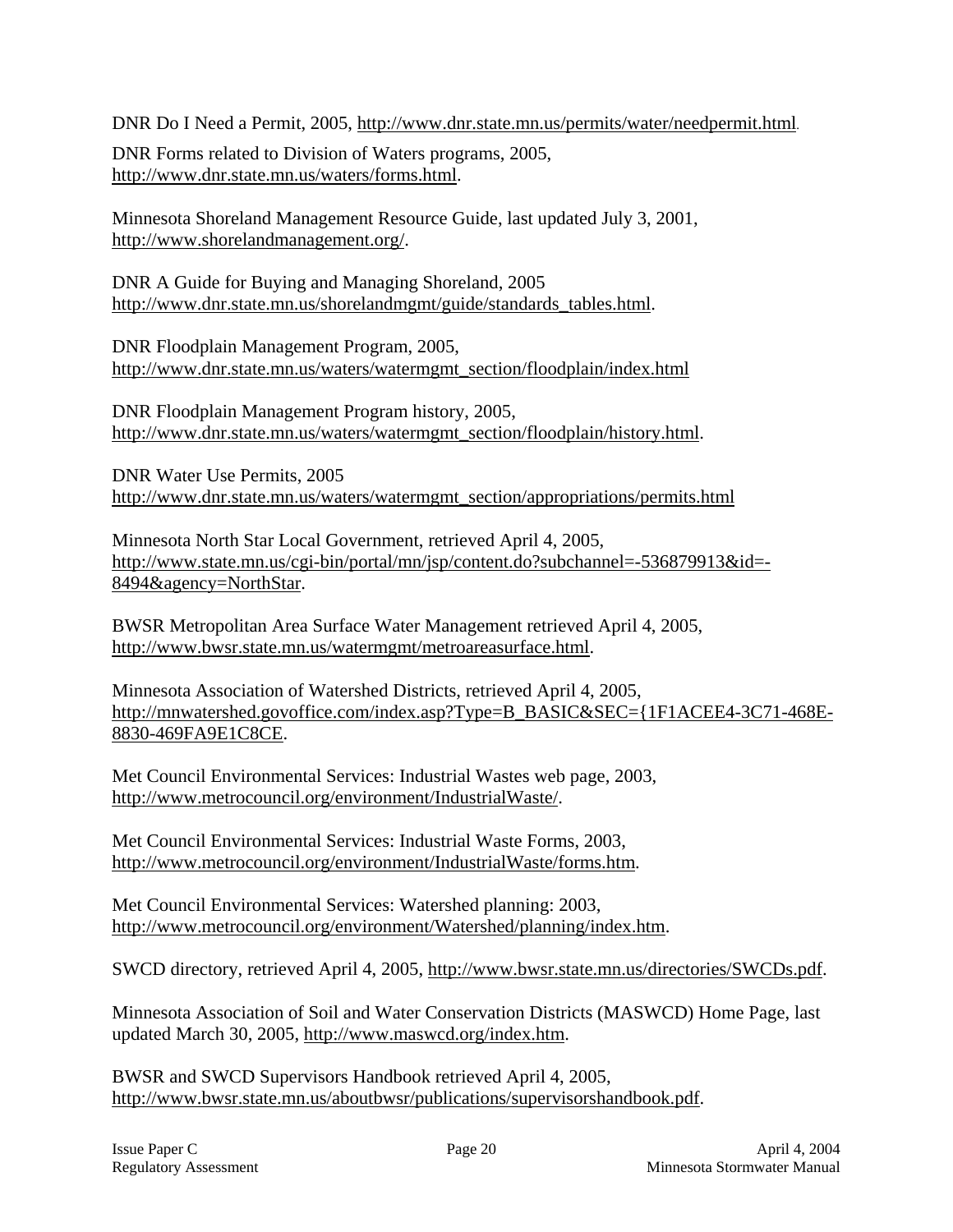University of Minnesota Extension, retrieved April 4, 2005, http://www.extension.umn.edu/index.html.

U. S. Army Corp of Engineers, St. Paul District, retrieved April 4, 2005, http://www.mvp.usace.army.mil/.

United States Fish and Wildlife Service, Great Lakes-Big Rivers Region Regional Office, retrieved April 4, 2005, http://www.fws.gov/midwest/regionaloffice/.

United States Environmental Protection Agency Region 5, retrieved April 4, 2005, http://www.epa.gov/Region5/.

National Oceanic and Atmospheric Administration, last updated April 4, 2005, http://www.noaa.gov/

U.S. Forest Service Eastern Region, last updated March 21, 2005, http://www.fs.fed.us/r9/.

DNR Division of Water, 2005, http://www.dnr.state.mn.us/waters/orgchart.html.

MDH Addresses, Phone Number and Directions, last updated March 16, 2005, http://www.health.state.mn.us/about/direct.html.

MnDOT: Contact Mn/DOT, 2005, http://www.dot.state.mn.us/information/talk.html.

Minnesota Board of Water and Soil Resources (BWSR) Home Page: retrieved April 4, 2005, http://www.bwsr.state.mn.us/index.html.

Minnesota Department of Agriculture: Ask MDA, retrieved April 4, 2005, webinfo@mda.state.mn.us.

Metropolitan Council Home Page, retrieved April 4, 2005, http://www.metrocouncil.org/.

Minnesota Association of Counties Home Page, retrieved April 4, 2005, http://www.mncounties.org/.

League of Minnesota Cities Home Page, retrieved April 4, 2005, http://www.lmnc.org/.

Minnesota's Lake Superior Coastal Program, 2005, http://www.dnr.state.mn.us/waters/lakesuperior/index.html

Lake Superior Coastal Program Final Environmental Impact Statement (FEIS), 2005, http://www.dnr.state.mn.us/waters/lakesuperior/feis/part5\_ch2.html

Wild and Scenic Rivers Act, last updated January 7, 2005, http://www.nps.gov/rivers/wsract.html.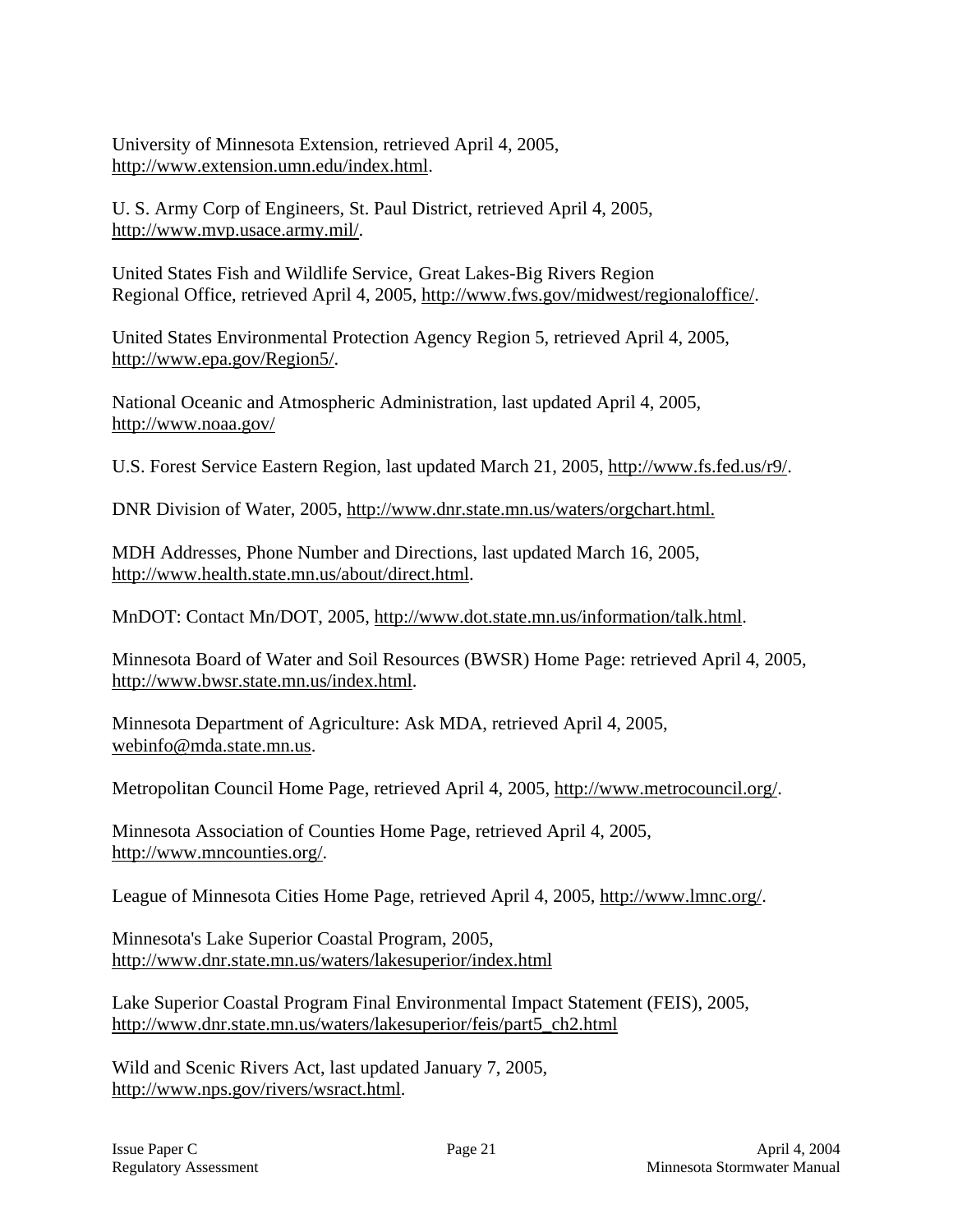Source Water Assessment Program, last updated February 14, 2005, http://www.epa.gov/safewater/protect/swap.html

EPA's Source Water Assessment Page, last updated, April 6, 2005, http://www.epa.gov/ogwdw/protect/assessment.html

Sacramento District Regulatory Branch, retrieved April 6, 2005, http://www.spk.usace.army.mil/organizations/cespk-co/regulatory/index.html

Overview of the Corps' Permit Programs, retrieved April 6, 2005, http://www.mvp.usace.army.mil/regulatory/default.asp?pageid=799.

MPCA Stormwater Program, last updated March 8, 2005, http://www.pca.state.mn.us/water/stormwater/index.html

History of Critical Area, last updated September 1, 2004, http://www.nps.gov/miss/programs/critical/cahist.htm

Mississippi River Management – Navigation, 2005, http://www.dnr.state.mn.us/waters/watermgmt\_section/river/miss\_mgmt.html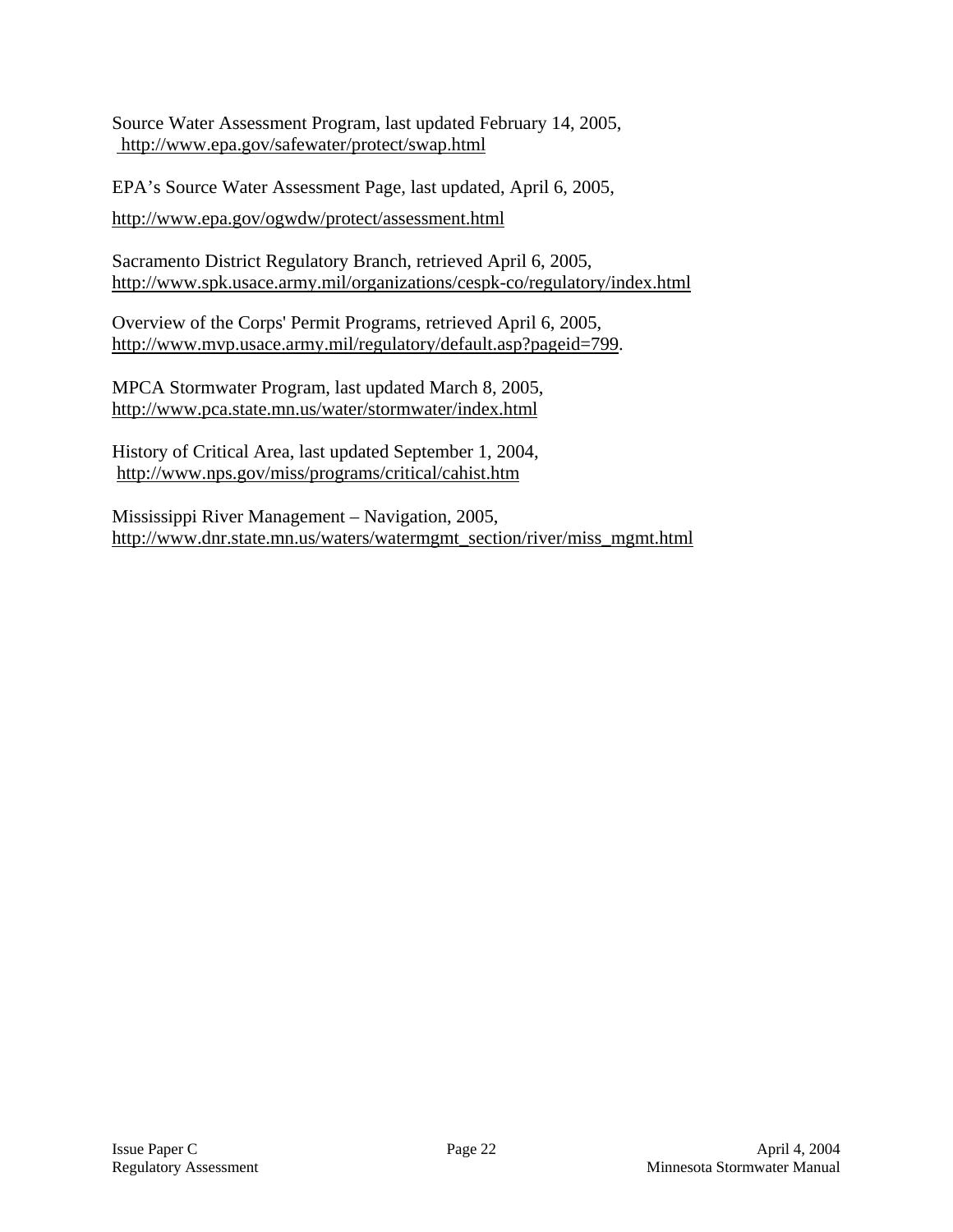# **APPENDIX A – Relevant Minnesota Rules, Regulations and Programs**

### **ENABLING LEGISLATION**

The following Federal and State legislation enables the creation of and delegates authority for stormwater programs and regulations.

### *Federal Enabling Legislation*

A summary of the following legislation is included in this section:

- Clean Water Act
- Section 10 of the Rivers and Harbors Act of 1899
- Coastal Zone Management Act of 1990, Section 6217
- Safe Drinking Water Act
- Wild and Scenic Rivers Act

#### *Clean Water Act*

The Federal Water Pollution Control Act Amendments of 1972 were enacted in response to a growing awareness and concern over water pollution. The Act established the basic structure for regulating discharges of pollutants into the waters of the United States. It gave EPA the authority to implement pollution control programs such as setting wastewater standards for industry. The Clean Water Act also continued requirements to set water quality standards for all contaminants in surface waters. The Act made it unlawful for any person to discharge any pollutant from a point source into navigable waters, unless a permit was obtained under its provisions. It also funded the construction of sewage treatment plants under the construction grants program and recognized the need for planning to address the critical problems posed by nonpoint source pollution. The CWA is summarized on the EPA's website:

#### http://www.epa.gov/region5/water/cwa.htm.

Sections 303, 319, 401, 402, and 404 of the CWA specifically address EPA's authority and responsibility in managing pollution of the nation's waters. A detailed discussion of the CWA can be found in EPA's Introduction to the CWA module found at: http://www.epa.gov/watertrain/cwa/index.htm.

The following is a summary of these sections and state required actions and regulations:

#### *Section 303, Water Quality Standards and Implementation Plans*

The CWA requires states to publish, every two years, an updated list of streams and lakes that are not meeting their designated uses because of excess pollutants. The list, known as the 303(d) list, is based on violations of water quality standards and is organized by river basin. For each pollutant that causes a water body to fail to meet state water quality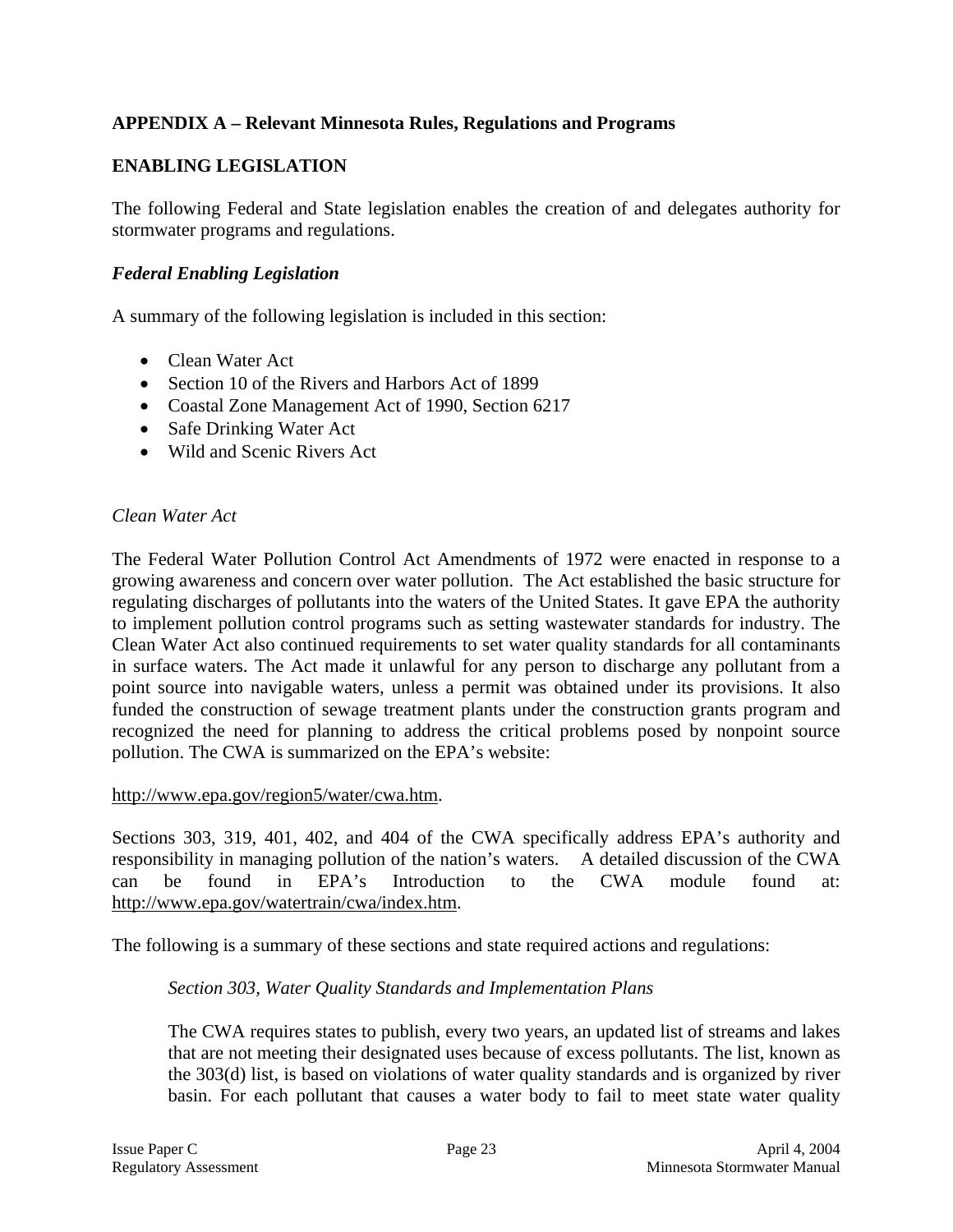standards, the CWA requires the MPCA to conduct a Total Maximum Daily Load (TMDL) study.

### EPA's TMDL web site: http://www.epa.gov/owow/tmdl/intro.html#definition

### *Section 319, Nonpoint Source Management Program*

Under the CWA Section 319, states, territories, and delegated tribes are required to develop nonpoint source pollution management programs if they wish to receive 319 funds.

### EPA's CWA module Section 319 page: http://www.epa.gov/watertrain/cwa/cwa52.htm

### *Section 401, Water Quality Certification*

According to the CWA, anyone who wishes to obtain a federal permit for any activity, which may result in a discharge, must first obtain a state 401 water quality certification. The MPCA is the delegated authority to issue Section 401 water quality certifications in Minnesota. A Section 401 water quality certification may be granted if the applicant demonstrates that an activity, such as discharge of dredged or fill materials, will not violate water quality standards or result in adverse long- or short-term impacts on water quality. Such impacts can be direct or cumulative in nature.

### EPA's CWA module Section 401 page: http://www.epa.gov/watertrain/cwa/cwa58.htm

### *Section 402, National Pollutant Discharge Elimination System (NPDES)*

EPA, in coordination with States, the regulated community, and the public develops, implements, and conducts oversight of the National Pollutant Discharge Elimination System (NPDES) permit program based on statutory requirements contained in the CWA and requirements contained in the NPDES regulations. Regulatory authority has been handed over to the State of Minnesota through the MPCA.

EPA's NPDES web site: http://cfpub.epa.gov/npdes/index.cfm EPA's CWA module Section 402 page: http://www.epa.gov/watertrain/cwa/cwa37.htm

### *Section 404, Discharge of dredge or fill material into waters of the U.S.*

Although most commonly associated with activities that involve filling of wetlands, Section 404 actually deals with one broad type of pollution -- placement of dredged or fill material into "waters of the United States". Wetlands are one component of "waters of the United States;" however, there are numerous other types including intermittent streams, small perennial streams, rivers, lakes, bays, estuaries, and portions of the oceans. The 404 permit program is administered jointly by EPA and the U.S. Army Corps of Engineers (ACOE). The ACOE handles the actual issuance of permits (both individual and general); it also determines whether a particular plot of land is a wetland or water of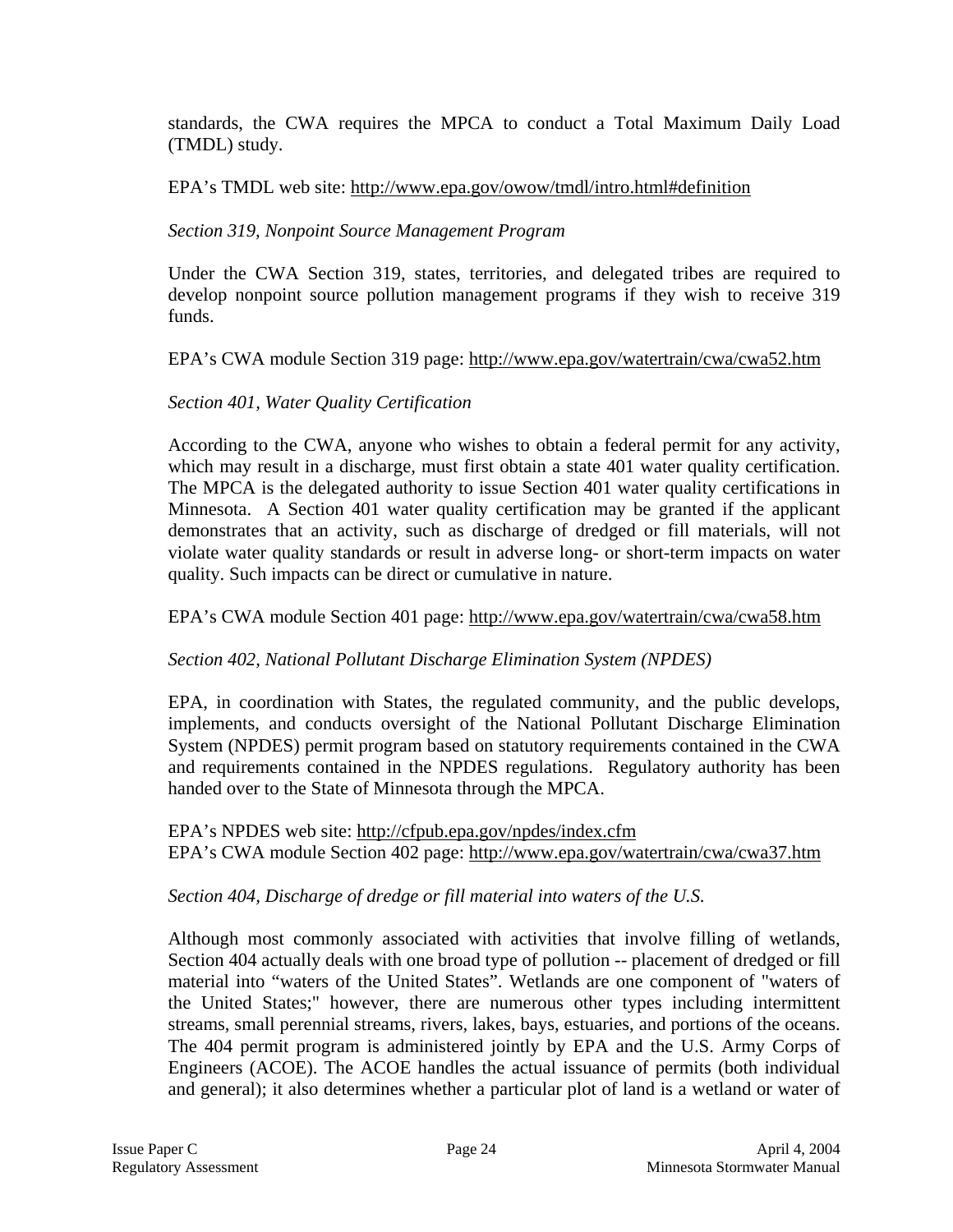the United States. The ACOE has primary responsibility for ensuring compliance with permit conditions, although EPA also plays a role in compliance and enforcement

EPA's CWA module Section 404 page: http://www.epa.gov/watertrain/cwa/cwa55.htm US Army Corp of Engineers' wetland information web site: http://www.sac.usace.army.mil/permits/wet.html

### *Section 10 of the Rivers and Harbors Act of 1899*

The Rivers and Harbors Act, Section 10 states: That the creation of any obstruction not affirmatively authorized by Congress, to the navigable capacity of any of the waters of the United States is hereby prohibited; and it shall not be lawful to build or commence the building of any wharf, pier, dolphin, boom, weir, breakwater, bulkhead, jetty, or other structures in any port, roadstead, haven, harbor, canal, navigable river, or other water of the United States, outside established harbor lines, or where no harbor lines have been established, except on plans recommended by the chief of Engineers and authorized by the Secretary of War; and it shall not be lawful to excavate or fill, or in any manner to alter or modify the course, location, condition, or capacity of, any port, roadstead, haven, harbor, canal, lake, harbor of refuge, or in closure within the limits of any breakwater, or of the channel of any navigable water of the United States, unless the work has been recommended by the chief of Engineers and authorized by the Secretary of War prior to beginning the same.

Under Section 10, an ACOE permit is required to do any work in, over or under a Navigable Water of the U.S. Waterbodies have been designated as Navigable Waters of the U.S. based on their past, present, or potential use for transportation for interstate commerce.

US Army Corp of Engineers' Rivers and Harbors Act web site: http://www.sac.usace.army.mil/permits/sec10.html

### *Coastal Zone Management Act of 1990, Section 6217*

Section 6217 of the Coastal Zone Management Act requires the 29 states and territories with approved Coastal Zone Management Programs to develop Coastal Nonpoint Pollution Control Programs. In its program, a state or territory describes how it will implement nonpoint source pollution controls, known as management measures, that conform with those described in Guidance Specifying Management Measures for Sources of Nonpoint Pollution in Coastal Waters. This program is administered jointly with EPA and the National Oceanic and Atmospheric Administration (NOAA).

EPA's Coastal Zone Management Act web site: http://www.epa.gov/owow/nps/czmact.html

CZMA (section 6217) http://www.ocrm.nos.noaa.gov/czm/czm\_act.html#anchor203914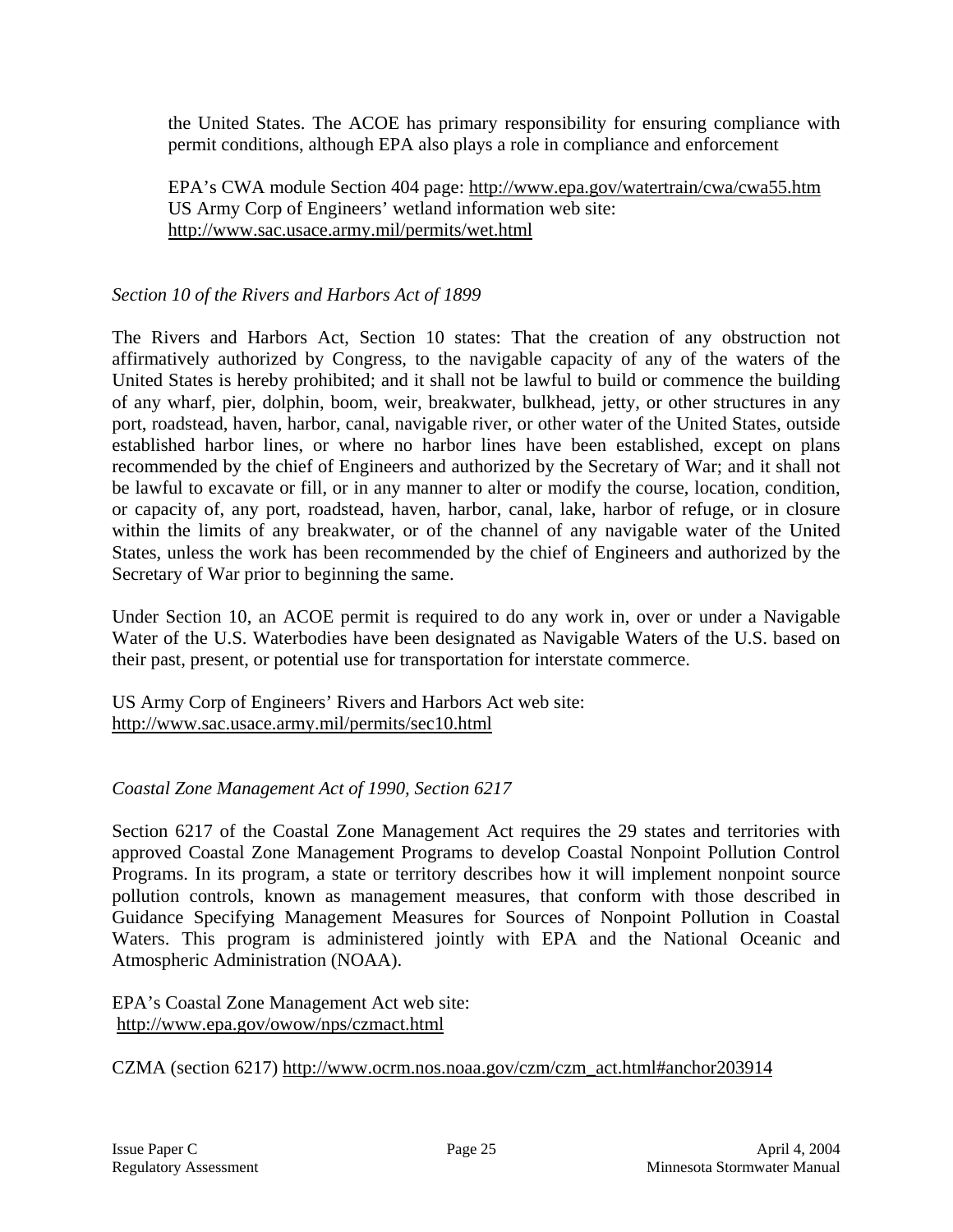### *Safe Drinking Water Act*

The Safe Drinking Water Act (SDWA) was originally passed by Congress in 1974 to protect public health by regulating the nation's public drinking water supply. The law was amended in 1986 and 1996 and requires many actions to protect drinking water and its sources: rivers, lakes, reservoirs, springs, and ground water wells. The SDWA authorizes the EPA to set national health-based standards for drinking water to protect against both naturally-occurring and manmade contaminants that may be found in drinking water.

### http://www.epa.gov/safewater/sdwa/30th/factsheets/understand.html

### *Wild and Scenic Rivers Act*

The Wild and Scenic Rivers Act states: It is hereby declared to be the policy of the United States that certain selected rivers of the Nation which, with their immediate environments, possess outstandingly remarkable scenic, recreational, geologic, fish and wildlife, historic, cultural, or other similar values, shall be preserved in free-flowing condition, and that they and their immediate environments shall be protected for the benefit and enjoyment of present and future generations. The Congress declares that the established national policy of dam and other construction at appropriate sections of the rivers of the United States needs to be complemented by a policy that would preserve other selected rivers or sections thereof in their free-flowing condition to protect the water quality of such rivers and to fulfill other vital national conservation purposes.

#### http://www.nps.gov/rivers/wsract.html

### *State Enabling Legislation*

At the State level, water law is organized into a series of Statues and Rules. MN Statues 103A through 103G constitute Water Law in Minnesota. These Statutes and their associated Rules are the enabling legislation related to stormwater at the State level. Links to 2004 statutes are provided.

- M.S. 103A Water Policy Information (Chapter 103A)
- M.S. 103B Water Planning and Project Implementation (Chapter 103B)
- M.S. 103C Soil and Water Conservation Districts (Chapter 103C)
- M.S. 103D Watershed Districts (Chapter 103D)
- M.S. 103E Drainage (Chapter 103E)
- M.S. 103F Protection of Water Resources (Chapter 103F)
- M.S. 103G Waters of the State (Chapter 103G)
- M.S. 115 Water Pollution Control Sanitary Districts
- M.S. 116 Pollution Control Agency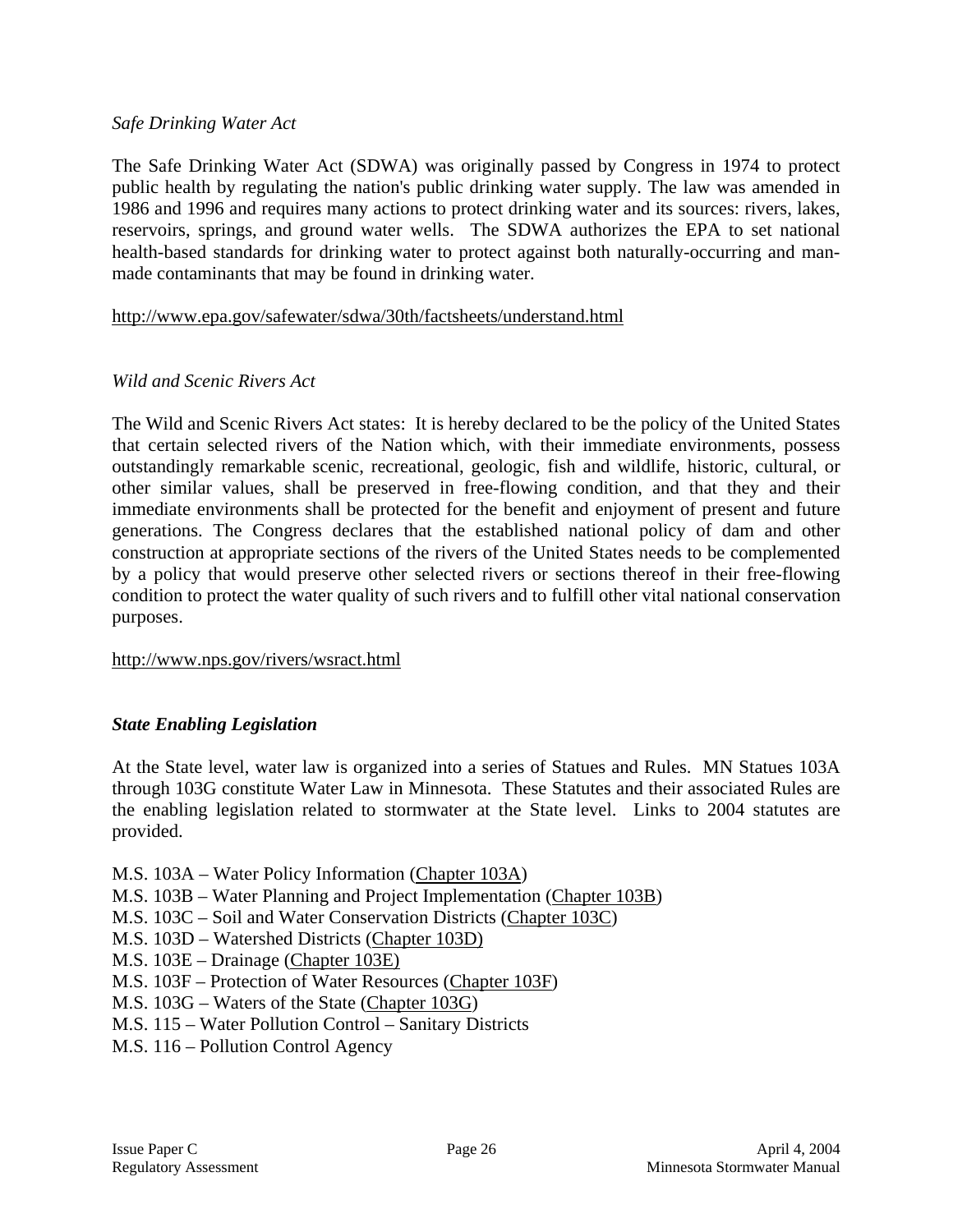In addition, M.S. 103H (Chapter 103H) provides the enabling legislation at the State level for groundwater protection.

Summaries of each of the statutes are provided below. Specific acts, laws, or programs contained within the statutes are also summarized.

### *M.S. 103A – Water Policy Information*

Regulatory policy is defined within this chapter. Policy related to wetlands, hydropower, groundwater management, rainwater conservation, soil and water conservation, floodplain management, scenic river protection, marginal and erodable land, and water law policy are defined and addressed in this statute. Term definitions, jurisdiction, petition for intervention rules, authority, court referral, hearings, procedure, and statewide water information systems are defined and addressed.

# *M.S. 103B – Water Planning and Project Implementation*

Statute 103B addresses water planning and project implementation. Statute 103B specifically creates and defines plans, programs, districts, commissions, organizations and boards to protect water resources. Statutes cover issues such as taxing authority, planning, levies, capital improvements, dispute resolution and project implementation.

The following Acts, Programs and Laws applicable to stormwater are included within M.S. 103B:

### Lake Improvement District Law (103B.501 – 103B.581)

The purpose of this law is defined in Statute 103B.511 Subdivision 1, "to preserve and protect the lakes of the state and to increase and enhance the use and enjoyment of the lakes it is in the public interest that a statewide lake improvement program is established to: preserve the natural character of lakes and their shore land environment where feasible and practical; improve the quality of water in lakes; provide for reasonable assurance of water quantity in lakes, where feasible and practicable; and to assure protection of the lakes from the detrimental effects of human activities and certain natural processes. The commissioner shall coordinate and supervise a local-state program for the establishment of lake improvement districts by counties for lakes located within their boundaries, based on state guidelines and rules and compatible with all state, regional, and local plans where the plans exist."

Comprehensive Local Water Management Act (103B.301 – 103B.355)

This act encourages counties to develop and implement local water management plans. Local water management plans must, according to Statute 103B.311 Subdivision 4,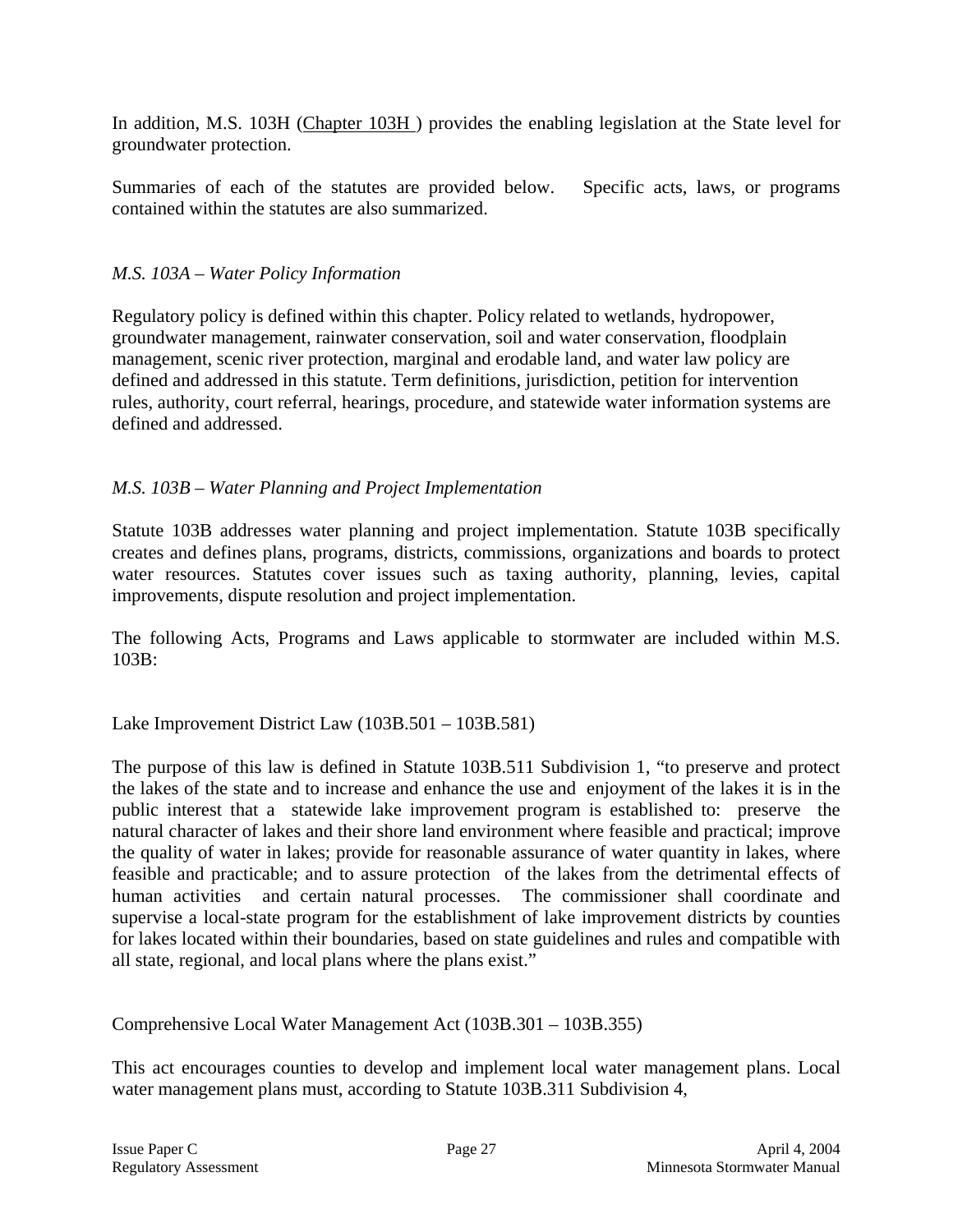- 1. cover the entire area within a county;
- 2. address water problems in the context of watershed units and groundwater systems;
- 3. be based upon principles of sound hydrologic management of water, effective environmental protection, and efficient management;
- 4. be consistent with local water management plans prepared by counties and watershed management organizations wholly or partially within a single watershed unit or groundwater system; and
- 5. the local water management plan must specify the period covered by the local water management plan and must extend at least five years but no more than ten years from the date the board approves the local water management plan. Local water management plans that contain revision dates inconsistent with this section must comply with that date provided it is not more than ten years beyond the date of board approval. A two-year extension of the revision date of a local water management plan may be granted by the board, provided no projects are ordered or commenced during the period of the extension.

### *M.S. 103C – Soil and Water Conservation Districts*

M.S. Chapter 103C (Soil and Water Conservation District Law) addresses soil and water conservation policy. Statutes cover issues such as the formation of soil and water conservation districts, consolidation and division of districts, cooperation between districts and other public agencies, powers and duties of the Board of Water and Soil Resources, and project determination and assessments. Soil and water conservation policy is defined in Statute 103C.005 as, "Maintaining and enhancing the quality of soil and water for the environmental and economic benefits they produce, preventing degradation, and restoring degraded soil and water resources of this state contribute greatly to the health, safety, economic well-being, and general welfare of this state and its citizens. Land occupiers have the responsibility to implement practices that conserve the soil and water resources of the state. Soil and water conservation measures implemented on private lands in this state provide benefits to the general public by reducing erosion, sedimentation, siltation, water pollution, and damages caused by floods. The soil and water conservation policy of the state is to encourage land occupiers to conserve soil, water, and the natural resources they support through the implementation of practices that:

- 1. control or prevent erosion, sedimentation, siltation, and related pollution in order to preserve natural resources;
- 2. ensure continued soil productivity;
- 3. protect water quality;
- 4. prevent impairment of dams and reservoirs;
- 5. reduce damages caused by floods;
- 6. preserve wildlife;
- 7. protect the tax base; and
- 8. protect public lands and waters.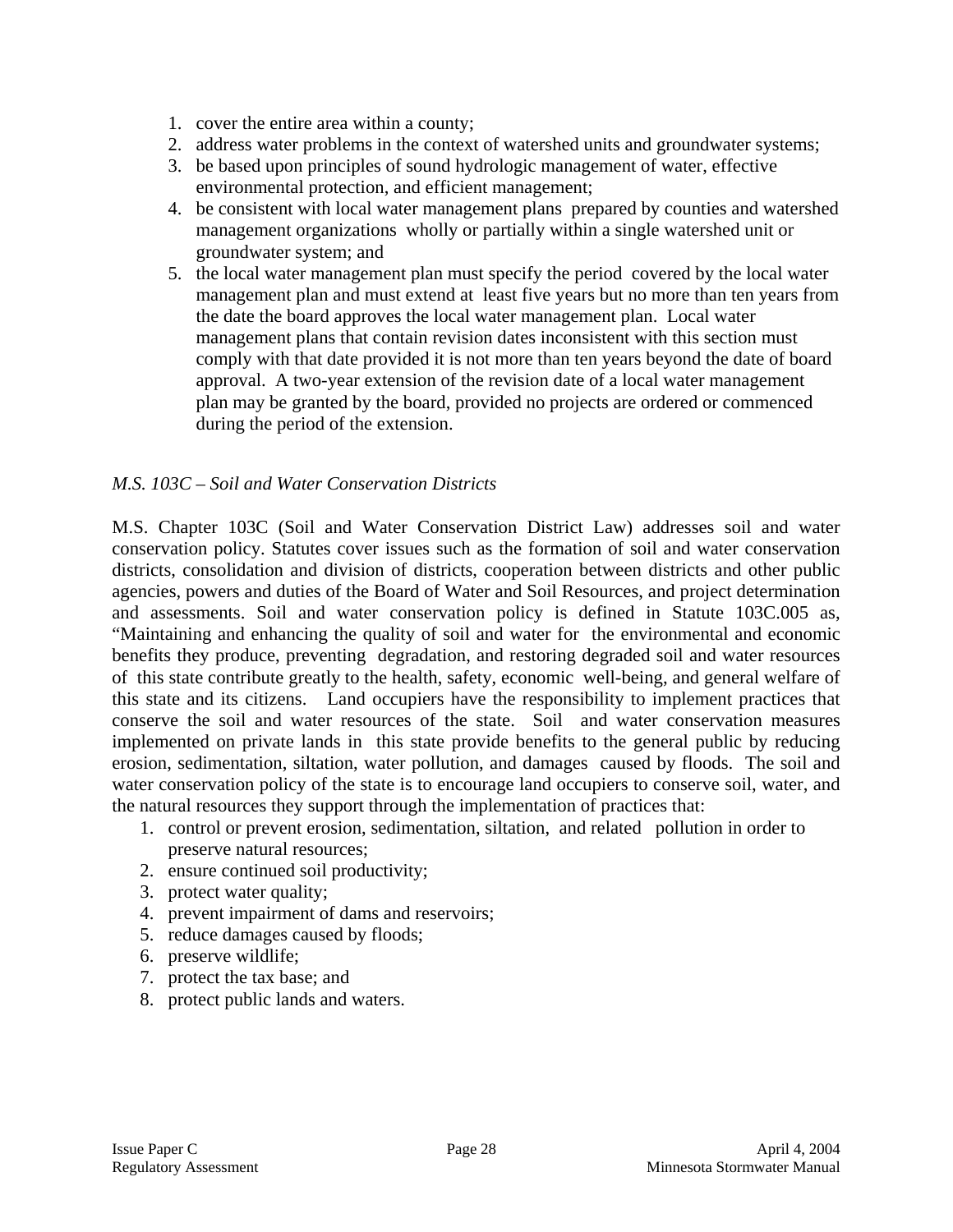### *M.S. 103D – Watershed Districts*

Chapter 103D addresses the establishment and termination of Watershed Districts, consolidation and boundary changes of districts, watershed management plans, project procedure and implementation, general provisions and the funding of watershed districts and projects. The Chapter is commonly referred to as the Watershed Law.

Statute 103D.201 Subdivision 1 states the general purposes of a watershed district is, "to conserve the natural resources of the state by land use planning, flood control, and other conservation projects by using sound scientific principles for the protection of the public health and welfare and the provident use of the natural resources, the establishment of watershed districts is authorized under this chapter."

Statute 103D.201 Subdivision 2 states that a watershed may be established for any of the following purposes:

- 1. to control or alleviate damage from flood waters;
- 2. to improve stream channels for drainage, navigation, and any other public purpose;
- 3. to reclaim or fill wet and overflowed land;
- 4. to provide a water supply for irrigation;
- 5. to regulate the flow of streams and conserve the streams' water;
- 6. to divert or change all or part of watercourses;
- 7. to provide or conserve water supply for domestic, industrial, recreational, agricultural, or other public use;
- 8. to provide for sanitation and public health, and regulate the use of streams, ditches, or watercourses to dispose of waste;
- 9. to repair, improve, relocate, modify, consolidate, and abandon all or part of drainage systems within a watershed district;
- 10. to control or alleviate soil erosion and siltation of watercourses or water basins;
- 11. to regulate improvements by riparian property owners of the beds, banks, and shores of lakes, streams, and wetlands for preservation and beneficial public use;
- 12. to provide for hydroelectric power generation;
- 13. to protect or enhance the water quality in watercourses or water basins; and
- 14. to provide for the protection of groundwater and regulate its use to preserve it for beneficial purposes.

#### *M.S. 103E – Drainage*

M.S. Chapter 103E addresses general provisions, petitions for drainage projects, preliminary surveying and hearings, detailed surveying and viewing, drainage outlets, drainage construction, funding and payment of drainage system costs, and procedure to repair drainage systems. *M.S. 103F – Protection of Water Resources* 

Chapter 103F addresses the protection of water resources, specifically the Southern Minnesota Rivers Basin Area, shoreland development, the Wild Scenic Rivers Act, Mississippi Headwaters Planning and Management, the Minnesota River Basin Joint Powers Board, Project Riverbend,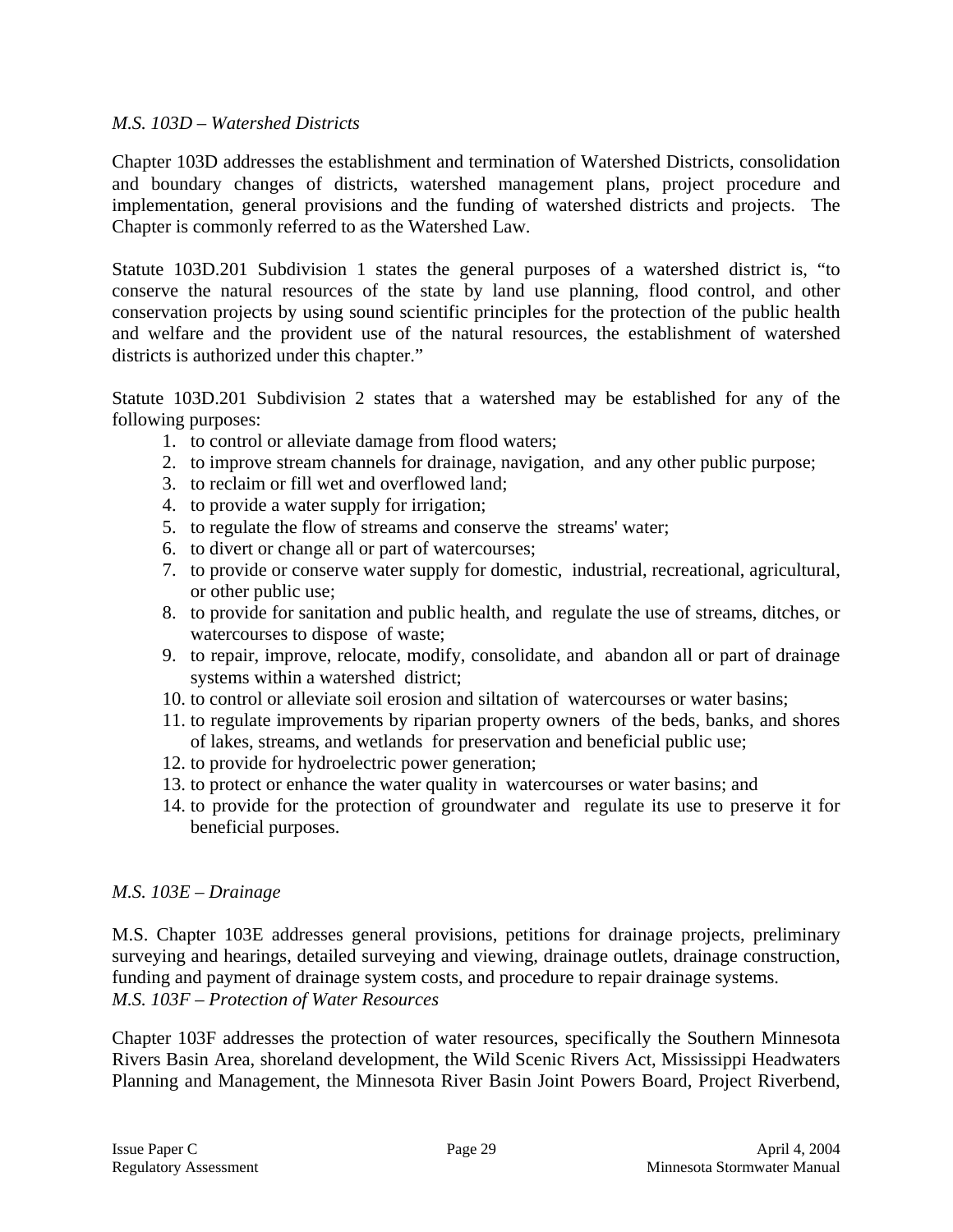soil erosion, the water bank program, lake preservation and protection, and the Wetland Establishment and Restoration Program.

The following Acts and Laws applicable to stormwater are included within M.S. 103F:

Floodplain Management Law (103F.101 – 103F.155)

The policy of the Floodplain Management Law is stated in Statute 103F.105. It summarizes the law's intent stating, "the legislature finds:

- 1. a large portion of the state's land resources is subject to recurrent flooding by overflow of streams and other watercourses causing loss of life and property, disruption of commerce and governmental services, unsanitary conditions, and interruption of transportation and communications, all of which are detrimental to the health, safety, welfare, and property of the occupants of flooded lands and the people of this state; and
- 2. the public interest necessitates sound land use development as land is a limited and irreplaceable resource, and the floodplains of this state are a land resource to be developed in a manner which will result in minimum loss of life and threat to health, and reduction of private and public economic loss caused by flooding.

It is the policy of this state to reduce flood damages through floodplain management, stressing nonstructural measures such as floodplain zoning and flood proofing, flood warning practices, and other indemnification programs that reduce public liability and expense for flood damages.

It is the policy of this state:

- 1. not to prohibit but to guide development of the floodplains consistent with legislative findings;
- 2. to provide state coordination and assistance to local governmental units in floodplain management;
- 3. to encourage local governmental units to adopt, enforce and administer sound floodplain management ordinances;
- 4. to provide the commissioner of natural resources with authority necessary to carry out a floodplain management program for the state and to coordinate federal, state, and local floodplain management activities in this state; and
- 5. to provide incentives for communities to participate in the national flood insurance program and for citizens of Minnesota to take actions such as purchasing and maintaining flood insurance to reduce future flood damage to private property.

Minnesota Wild and Scenic Rivers Act (103F.301 – 103F.345).

The policy behind the development of this act is stated in Statute 103F.351 Subdivision 1. It states, "the lower St. Croix River, between the dam near Taylor's Falls and its confluence with the Mississippi River, constitutes a relatively undeveloped scenic and recreational asset lying close to the largest densely populated area of the state. The preservation of this unique scenic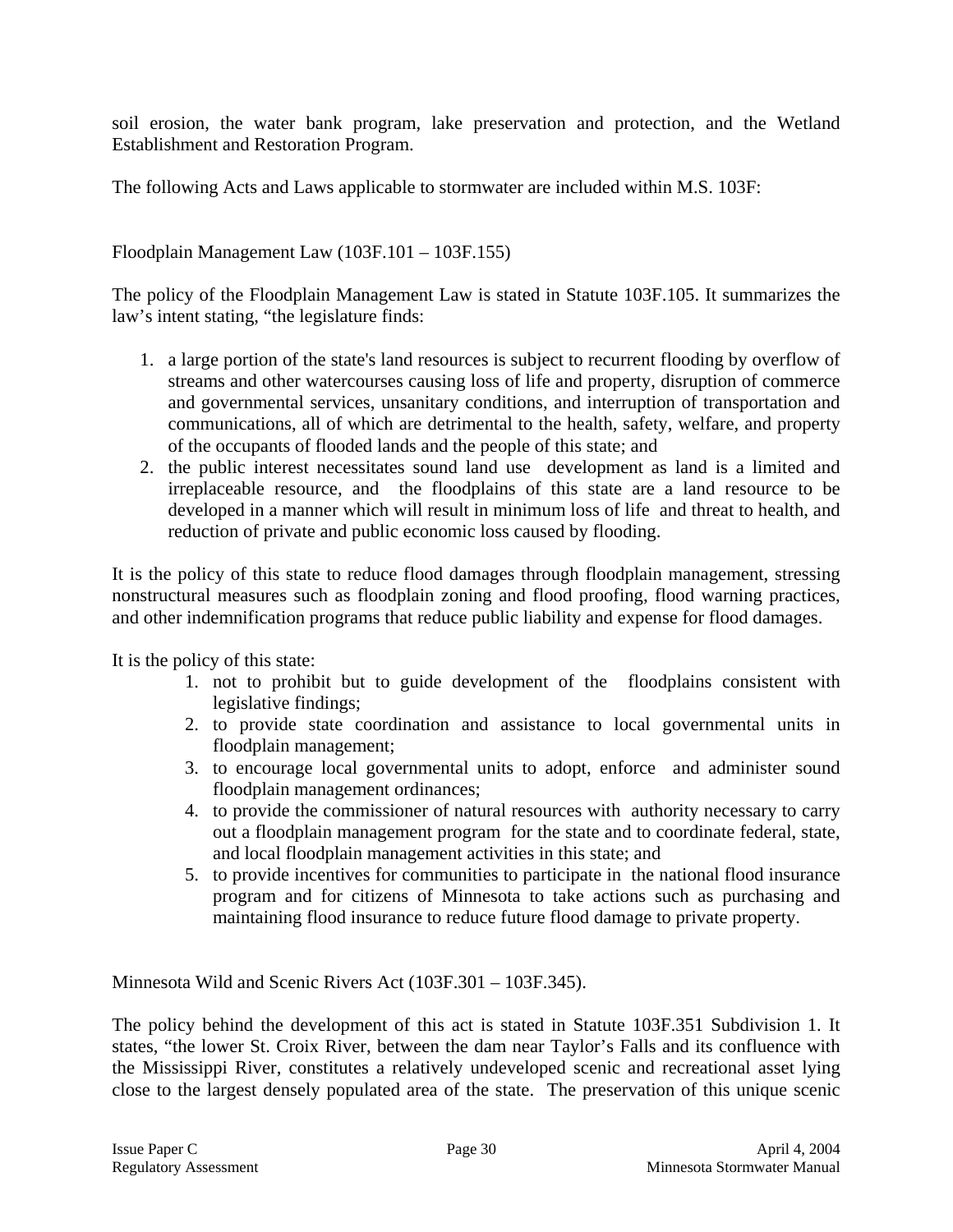and recreational asset is in the public interest and will benefit the health and welfare of the citizens of the state. The state recognizes and concurs in the inclusion of the lower St. Croix River into the federal wild and scenic rivers system by the Lower St. Croix River Act of the 92nd Congress, Public Law 92-560. The authorizations of the state are necessary to the preservation and administration of the lower St. Croix River as a wild and scenic river, particularly in relation to those portions of the river that are to be jointly preserved and administered as a wild and scenic river by this state and Wisconsin."

Clean Water Partnership Law (103F.701 – 103F.761)

Statute 103F.705 states, "It is the purpose of the legislature in enacting sections 103F.701 to 103F.761 to protect and improve surface and ground water in the state, through financial and technical assistance to local units of government to control water pollution associated with land use and land management activities. It is also the purpose of the legislature to:

- 1. identify water quality problems and their causes;
- 2. direct technical and financial resources to resolve water quality problems and to abate their causes;
- 3. provide technical and financial resources to local units of government for implementation of water quality protection and improvement projects;
- 4. coordinate a nonpoint source pollution control program with elements of the existing state water quality program and other existing resource management programs; and
- 5. provide a legal basis for state implementation of federal laws controlling nonpoint source water pollution."

# *M.S. 103G – Waters of the State*

Chapter 103G addresses the waters of the state. The statute includes the commissioner's authority, public water designation and use, wetlands, work affecting public waters, water diversion and appropriation, permit procedure, water level establishment and control, Big Stone Lake, Mississippi Headwater Lakes, dam construction and maintenance, flowage easements, water aeration and deicing, harvest and control of aquatic plants, sunken log recovery, and streams.

### *M.S. 115 – Water Pollution Control; Sanitary Districts*

Chapter 115 addresses issues concerning water pollution control, sanitary districts, municipal water pollution control, individual and alternative discharging sewage treatment systems, regional sanitary sewer districts, water supply systems, and wastewater treatment facilities.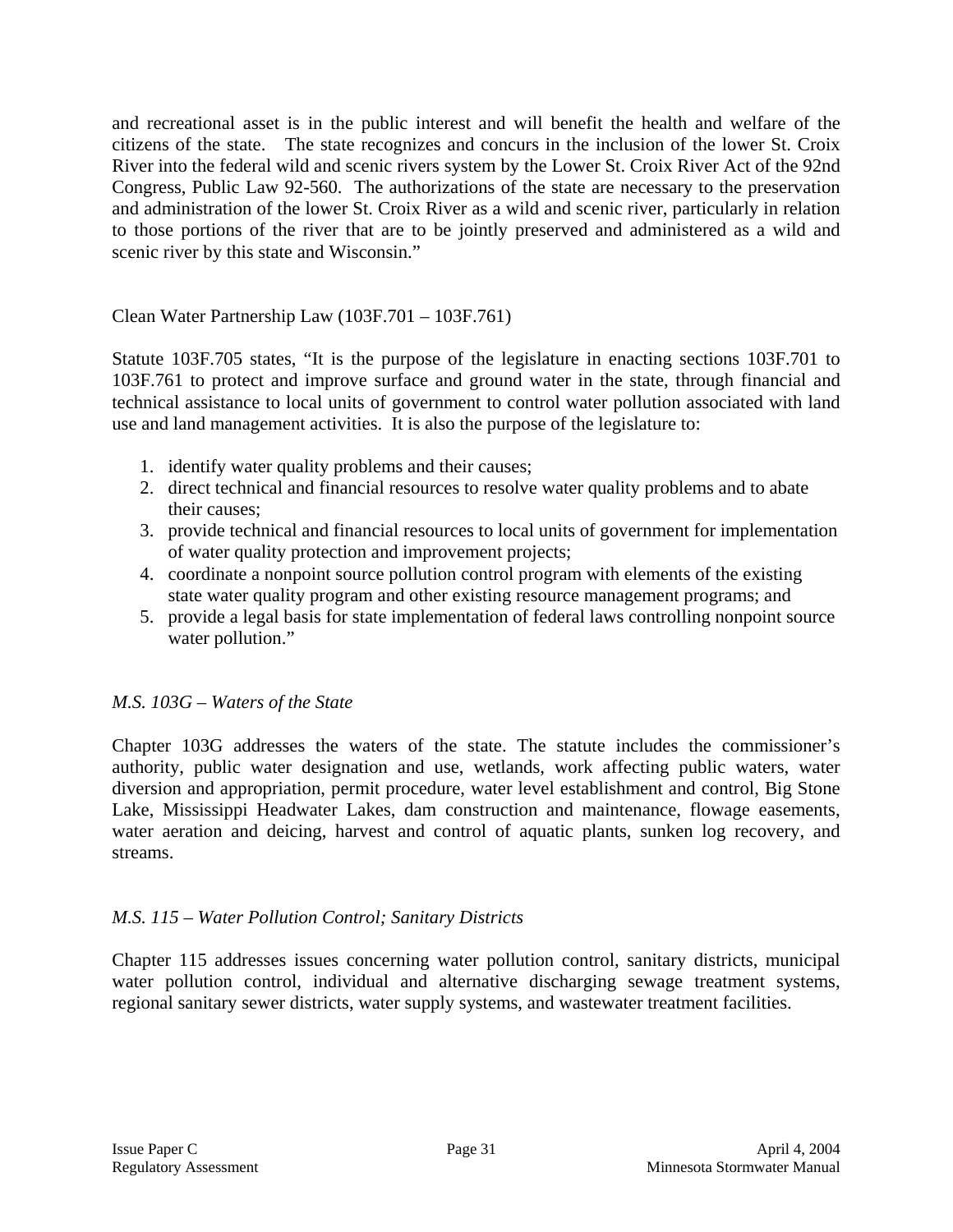The following Acts and Laws are included within M.S. 115:

State Water Pollution Control Act (M.S. 115.01 – 115.09)

This Act specifically addresses stormwater issues and the National Pollutant Discharge Elimination System (NPDES). Subdivision 5 names the MPCA authority and states, "Notwithstanding any other provisions prescribed in or pursuant to this chapter and, with respect to the pollution of waters of the state, in chapter 116, or otherwise, the agency shall have the authority to perform any and all acts minimally necessary including, but not limited to, the establishment and application of standards, procedures, rules, orders, variances, stipulation agreements, schedules of compliance, and permit conditions, consistent with and, therefore not less stringent than the provisions of the Federal Water Pollution Control Act, as amended, applicable to the participation by the state of Minnesota in the NPDES; provided that this provision shall not be construed as a limitation on any powers or duties otherwise residing with the agency pursuant to any provision of law.

 Subd. 5a. Public notice for NPDES permit application. The commissioner must give public notice of a completed NPDES permit application for new municipal discharges in the official county newspaper of the county where the discharge is proposed.

Subd. 5b. Storm water permits; compliance with non-degradation and mitigation requirements.

- 1. During the period in which this subdivision is in effect, all point source storm water discharges that are subject to and in compliance with an individual or general storm water permit issued by the MPCA under the NPDES are considered to be in compliance with the non-degradation and mitigation requirements of agency water quality rules.
- 2. This subdivision is repealed on the earlier of July 1, 2007, or the effective date of rules adopted by the Pollution Control Agency that provide specific mechanisms or criteria to determine whether point source storm water discharges comply with the nondegradation and mitigation requirements of agency water quality rules.

Subd. 5c. Regulation of storm water discharges.

- 1. The agency may issue a general permit to any category or subcategory of point source storm water discharges that it deems administratively reasonable and efficient without making any findings under agency rules. Nothing in this subdivision precludes the agency from requiring an individual permit for a point source storm water discharge if the agency finds that it is appropriate under applicable legal or regulatory standards.
- 2. Pursuant to this paragraph, the legislature authorizes the agency to adopt and enforce rules regulating point source storm water discharges. No further legislative approval is required under any other legal or statutory provision whether enacted before or after May 29, 2003."

Regional Sanitary Sewer District Law (M.S. 115.16 – 115.67)

The purpose and authority of the Regional Sanitary Sewer District Law is articulated in Section 115.61. Section 115.61 states, "A sanitary sewer district, when created as contemplated by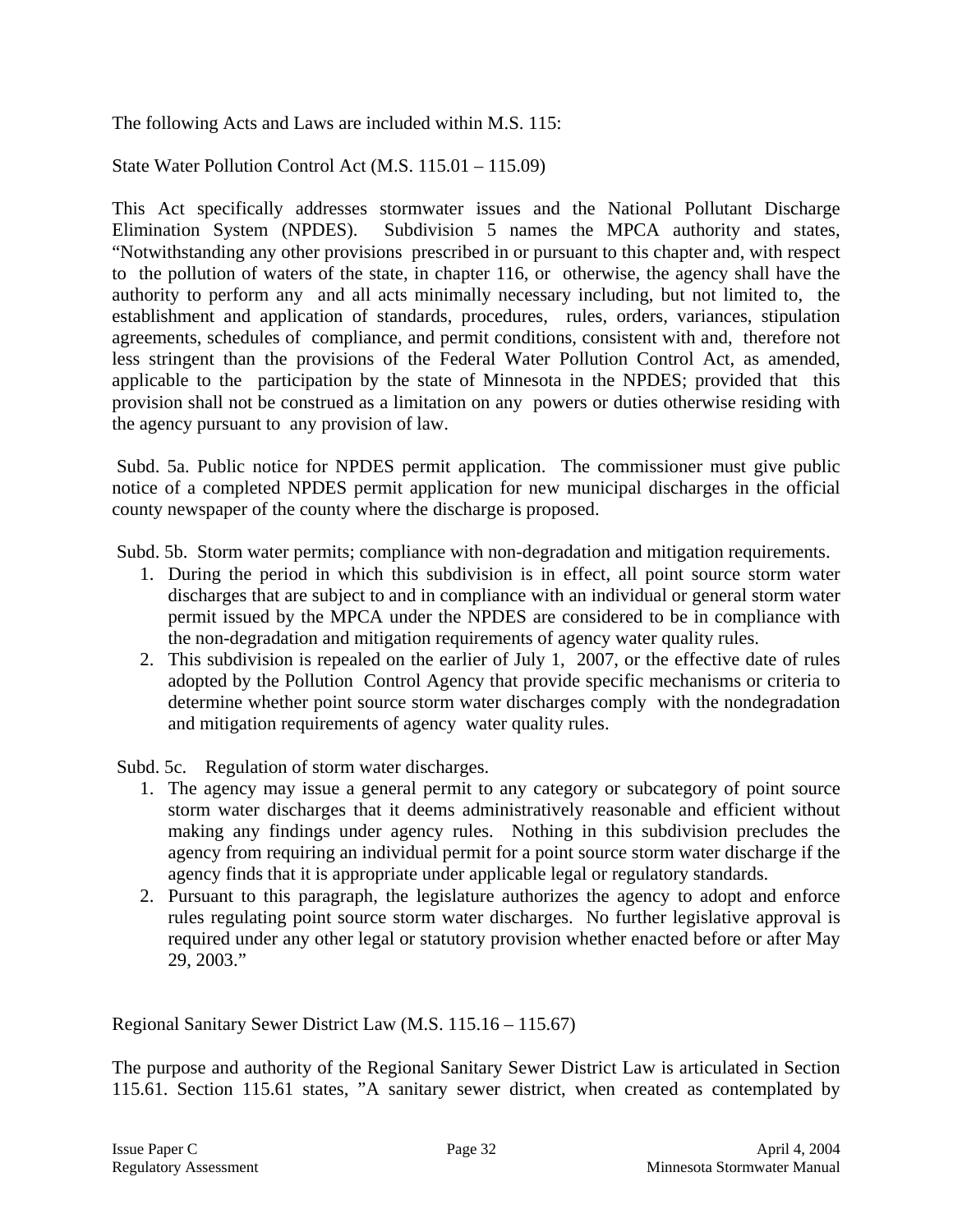sections 115.61 to 115.67, shall be a municipal corporation and governmental subdivision of the state, responsible for acquiring, constructing, improving, extending, operating, and maintaining facilities for the collection, treatment, and disposal of sewage and industrial and other wastes received from the sewer systems of all municipalities within its corporate limits, for the purpose of preventing pollution of public waters in excess of such reasonable standards of purity and quality as may be established by state regulatory agencies pursuant to law. For this purpose it shall have perpetual succession; may sue and be sued; may acquire real and personal property, including easements, within or outside its corporate limits, by purchase, gift, devise, condemnation, lease, or otherwise, which property, while held, used, or occupied by it, shall be exempt from taxation; may manage, control, sell, convey, lease, and otherwise dispose of such property; may make contracts, borrow money, issue bonds, levy taxes and special assessments, and establish and collect charges for services furnished or made available; and may exercise all powers granted any municipality by chapters 117, 412, 429, and 475, sections 471.59, 444.075, and 115.46, and, without limitation by the foregoing, all municipal power necessary or expedient to accomplish said purpose, whether or not necessarily implied from any power herein expressly granted."

### *M.S. 116 – Pollution Control Agency*

Statute 116 addresses issues related to the MPCA. Issues emphasized in this chapter related to water include, the creation and powers of the MPCA, the Water Pollution Control Program, nutrients in cleaning agents and water conditioners, storage tanks, and waste facility training and certification. Feedlots are specifically addressed in this chapter in Statute 116.07 Subdivision 7c. Requirements for NPDES permitting are stated as the following:

(a) The agency must issue NPDES permits for feedlots with 1,000 animal units or more and that meet the definition of a "concentrated animal feeding operation" in Code of Federal Regulations, title 40, section 122.23, based on the following:

- 1. a permit for a newly constructed or expanded animal feedlot that is identified as a priority by the commissioner, using criteria established under paragraph (d), must be issued as an individual permit;
- 2. after January 1, 2001, an existing feedlot that is identified as a priority by the commissioner, using criteria established under paragraph (e) must be issued as an individual permit; and
- 3. the agency must issue a general NPDES permit for animal feedlots that are not identified under clause (1) or (2).

 (b) Prior to the issuance of a general NPDES permit for a category of animal feedlot facility permittees, the agency must hold at least one public hearing on the permit issuance.

 (c) To the extent practicable, the agency must include a public notice and comment period for an individual NPDES permit concurrent with any public notice and comment for:

1. the purpose of environmental review of the same facility under chapter 116D; or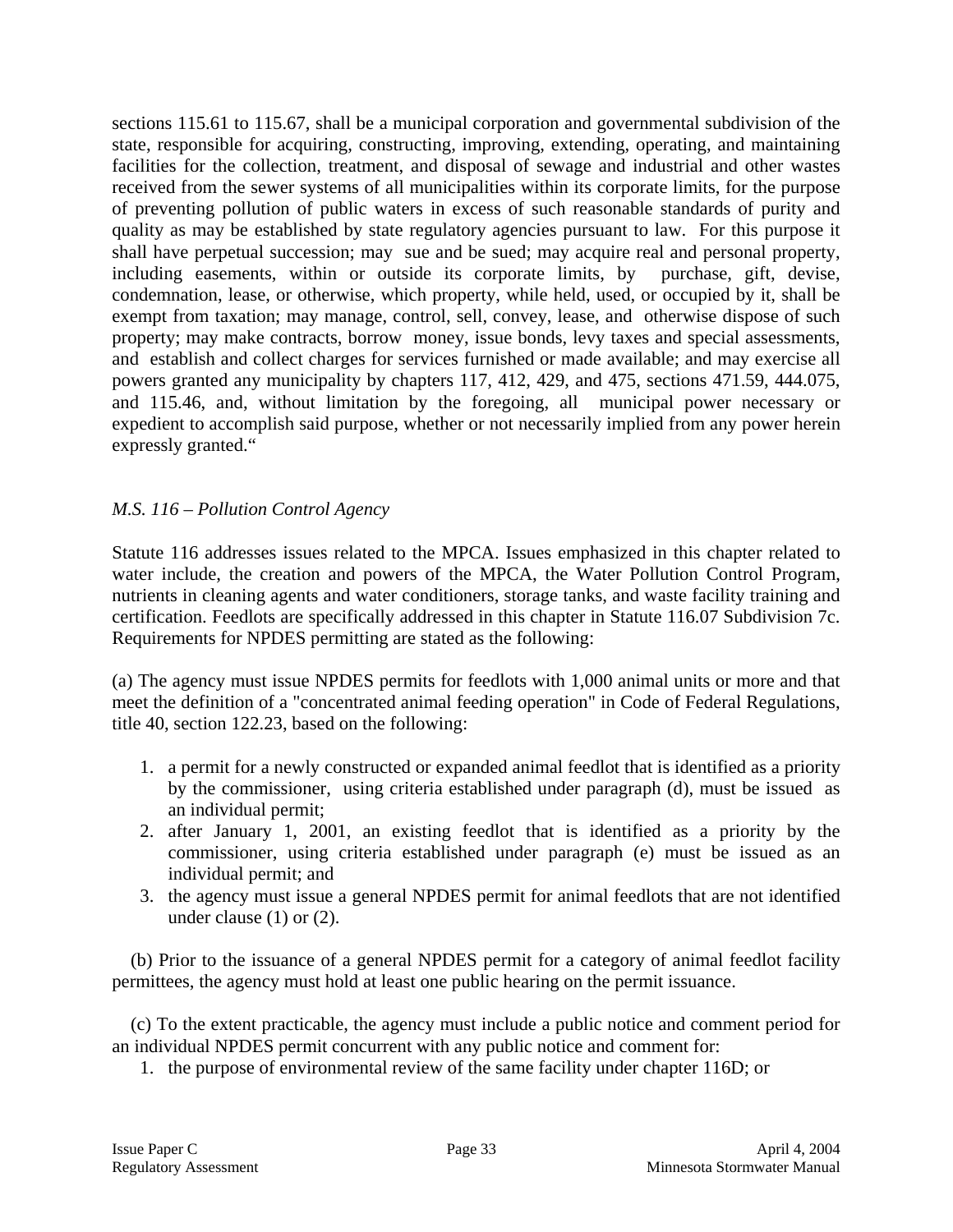2. the purpose of obtaining a conditional use permit from a local unit of government where the local government unit is the responsible governmental unit for purposes of environmental review under chapter 116D.

 (d) The commissioner, in consultation with the Feedlot and Manure Management Advisory Committee, created under section 17.136, and other interested parties must develop criteria for determining whether an individual NPDES permit is required under paragraph (a), clause (1). The criteria must be based on proximity to waters of the state, facility design, and other sitespecific environmental factors.

 (e) The commissioner, in consultation with the Feedlot and Manure Management Advisory Committee, created under section 17.136, and other interested parties must develop criteria for determining whether an individual NPDES permit is required for an existing animal feedlot, under paragraph (a), clause (2). The criteria must be based on violations and other compliance problems at the facility.

 (f) The commissioner, in consultation with the Feedlot and Manure Management Advisory Committee, created under section 17.136, and other interested parties must develop criteria for determining when an individual NPDES permit is transferred from individual to general permit status.

 (g) Notwithstanding the provisions in paragraph (a), until January 1, 2001, the commissioner may issue an individual NPDES permit for an animal feedlot. After the general permit is issued and the criteria under paragraphs (d) and (e) are developed, individual permits issued pursuant to this paragraph that do not fit the criteria for an individual permit under the applicable provisions of paragraph (d) or (e) must be transferred to general permit status.

 (h) The commissioner, in consultation with the Feedlot and Manure Management Advisory Committee, created under section 17.136, and other interested parties must develop criteria for determining which feedlots are required to apply for and obtain a NPDES permit and which feedlots are required to apply for and obtain a State Disposal System permit based upon the actual or potential to discharge.

### *M.S. 116A – Public Water and Sewer Systems*

Statute 116A addresses the power of county boards to construct and maintain public water and sewer systems. Statute 116A.01 Subdivision 2 outlines the purpose of the establishment of such systems. Subdivision 2 states**,**" Upon receipt of a petition for the establishment of a water or sewer system or combined water and sewer system in any area of the county not organized into cities, or in any area to be included within a system in accordance with subdivision 4, and after determining the sufficiency of the petition as provided in section 116A.02 and making such investigations and surveys as it considers necessary to ascertain whether it should be granted, the court or board may by resolution provide for the establishment of such a system; cause plans and specifications to be prepared for water system facilities adequate to obtain, store, treat, and distribute water for domestic, commercial, and industrial use therein, or sewer system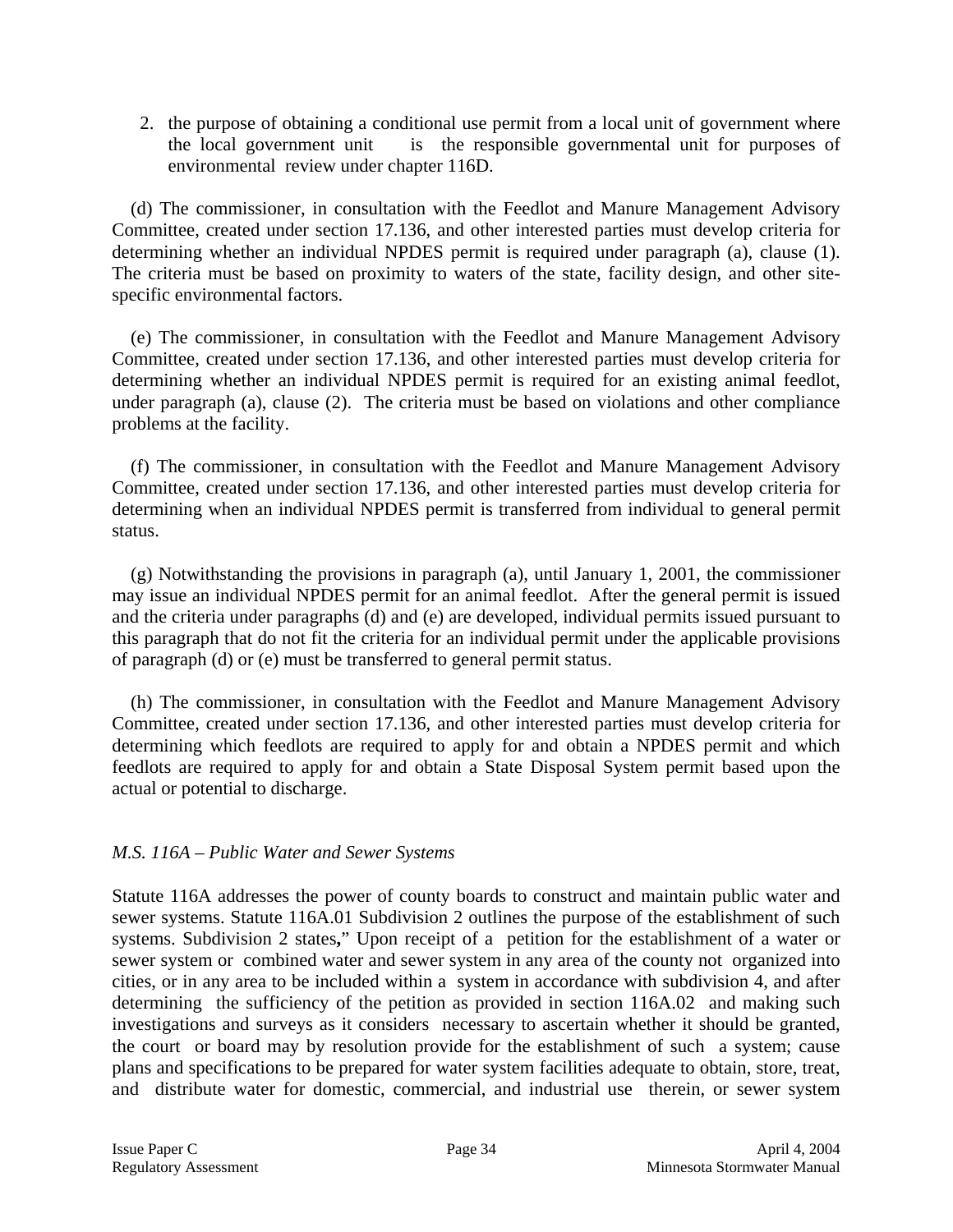facilities adequate to collect, treat, and dispose of sewage and waste in a sanitary manner, or both such types of facilities; contract for the construction of such facilities; acquire land and easements for the purpose by purchase, gift, condemnation, or other lawful means; establish, collect, and revise charges for the use and availability of water or sewer service or both to all premises within the area to which service is furnished or made reasonably available, and for connection to the facilities, in the manner provided in section 444.075; levy special assessments upon properties specially benefited by the construction of the facilities; issue bonds of the county to finance such construction as provided in section 116A.20, and require hook up or attachment to the system by all residents in the service area."

### *M.S. 144 – Department of Health*

Statute 144 addresses issues of concern to the Department of Health. Specifically addressed in sections 144.381 to 144.387 are issues related to safe drinking water. These sections may be cited as the Safe Drinking Water Act of 1977. Statue 144.383 describes the purpose and authority of the state commissioner of health stating, "In order to insure safe drinking water in all public water supplies, the commissioner has the following powers:

(a) To approve the site, design, and construction and alteration of all public water supplies and, for community and nontransient noncommunity water systems as defined in Code of Federal Regulations, title 40, section 141.2, to approve documentation that demonstrates the technical, managerial, and financial capacity of those systems to comply with rules adopted under this section;

 (b) To enter the premises of a public water supply, or part thereof, to inspect the facilities and records kept pursuant to rules promulgated by the commissioner, to conduct sanitary surveys and investigate the standard of operation and service delivered by public water supplies;

 (c) To contract with boards of health as defined in section 145A.02, subdivision 2, created pursuant to section 145A.09, for routine surveys, inspections, and testing of public water supply quality;

(d) To develop an emergency plan to protect the public when a decline in water quality or quantity creates a serious health risk, and to issue emergency orders if a health risk is imminent;

(e) To promulgate rules, pursuant to chapter 14 but no less stringent than federal regulation, which may include the granting of variances and exemptions."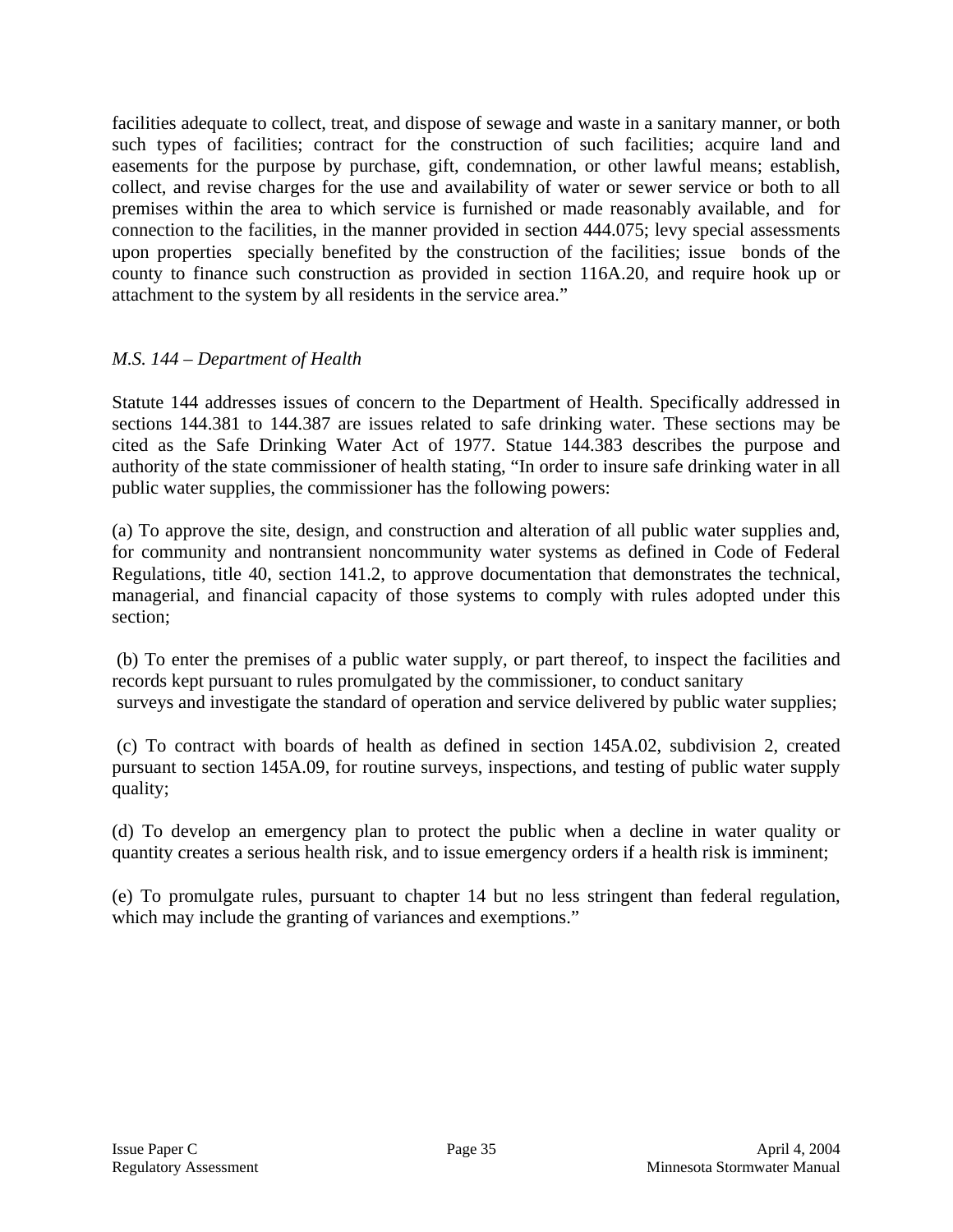# **STORMWATER PROGRAMS AND PERMITS**

### *Federal Regulatory Programs and Permits*

The following Federal regulatory programs and permits are described below:

- National Pollutant Discharge Elimination System (NPDES) Stormwater Program
- Section 319, Nonpoint Source Management Program
- Total Maximum Daily Load Program
- Coastal Nonpoint Source Pollution Control Program
- National Flood Insurance Program
- National Wild and Scenic Rivers Program
- Source Water Assessment Program
- U.S. Army Corps of Engineers 404 permits

#### *National Pollutant Discharge Elimination System (NPDES) Stormwater Program*

As authorized by the Clean Water Act, the National Pollutant Discharge Elimination System (NPDES) permit program controls water pollution by regulating point sources that discharge pollutants into waters of the United States. Industrial, municipal, and other facilities must obtain permits if their discharges go directly to surface waters. In most cases, the NPDES permit program is administered by authorized states. Since its introduction in 1972, the NPDES permit program is responsible for significant improvements to our Nation's water quality.

### EPA's NPDES web site: http://cfpub.epa.gov/npdes/index.cfm EPA's Clean Water Act module Section 402 page:

http://www.epa.gov/watertrain/cwa/cwa37.htm

#### *Section 319, Nonpoint Source Management Program*

When Congress added Section 319 to the CWA in 1987, it created a federal grant program that provides money to states, tribes, and territories for the development and implementation of NPS management programs. Once it has approved a state's nonpoint source program, EPA provides grants to these entities to implement NPS management programs under Section 319(h).

EPA's Clean Water Act module Section 319 page: http://www.epa.gov/watertrain/cwa/cwa52.htm

#### *Total Maximum Daily Load Program*

A TMDL specifies the maximum amount of a pollutant that a waterbody can receive and still meet water quality standards, and allocates pollutant loadings among point and nonpoint pollutant sources. By law, EPA must approve or disapprove lists and TMDLs established by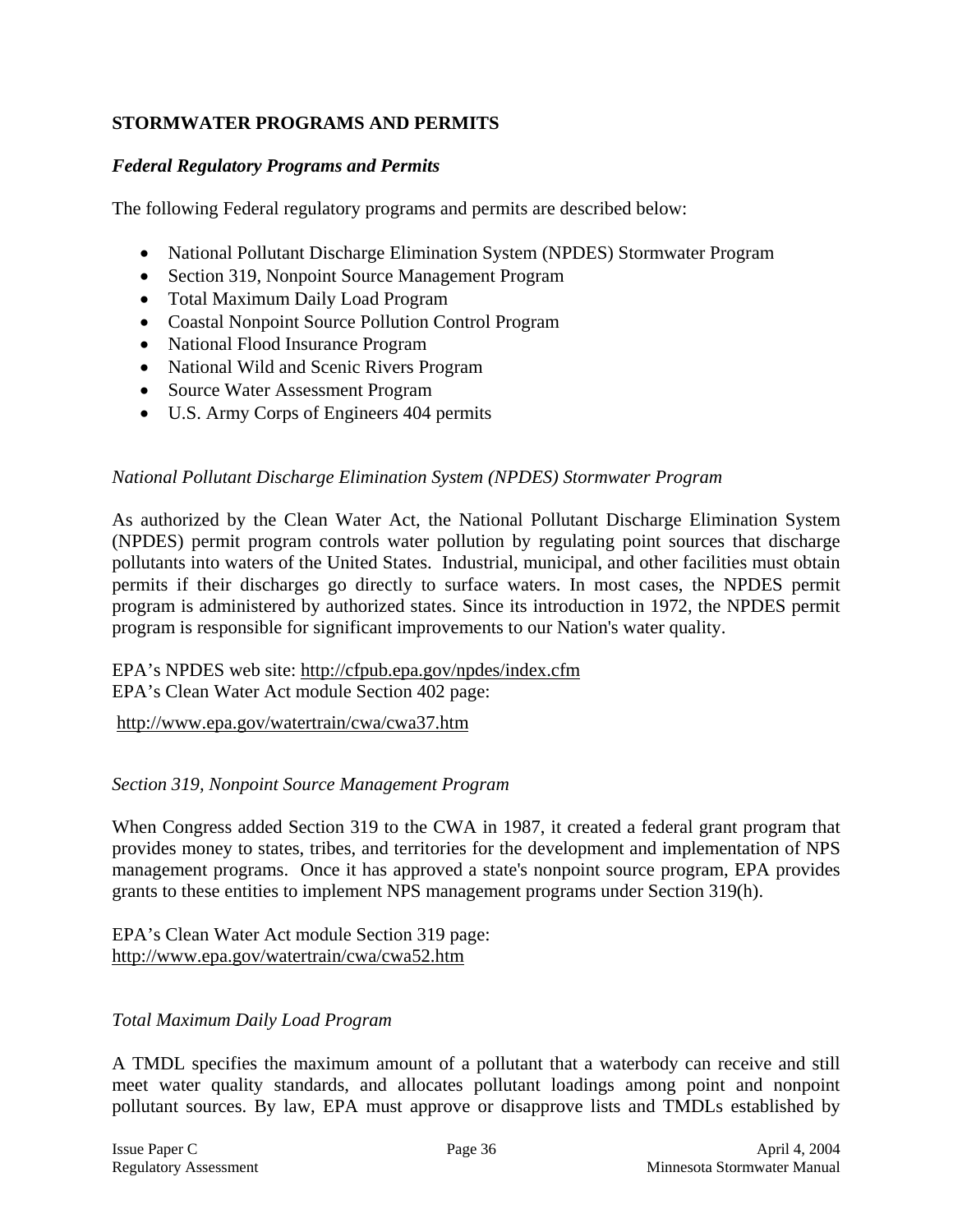states, territories, and authorized tribes. If a state, territory, or authorized tribe submission is inadequate, EPA must establish the list or the TMDL. EPA issued regulations in 1985 and 1992 that implement section 303(d) of the Clean Water Act - the TMDL provisions.

Overview of Current Total Maximum Daily Load - TMDL - Program and Regulations http://www.epa.gov/owow/tmdl/overviewfs.html

### EPA's TMDL web site: http://www.epa.gov/owow/tmdl/intro.html#definition

### *Coastal Nonpoint Source Pollution Control Program*

The Coastal Nonpoint Source Pollution Control Program builds upon existing state coastal zone management and water quality programs by applying a consistent set of economically achievable management measures to prevent and mitigate runoff pollution problems.

State programs incorporate management measures to address land-based sources of runoff from agriculture, forestry, urban development, marinas, hydromodification (e.g., stream channelization), and the loss of wetlands and riparian areas. They also provide accountability through a variety of implementation tools, including rules, ordinance, voluntary approaches, educational campaigns, and financial incentives all backed by enforceable policies and mechanisms

Facts about the Coastal Nonpoint Pollution Control Program: http://www.ocrm.nos.noaa.gov/pdf/NONPOINT.pdf NOAA's Coastal Nonpoint Pollution Control Program web site: http://www.ocrm.nos.noaa.gov/czm/6217/

### *National Flood Insurance Program*

The National Flood Insurance Program (NFIP) enables property owners in participating communities to purchase insurance protection against losses from flooding. This program is designed to provide an insurance alternative to disaster assistance to meet the escalating costs of repairing damage to buildings and their contents caused by floods.

The U.S. Congress established the NFIP with the passage of the National Flood Insurance Act of 1968. The NFIP was broadened and modified with the passage of the Flood Disaster Protection Act of 1973 and other legislative measures. It was further modified by the National Flood Insurance Reform Act of 1994, signed into law on September 23, 1994. The NFIP is administered by Federal Emergency Management Agency (FEMA) a component of the Department of Homeland Security (DHS).

Participation in the NFIP is based on an agreement between local communities and the Federal Government that states if a community will adopt and enforce a floodplain management ordinance to reduce future flood risks to new construction in Special Flood Hazard Areas, the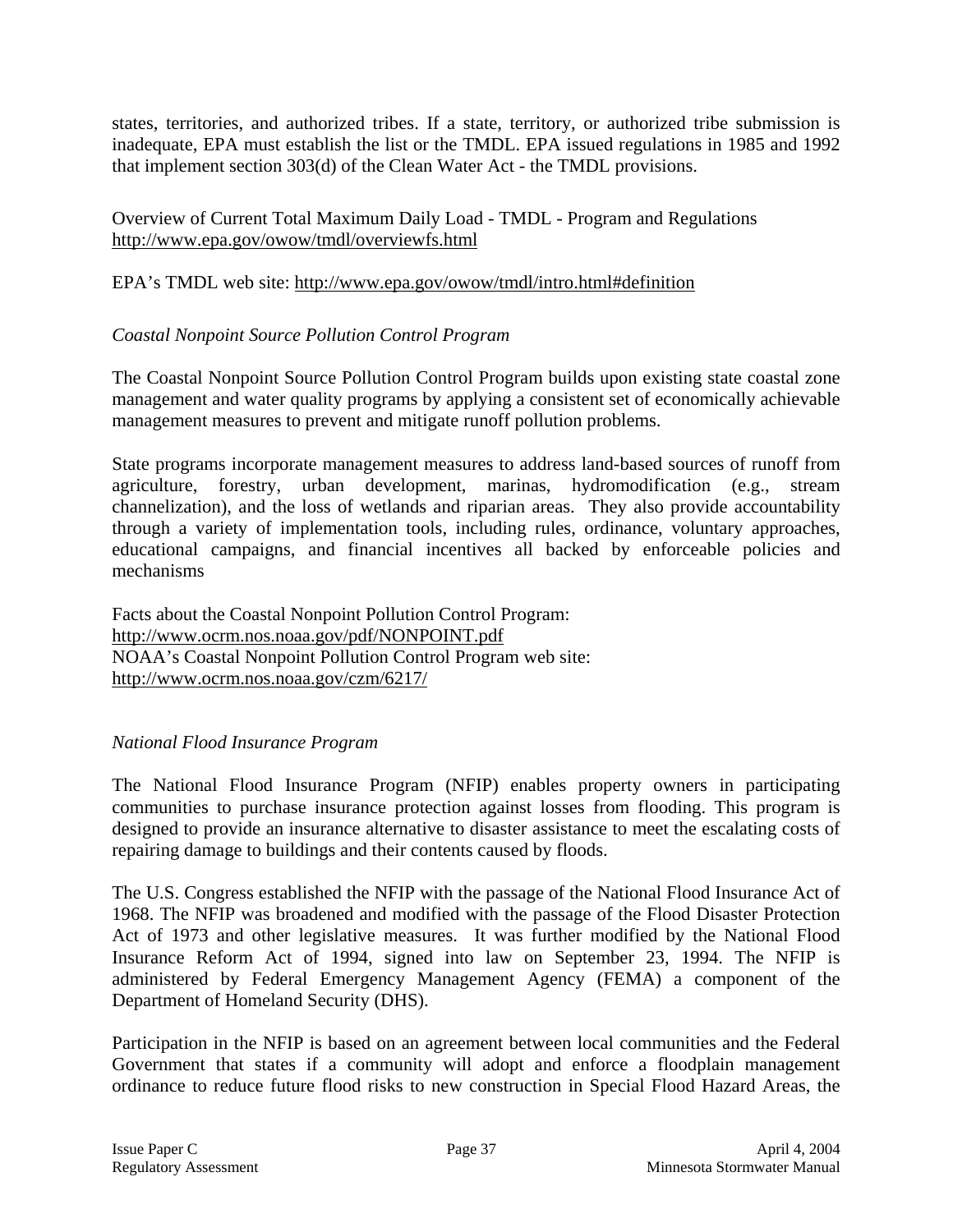Federal Government will make flood insurance available within the community as a financial protection against flood losses.

Link to FEMA's NFIP website: http://www.fema.gov/nfip/intnfip.shtm

### *National Wild and Scenic Rivers Program*

Created by an act of Congress in 1968, the Wild and Scenic Rivers Act calls on the nation to preserve select rivers with outstanding scenic, recreational, geologic, fish and wildlife, historic, cultural or other important values in free-flowing condition. Rivers in this national system are protected for the benefit and enjoyment of present and future generations.

Partnership Wild and Scenic Rivers are a subset of this national system. While most of the 160 rivers in the National Wild and Scenic Rivers System flow through federal lands such as National Forests or National Parks, Wild and Scenic Partnership Rivers flow through private lands and lands owned by state and local governments.

The following federal agencies are charged with protecting and managing our wild and scenic rivers and our nation's cultural, recreational and natural resources.

- Bureau of Land Management
- National Park Service
- U.S. Fish and wildlife Service
- U.S. Forest Service

In the state of Minnesota the DNR maintains the Wild and Scenic River Program. See state programs for more information.

National Park Service WSR program website: http://www.nps.gov/nero/rivers/wildandscenic.htm National Wild and Scenic Rivers System: http://www.nps.gov/rivers/

### *Source Water Assessment Program*

The Safe Drinking Water Act (SDWA) Amendments of 1996 requires states to develop and implement Source Water Assessment Programs (SWAP) to analyze existing and potential threats to the quality of the public drinking water throughout the state. A source water assessment is a study and report, unique to each water system that provides basic information about the water used to provide drinking water.

EPA's Source Water Assessment Page: http://www.epa.gov/ogwdw/protect/assessment.html Source Water Assessment Program: http://www.epa.gov/ogwdw/protect/assessment.html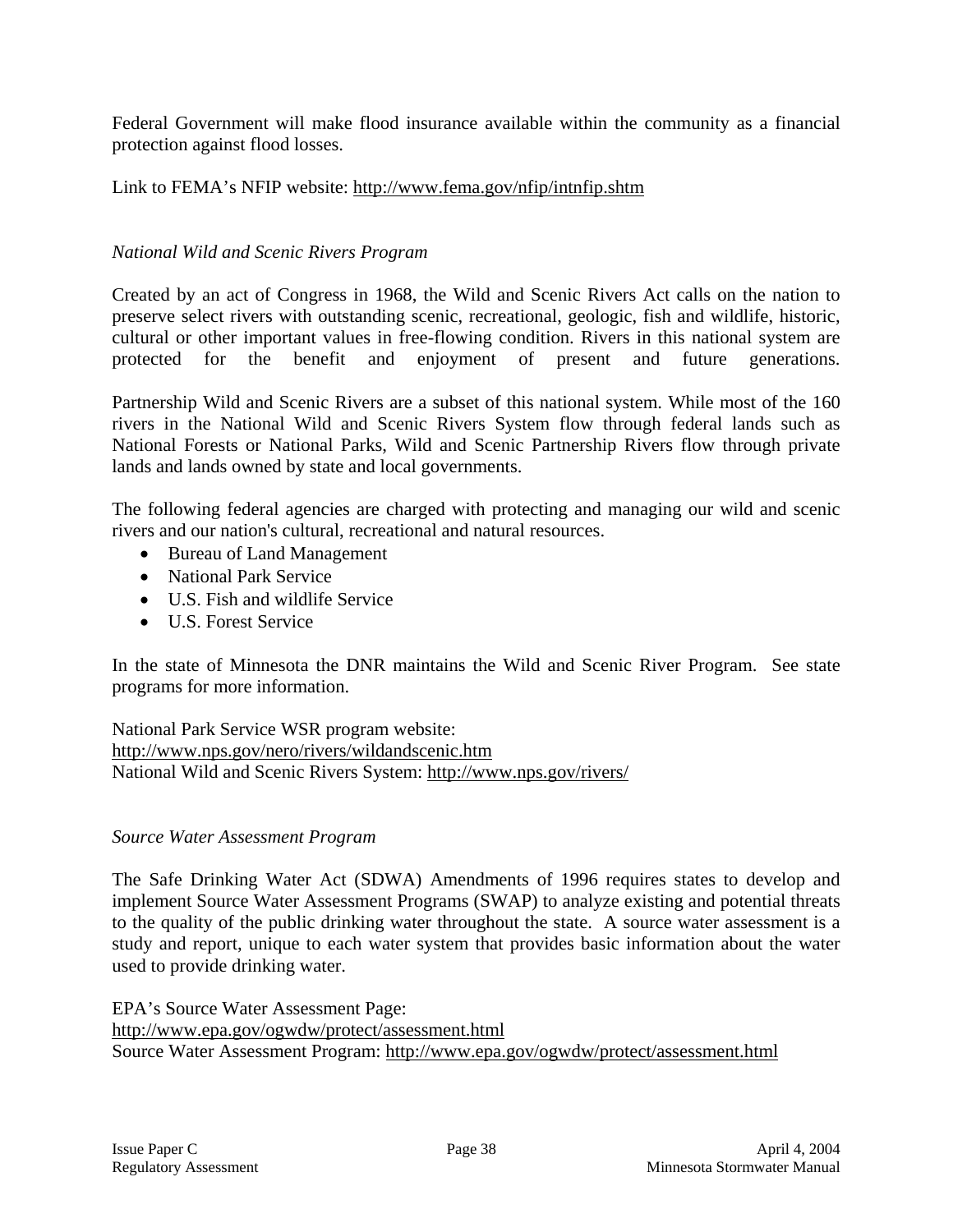### *U.S. Army Corps of Engineers 404 permits*

This regulation prescribes those special policies, practices, and procedures to be followed by the Corps of Engineers in connection with the review of applications for permits to authorize the discharge of dredged or fill material into waters of the United States pursuant to section 404 of the CWA.

Overview of the Corps' Permit Programs: http://www.mvp.usace.army.mil/regulatory/default.asp?pageid=799 USACE Section 404 Regulations: http://www.usace.army.mil/inet/functions/cw/cecwo/reg/33cfr323.htm

### *State Regulatory Programs and Permits*

The following State regulatory programs and permits are described below:

- Public Waters Work Permit Program
- Floodplain Management Program
- Stormwater Program
- Feedlot Program
- Coastal Nonpoint Pollution Control Program for Lake Superior
- Wellhead Protection Program
- Wetland Conservation Act Program
- State Clean Water Partnership Program
- River Resources Management Program
- Mississippi River Critical Area Program
- Nonpoint Source Management Program
- Lake Management Program

### *Public Waters Work Permit Program*

The DNR Water Permits Unit oversees the administration of the Public Waters Work Permit Program. This program, begun in 1937 under Minnesota State statutes 103G.245, regulates water development activities below the ordinary high water level (OHWL) in Public waters and public waters wetlands. The Public Waters Work Permit Program applies to those lakes, wetlands, and streams identified on DNR Public Water Inventory maps. Proposed projects affecting the course, current, or cross-section of these water bodies may require a Public Waters Work Permit from the DNR.

There are two types of Public Waters Work Permits: general permits and individual permits. If work proposed in public waters or public waters wetlands meets the requirements of a specific general permit, an individual permit is not required. Currently there are five categories of general permits as follows: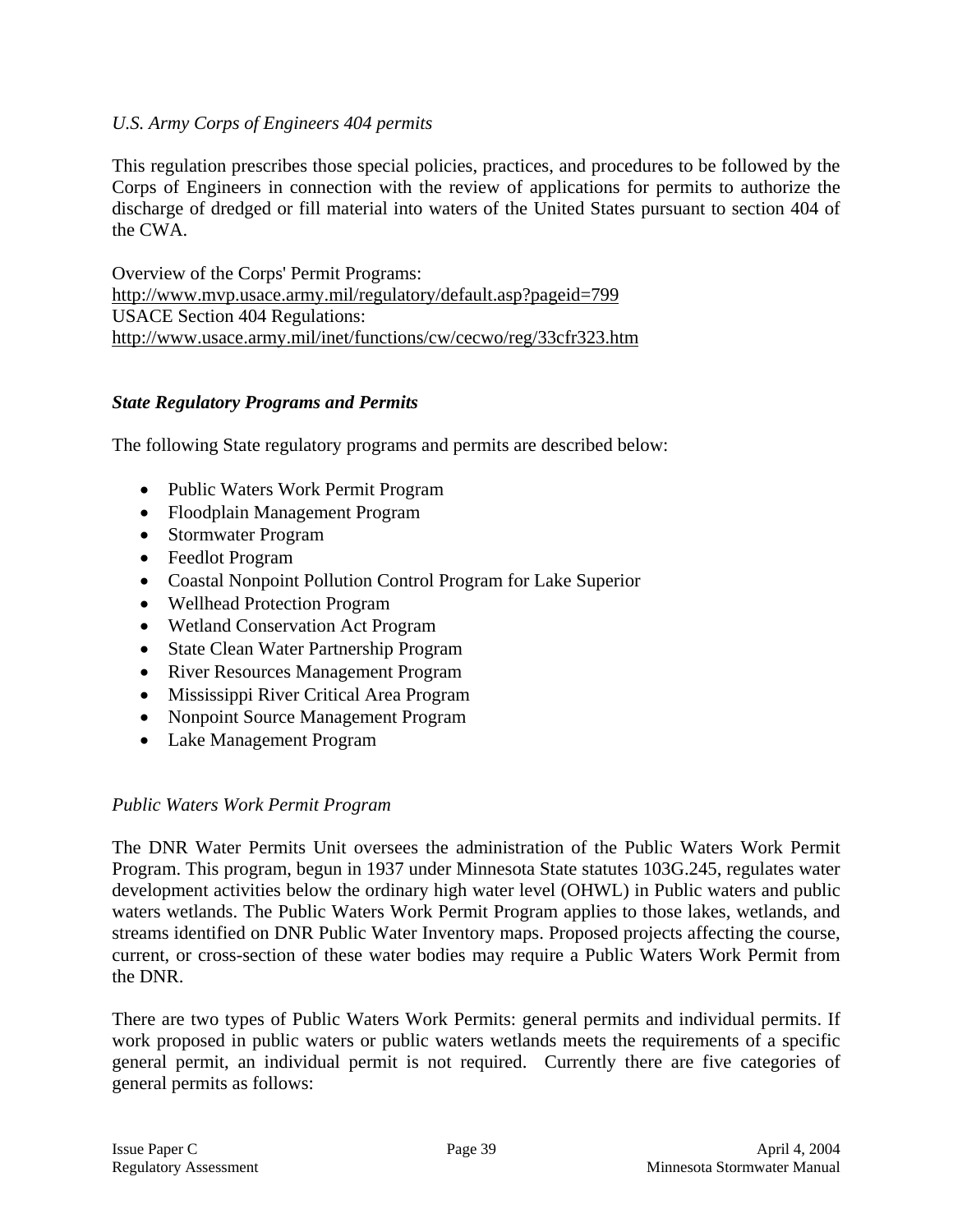- 6. Emergency Repair of Public Flood Damages
- 7. Multiple Purposes
- 8. Bridge and Culvert Projects
- 9. Dry Hydrants
- 10. Bank/Shore Protection or Restoration

An individual permit is required if the proposed work does not meet the requirements of a specific general permit.

### http://www.dnr.state.mn.us/waters/watermgmt\_section/pwpermits/index.html

### *Floodplain Management Program*

In 1969, the Minnesota Legislature enacted the State Floodplain Management Act (Minnesota Statutes, Chapter 103F.101). This Act and sound floodplain management principles stress the need for a comprehensive approach to solving flood problems by emphasizing nonstructual measures, such as floodplain zoning regulations, flood insurance, floodproofing, and flood warning and response planning. By law, Minnesota's flood prone communities are required to: 1) adopt floodplain managment regulations when adequate technical information is available to identify floodplain areas; and 2) enroll and maintain eligibility in the National Flood Insurance Program (NFIP) so that the people of Minnesota may insure themselves from future losses through the purchase of flood insurance. In 1987, the Flood Plain Management Act was amended to establish a state cost-sharing grant program to help local government units plan for and implement flood hazard mitigation measures. The DNR is the state agency with overall responsibility for implementation of the State Flood Plain Management Act.

At the state level, the DNR has promulgated minimum standards for floodplain management entitled "Statewide Standards and Criteria for Management of Flood Plain Areas of Minnesota" (Mn. Rules 6120.5000 - 6120.6200). These standards have two direct applications: 1) all local floodplain regulations adopted after June 30, 1970 must be compliant with these standards; and 2) all state agencies and local units of government must comply with Minnesota Regulations in the construction of structures, roads, bridges or other facilities located within floodplain areas delineated by local ordinance. Local floodplain regulatory programs, administered by county government, predominately for the unincorporated areas of a county, and by municipal government for the incorporated areas of a county, must be compliant with federal and state floodplain management standards. Both federal and state standards identify the 100-year floodplain as the minimum area necessary for regulation at the local level. These regulations are intended to protect new development and modifications to existing development from flood damages when locating in a flood prone area cannot be avoided.

Floodplain Management Program web site: http://www.dnr.state.mn.us/waters/watermgmt\_section/floodplain/index.html

*Stormwater Program*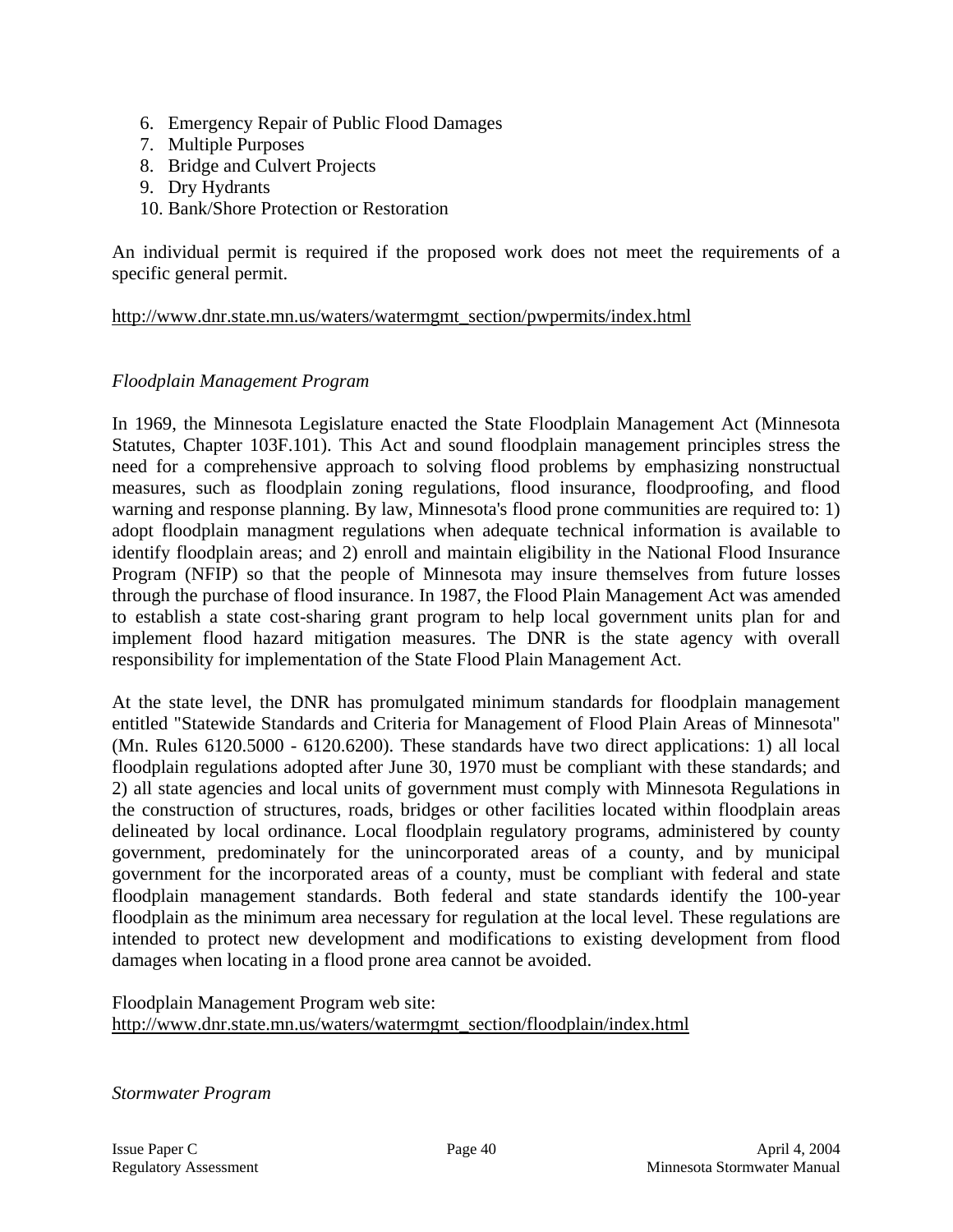Mandated by Congress under the CWA, the MPCA Stormwater Program is a comprehensive national program for addressing polluted stormwater runoff. Minnesota regulates the disposal of stormwater through State Disposal System (SDS) permits. The MPCA issues combined NPDES/SDS permits for construction sites, industrial facilities, and municipal separate storm sewer systems (MS4s). The MPCA Stormwater Program is designed to reduce the pollution and damage caused by stormwater runoff.

#### http://www.pca.state.mn.us/water/stormwater/index.html

### *Construction Sites*

The Stormwater Program for construction activity is designed to reduce the amount of sediment and pollution entering surface and ground water both during and after construction projects. Stormwater discharges associated with construction activities are regulated through the use of NPDES permits. Through this permit, the owner is required to develop a Stormwater Pollution Prevention Plan (SWPPP) that incorporates specific best management practices applicable to their site. Construction activities requiring a permit include road building, landscaping clearing, grading, excavation, and construction of homes, office buildings, industrial parks, landfills and airports. Both owners and operators are responsible for submitting the permit application. Permits are required from owners and operators for any construction activity disturbing one acre or more of land. Disturbances of less than one acre also need permit coverage if that activity is part of a "larger common plan of development or sale" that is greater than one acre. In addition, the MPCA may designate construction activities disturbing less than one acre based on the potential for contribution to a violation of a water quality standard or for significant contribution of pollutants to water resources to obtain a permit.

Most construction activities can be covered by the MPCA general stormwater permit for construction activity. Some sites need to obtain individual permit coverage. Construction sites that discharge near special waters must use additional best management practices and enhanced runoff controls. Sites that discharge near an impaired water for which there is a TMDL allocation for sediment and parameters associated with sediment transport must meet special conditions. Discharges to calcareous fens may require an individual permit.

#### MPCA link to Construction Sites NPDES information: http://www.pca.state.mn.us/water/stormwater/stormwater-c.html

### *Industrial Sites*

The Stormwater Program for industrial activity is designed to reduce the amount of pollution that enters surface and ground water from industrial facilities in the form of stormwater runoff. Stormwater discharges associated with 11 categories of industrial activities are regulated through the use of NPDES permits. Facilities that need a permit must develop and implement a SWPPP that is designed to eliminate or minimize stormwater contact with significant materials that may result in polluted stormwater discharges from the industrial site. The SWPPP must incorporate specific best management practices applicable to the site. Public (municipal) and private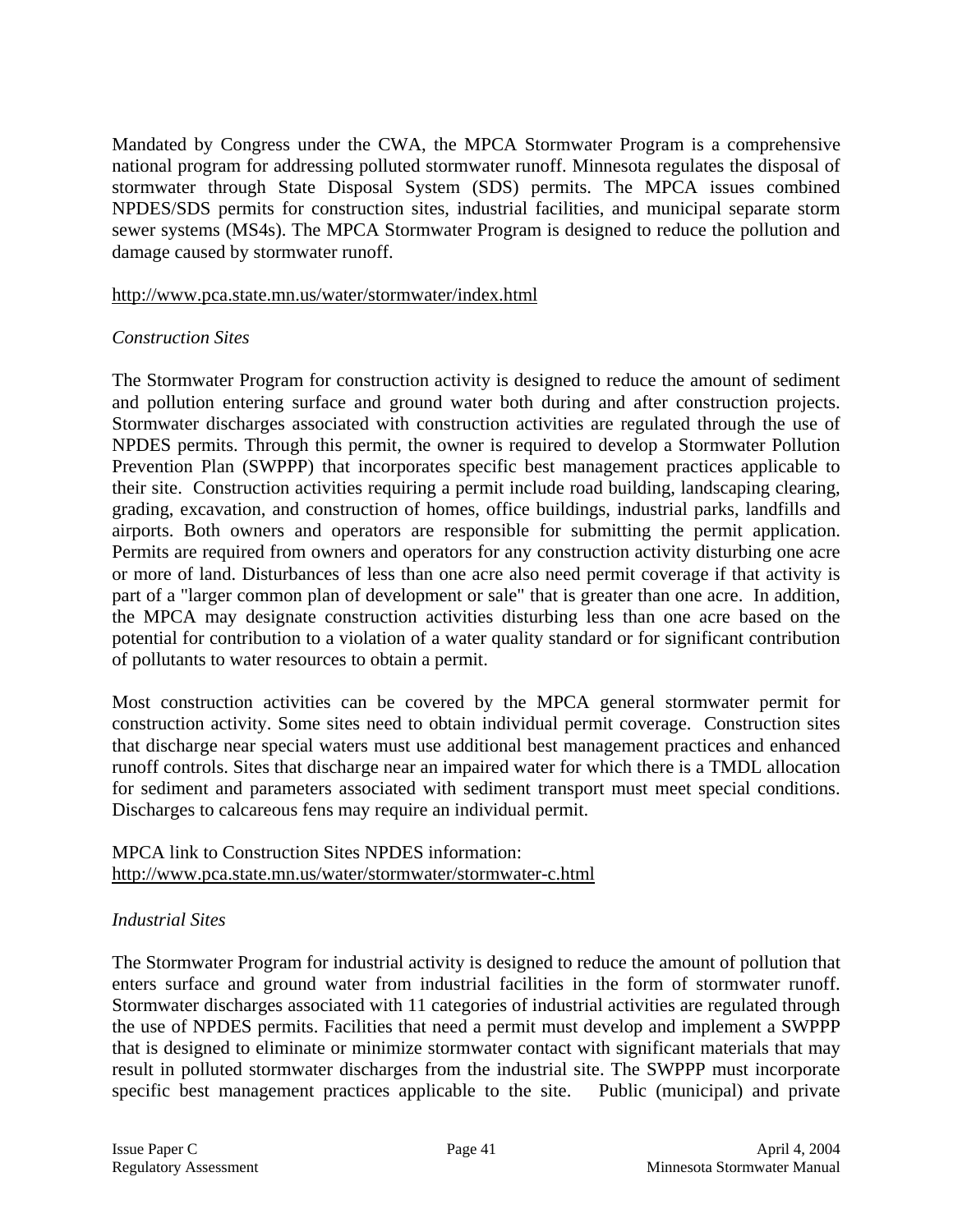operators of industrial facilities included in one of the 11 categories of industrial activity defined in the federal regulations by an industry's Standard Industrial Classification code or a narrative description of the activity found at the industrial site are required to apply for a permit.

### MPCA link to Industrial Facilities NPDES information: http://www.pca.state.mn.us/water/stormwater/stormwater-i.html

### *Municipal Separate Storm Sewer Systems*

The Stormwater Program for Municipal Separate Storm Sewer Systems *(*MS4s) is designed to reduce the amount of sediment and pollution that enters surface and ground water from storm sewer systems to the maximum extent practicable. Stormwater discharges associated with MS4s are regulated through the use of NPDES permits. Through this permit, the owner or operator is required to develop a SWPPP that incorporates best management practices applicable to their MS4.

A MS4 is a conveyance or system of conveyances (roads with drainage systems, municipal streets, catch basins, curbs, gutters, ditches, man-made channels, storm drains):

• Owned or operated by a state, city, town, borough, county, parish, district, association, or other public body (created by or pursuant to State law) having jurisdiction over disposal of sewage, industrial wastes, stormwater, or other wastes, including special districts under State law such as a sewer district, flood control district or drainage districts, or similar entity, or an Indian tribe or an authorized Indian tribal organization, or a designated and approved management agency under section 208 of the CWA that discharges to waters of the United States;

- Designed or used for collecting or conveying stormwater;
- Which is not a combined sewer; and
- Which is not part of a publicly owned treatment works.

#### MPCA link to MS4s NPDES information: http://www.pca.state.mn.us/water/stormwater/stormwater-ms4.html

### *Feedlot Program*

The MPCA is the state agency responsible for regulating animal feedlots in Minnesota (Mn. Rules 7020). In addition, counties may be delegated by the MPCA to administer the program for feedlots that are not under federal regulation. MPCA regulates the collection, transportation, storage, processing and disposal of animal manure and livestock processing activities, and provides assistance to counties and the livestock industry. The rules apply to all aspects of livestock production areas including the location, design, construction, operation and management of feedlots, feed storage, stormwater runoff, and manure handling facilities.

MPCA link to Feedlots NPDES information: http://www.pca.state.mn.us/hot/feedlots.html#forms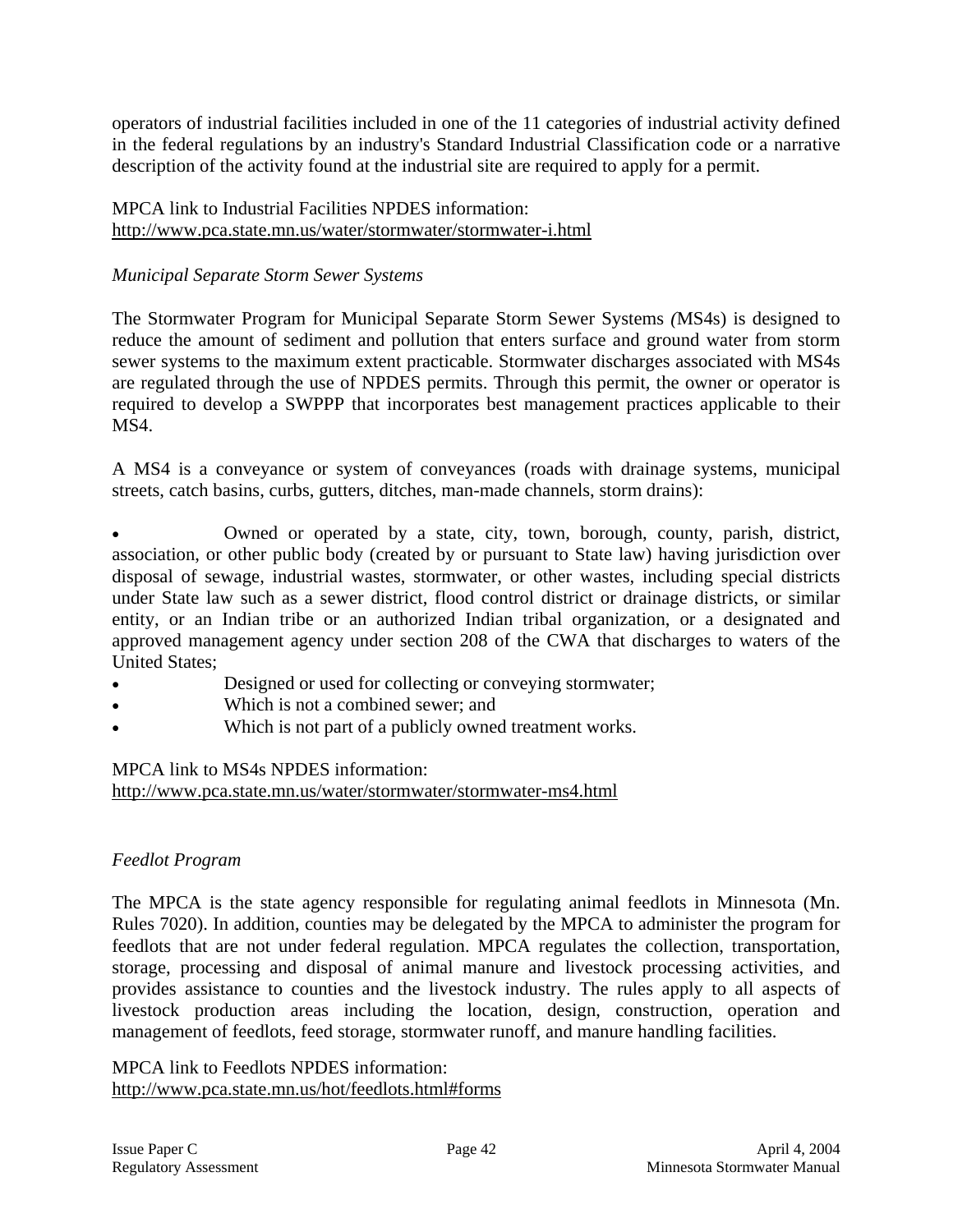### *Coastal Nonpoint Pollution Control Program for Lake Superior*

Minnesota's Lake Superior Coastal Nonpoint Pollution Control Program is designed to reduce nonpoint pollution in the Lake Superior Basin. Minnesota became part of the national Coastal Management Program after receiving federal approval in July 1999. Upon acceptance to the national coastal program, the State of Minnesota had 30 months to develop a nonpoint pollution control program that is equivalent to the federal guidance for addressing nonpoint issues in the Lake Superior Basin or Watershed.

http://www.pca.state.mn.us/water/basins/superior/coastalnp.html http://www.dnr.state.mn.us/waters/lakesuperior/cnp/index.html

### *Wellhead Protection Program*

The purpose of the Wellhead Protection Program (M.S. 144.381-144.385) is to prevent contamination of public drinking water supplies by identifying water supply recharge areas and implementing management practices for potential pollution sources found within those areas.

Wellhead protection is designed to protect public water supply wells. States are required to have wellhead protection programs under the provisions of the 1986 amendments to the federal SDWA. A capture zone for the well (called the wellhead protection area) is designated and a plan is developed and implemented for managing potential contamination sources within the wellhead protection area. The Minnesota Department of Health (MDH) assigns staff in the Source Water Protection Unit to assist public water suppliers with preparing and implementing wellhead protection plans. MDH administers the state wellhead protection rule Minnesota Rules, Chapter 4720.5100 - 4720.5590 that set standards for wellhead protection planning. The goal is to have all affected public water suppliers implementing some level of wellhead protection by the year 2006.

### http://www.health.state.mn.us/divs/eh/water/swp/whp/index.htm

### *Wetland Conservation Act Program*

To retain the benefits of wetlands and reach the legislation's goal of no-net-loss of wetlands, the Wetland Conservation Act (WCA) requires anyone proposing to drain, fill, or excavate a wetland first to try to avoid disturbing the wetland; second, to try to minimize any impact on the wetland; and, finally, to replace any lost wetland acres, functions, and values. Certain wetland activities are exempt from the act, allowing projects with minimal impact or projects located on land where certain pre-established land uses are present to proceed without regulation. Local government units including cities, counties, watershed management organizations, soil and water conservation districts, and townships implement the WCA locally. The Minnesota Board of Water and Soil Resources administers the act statewide, and the DNR is responsible for enforcement.

#### http://www.bwsr.state.mn.us/wetlands/wca/index.html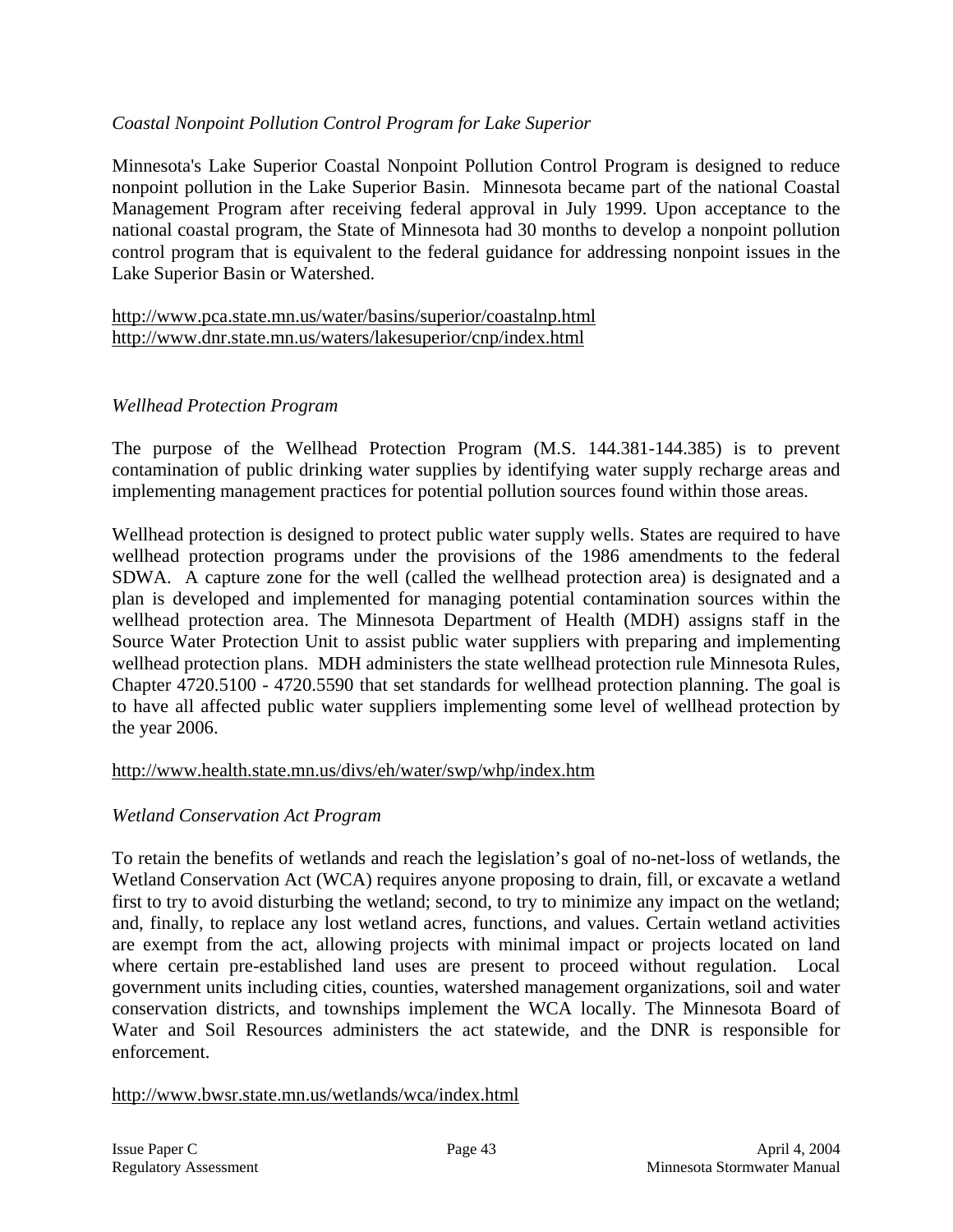### *State Clean Water Partnership Program*

In 1986, the MPCA Citizens Board passed a resolution urging the Minnesota legislature to consider legislation authorizing the creation and funding of a program called the Clean Water Partnership Program (CWP program). In 1987, the Minnesota legislature did so (Minn. Stat. § 103F.701 to 103F.761). The program focus is control of nonpoint sources of pollution through watershed management to protect and improve surface and ground water in Minnesota. The CWP Program provides financial assistance through matching grants and loans and technical assistance to local units of government to lead pollution control projects. The CWP Rules define the criteria and procedural conditions under which the MPCA may award grants and loans to local governments.

### http://www.pca.state.mn.us/water/cwp.html

### *River Resources Management Program*

The River Resource Management Program is responsible for overseeing the DNR's river management programs statewide, including the Wild and Scenic Rivers Program. Other activities within the River Resource Management Program include those related to the Mississippi River Critical Area Program, the federal Mississippi National River and Recreation Area (MNRRA) program, and the Mississippi River Management – Navigation.

The River Resources Management Program functions to coordinate activities among the various state and federal river programs that DNR is involved with. It allows for sharing of information between programs and building on experiences of staff who work with the river programs to apply to the all of the programs as appropriate.

#### http://www.dnr.state.mn.us/waters/watermgmt\_section/river/index.html

### *Wild and Scenic Rivers Program*

Minnesota's Wild and Scenic Rivers Program (Minnesota Statutes 103F.301) assists communities in developing management plans that protect the scenic, recreational, natural, historical, and cultural values for which the rivers were originally designated. The Minnesota State Wild & Scenic Rivers Program was established in 1973 to protect rivers, which have outstanding natural, scenic, geographic, historic, cultural, and recreational values. Six rivers in Minnesota have segments, which are designated as wild, scenic, or recreational under the state program.

In addition, the St. Croix River in Minnesota and Wisconsin is part of the National Wild and Scenic Rivers Program, created in 1968. The upper 200 miles of the St. Croix is managed by the National Park Service. Cooperative management of the lower 52 miles of the St. Croix River is shared by Minnesota DNR, Wisconsin DNR, and the National Park Service.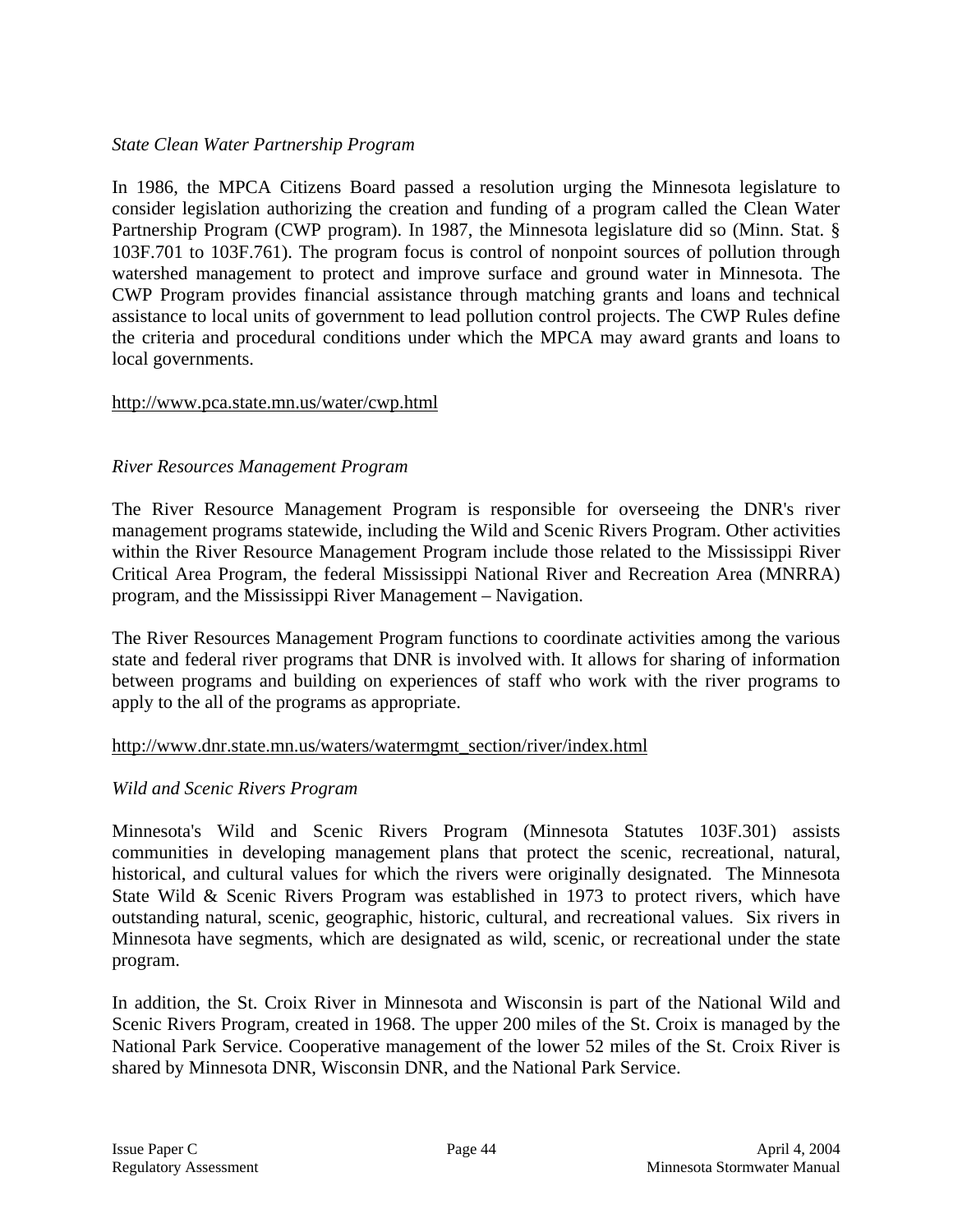Each of the 7 designated river segments in Minnesota has a management plan, which outlines the rules and goals for that waterway. These rules work together with local zoning ordinances to protect the rivers from pollution, erosion, over-development, and degradation factors, which undermine the wild, scenic, and recreational qualities for which they were designated.

#### http://www.dnr.state.mn.us/waters/watermgmt\_section/wild\_scenic/index.html

### *Mississippi National River and Recreation Area Program*

The Mississippi National River and Recreation Area (MNRRA) Program is a joint federal (National Park Service), state, and local program, which provides coordination for 72 miles of the Mississippi River, four miles of the Minnesota River, and 54,000 acres of adjacent corridor lands. This corridor stretches from Ramsey and Dayton, Minnesota, to the southern boundary of Dakota County on the west/south side of the river and the boundary with the Lower St. Croix National Scenic Riverway on the east/north side of the river, and runs through the heart of Minneapolis-St. Paul.

The MNRRA Comprehensive Management Plan adopts and incorporates by reference the state Critical Area Program, Shoreland Management Program, and other applicable state and regional land use management programs that implement the plan's visions.

DNR's MNRRA website:

http://www.dnr.state.mn.us/waters/watermgmt\_section/mnrra/index.html US Forest Service MNRRA website: http://www.nps.gov/miss/index.html

### *Mississippi River Critical Area Program*

The Mississippi River Critical Area Program is a joint local and state program that provides coordinated planning and management for 72 miles of the Mississippi River, four miles of the Minnesota River, and 54,000 acres of adjacent corridor lands. The designated Mississippi River Critical Area Corridor stretches from Ramsey and Dayton, Minnesota, to the southern boundary of Dakota County on the west/south side of the river and the boundary with the Lower St. Croix National Scenic Riverway on the east/north side of the river, and runs through the heart of Minneapolis-St. Paul. The Mississippi River Critical Area Program works in partnership with the Mississippi National River and Recreation Area (MNRRA) Program, a unit of the National Park Service.

Mississippi River Critical Area Program: http://www.dnr.state.mn.us/waters/watermgmt\_section/critical\_area/index.html

### *Nonpoint Source Management Program*

The State of Minnesota Nonpoint Source Management Program Plan (NSMPP) is a requirement for Minnesota to remain eligible to receive NPS grant funds from the EPA under Section 319 of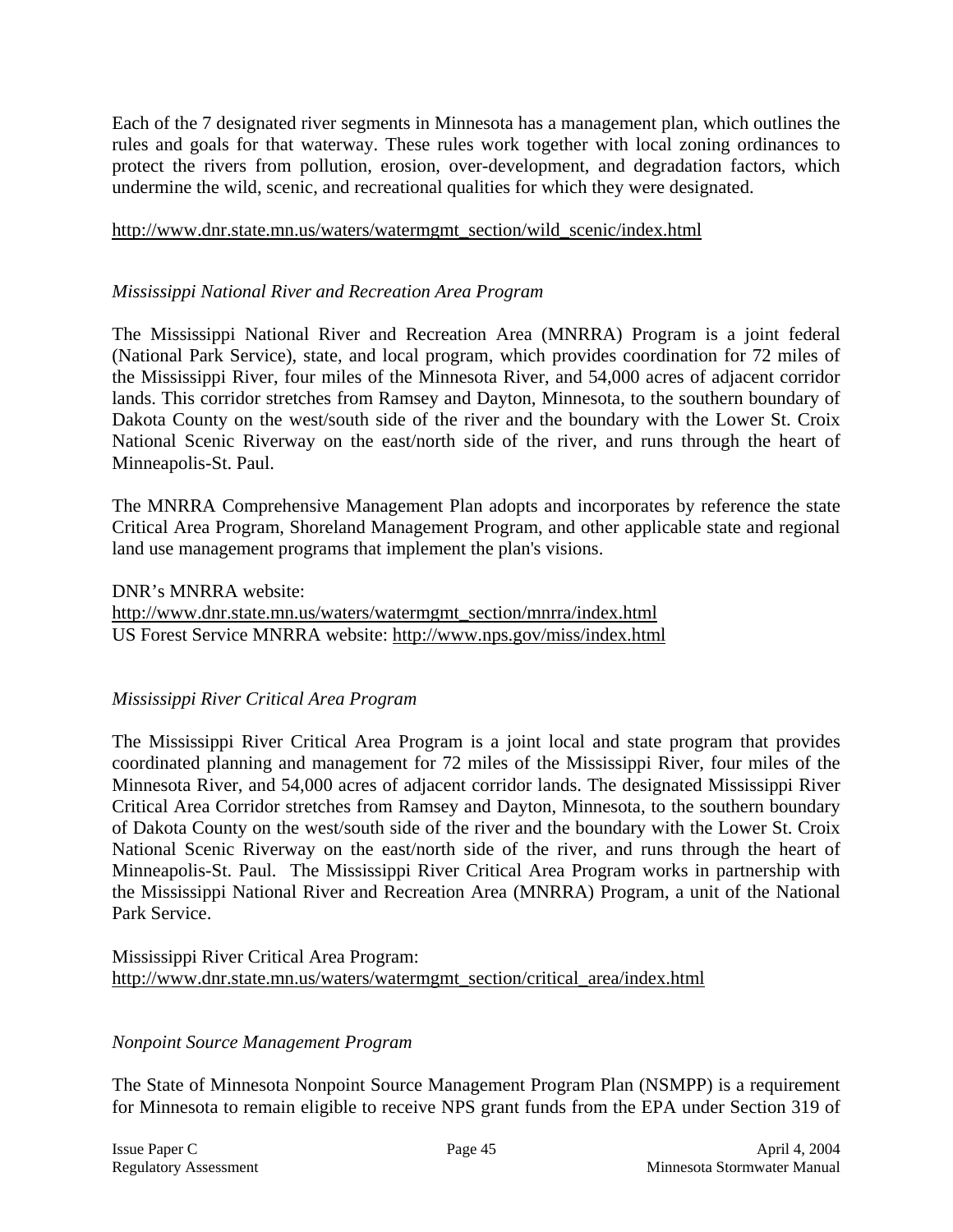the CWA. Section 319 of the CWA requires each state to assess nonpoint sources of pollution within its boundaries. State investigations must identify nonpoint sources of pollution that contribute to water quality problems, as well as waters or stream segments unlikely to meet water quality standards without additional nonpoint source controls. Any nonpoint source water pollution control project must be cited in this document to be eligible for a Section 319 grant award.

### http://www.pca.state.mn.us/water/nonpoint/mplan.html

MPCA's NPS and CWP application website: http://www.pca.state.mn.us/publications/wq-cwp7- 02.doc

### *Lake Management Program*

The Lake Management Program mission statement is to make Minnesota's lake management options more understandable and responsive to citizens by coordinating DNR Waters lakerelated programs with other DNR disciplines, agencies, boards, committees, associations and public groups involved in comprehensive lake management/watershed efforts. The Shoreland Management Program (Minnesota Rules 6120.2500 - 3900) and the Lake Improvement District Program (Minnesota Statutes §103B.501 - §103B.581) are two programs managed under the Lake Management Program.

### DNR's Lake Management Program website: http://www.dnr.state.mn.us/waters/watermgmt\_section/lake/index.html

### *Shoreland Management Program*

The Lake Management Unit of DNR Waters (formed under Minnesota Statutes 103F.201; Mn. Rules 6120.2500 – 6120.3900) oversees the operation of the shoreland management program as it is administered by local governmental units in order to preserve and enhance the quality of surface waters, preserve the economic values of shoreland properties and ensure the sustainable use of water and related resources. Minnesota DNR statewide minimum shoreland standards apply to all lakes greater than 25 acres (10 acres in municipalities) and rivers with a drainage area two square miles or greater. These standards apply to the use and development of shoreland property including: a sanitary code, minimum lot size and water frontage, building setbacks and heights, land use, BMPs, shoreland alterations, subdivision and planned unit development regulations. The Shoreland Management Program regulates all land within 1,000 feet of a lake and 300 feet of a river and its designated floodplain. Upon notification by DNR Waters, local governmental units having shorelands are required to adopt these or stricter standards into their zoning ordinances.

Minnesota Shoreland Management Resource Guide: http://www.shorelandmanagement.org/ DNR Minimum Shoreland standards: http://www.dnr.state.mn.us/shorelandmgmt/guide/standards\_tables.html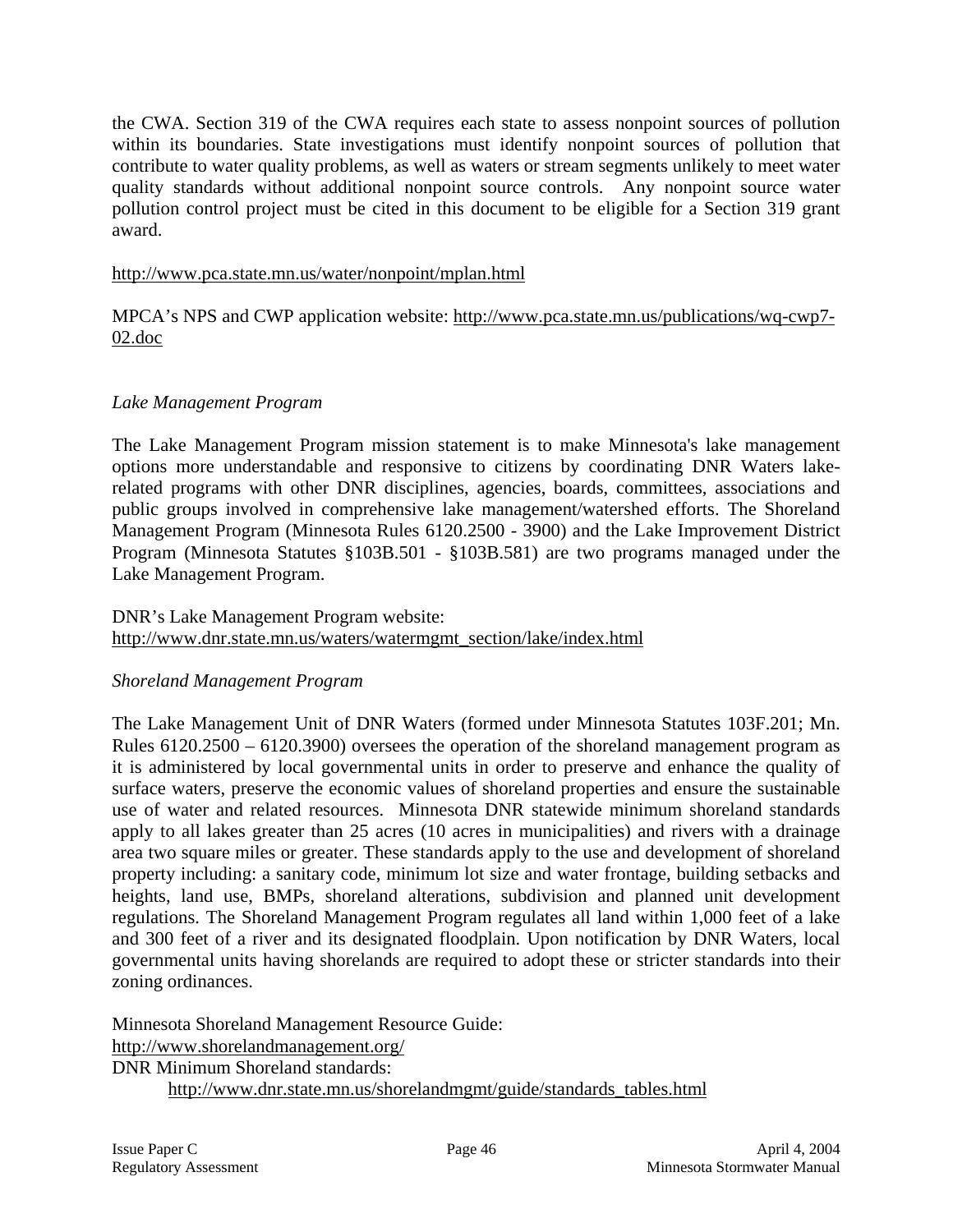### *Lake Improvement District Program*

Minnesota Statutes (103B.501 - 103B.581) allow local citizen initiatives to petition counties to create lake improvement districts in order to address specific concerns within a lake watershed that cannot be addressed under normal governmental actions. Citizens and counties willing to undertake such initiatives benefit from greater local involvement in the management of their own lakes. DNR Waters provides oversight and assistance.

DNR's Lake Management Program website: http://www.dnr.state.mn.us/waters/watermgmt\_section/lake/index.html

### **FEDERAL AND STATE CONTACT INFORMATION**

### *Federal Contact List*

### **United States Department of the Army**

Corps of Engineers Saint Paul District 190 Fifth Street East Saint Paul, MN 55101-1638 Telephone: (651) 290-5200 Fax: (651)290-5330 Web: http://www.mvp.usace.army.mil/

#### **United States Fish and Wildlife Service**

Great Lakes/Big Rivers Regional Office 1 Federal Drive Fort Snelling, MN 55111 Phone: (612)713-5360 Fax: (612)713-5280 Web: http://www.fws.gov/midwest/regionaloffice/

#### **United States Environmental Protection Agency**

Region 5 77 West Jackson Boulevard Chicago, IL 60604 Phone: (312)353-2000 Web: http://www.epa.gov/Region5/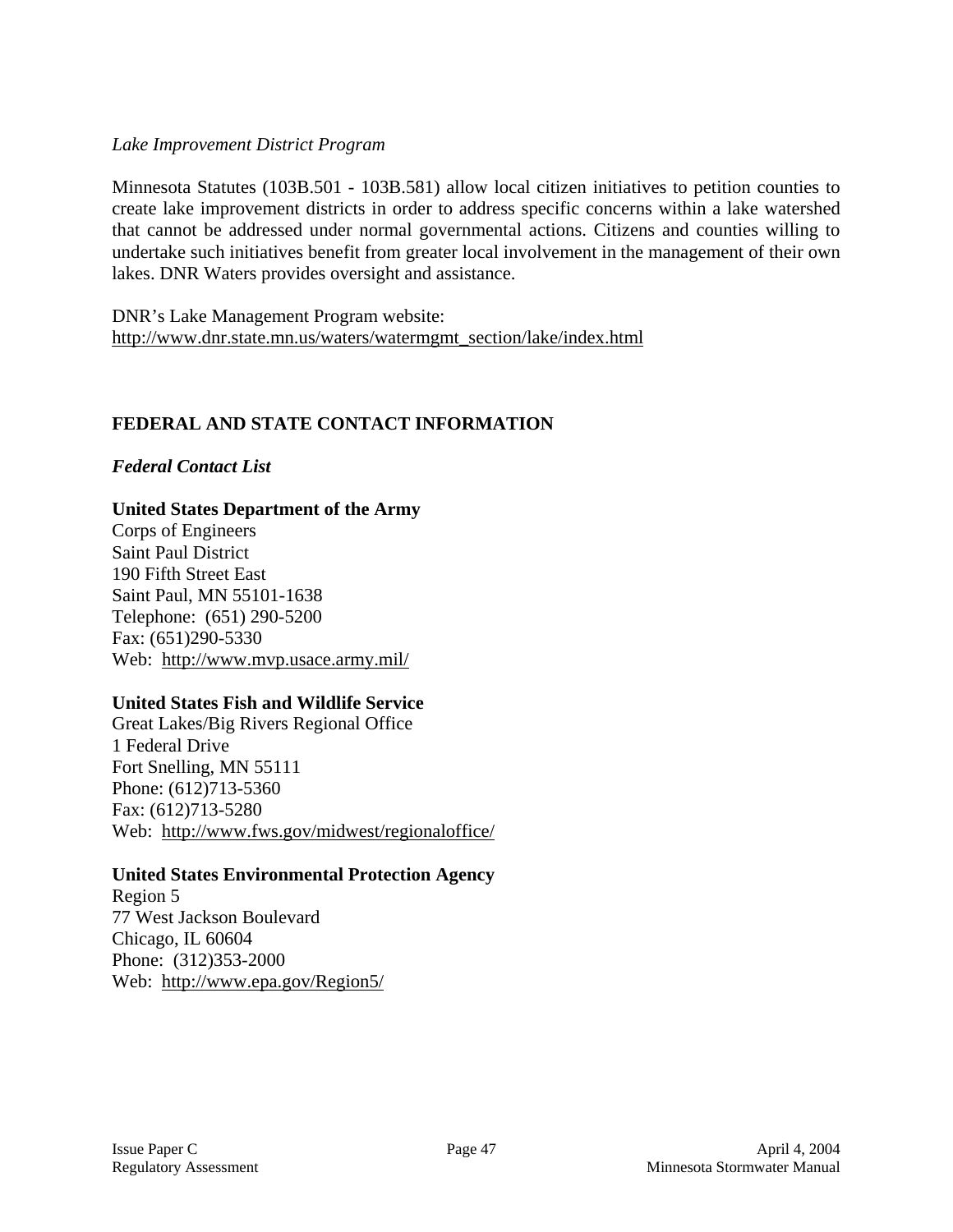National Oceanic and Atmospheric Administration National Ocean Service Office of Ocean and Coastal Resource Management N/ORM 10th Floor SSMC4 1305 East-West Highway Silver Spring, MD 20910 Web: http://www.ocrm.nos.noaa.gov/

### **National Park Service**

Voyagers National Park 3131 Highway 53 South International Falls, MN 56649-8904 Phone: 218-283-9821 Fax: 218-285-7407 Web: http://www.nps.gov/voya/index.htm

### **U.S. Forest Service**

Eastern Region - R9 626 East Wisconsin Ave. Milwaukee, WI 53202 Phone: (414) 297-3600 Web: http://www.fs.fed.us/r9/

#### *State Contact List*

#### **Minnesota Pollution Control Agency**

General Information Number: 1-800-657-3864

### **Minnesota Pollution Control Agency**

Industrial Storm-water Permit Program 520 Lafayette Road North Saint Paul, MN 55155-4194 Telephone 651-297-2274 or 800-646-6247 (in Minnesota only) Web: http://www.pca.state.mn.us/water/stormwater/stormwater-i.html

### **Minnesota Pollution Control Agency**

Construction Storm-water Program 520 Lafayette Road North Saint Paul, MN 55155-4194 Telephone (651) 297-2274 or 800-646-6247 (in Minnesota only) Web: http://www.pca.state.mn.us/water/stormwater/stormwater-c.html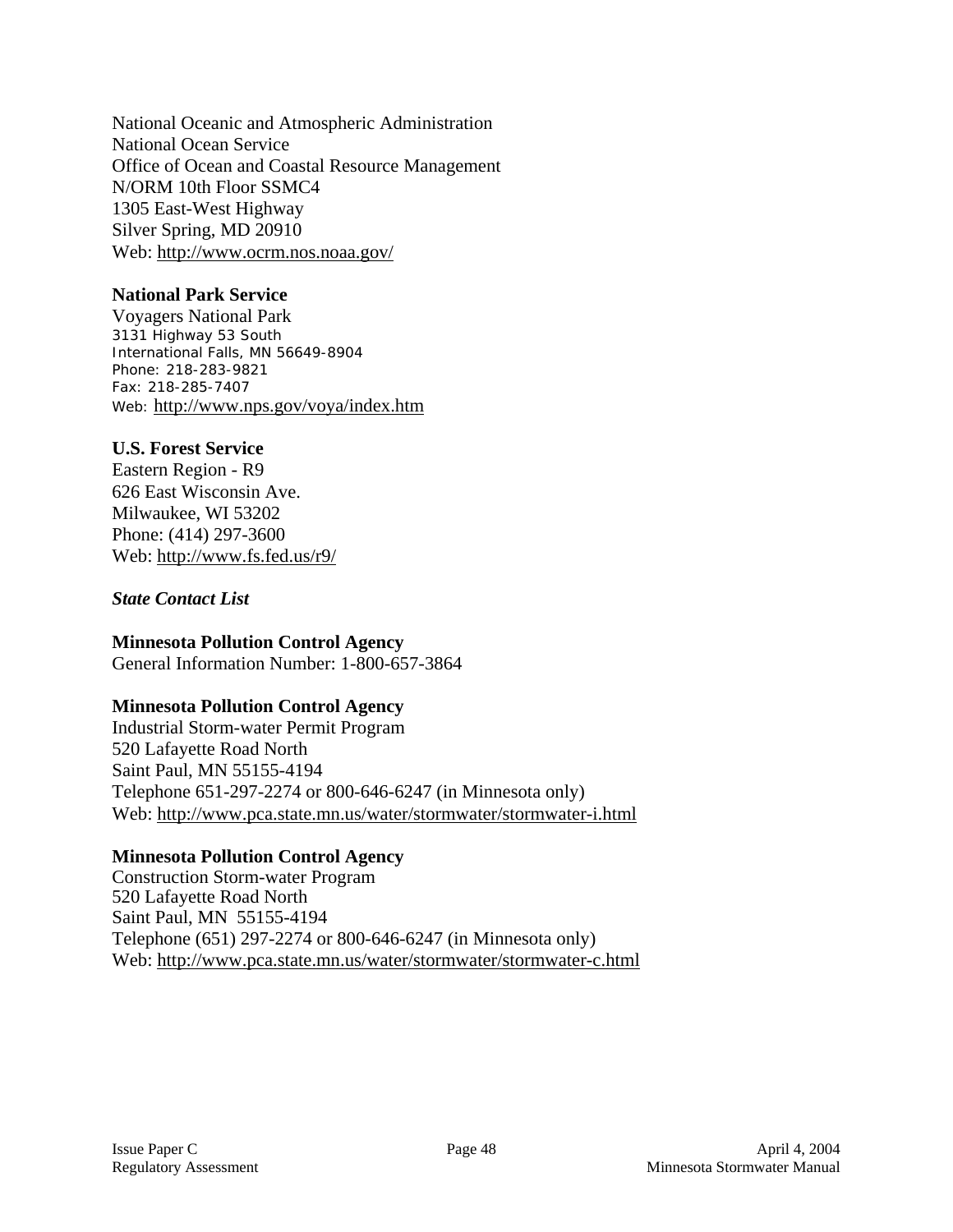#### **Minnesota Pollution Control Agency**

Municipal Separate Storm Sewer System Program 520 Lafayette Road North Saint Paul, MN 55155-4194 Telephone (651) 297-2274 or 800-646-6247 (in Minnesota only) Fax (651) 297-8676 Web: http://www.pca.state.mn.us/water/stormwater/stormwater-ms4.html

#### **Minnesota Department of Natural Resources**

Division of Waters Central Office 500 Lafayette Road Saint Paul, MN 55155-4040 (651) 296-4800 Web: http://www.dnr.state.mn.us/waters/orgchart.html

#### **Minnesota Department of Health**

Minnesota Department of Health P.O. Box 64975 Saint Paul, MN, 55164-0975 651-215-5800 651-215-8980 TDD Web: http://www.health.state.mn.us/about/direct.html

> Source Water Protection 651-215-0800 Environmental Health Services 651-215-0870

#### **Minnesota Board of Water and Soil Resources**

520 Lafayette Road North Saint Paul, MN 55155 Phone: 651- 296-3767 TTY: 800-627-3529 Fax: 651-297-5615 Web: http://www.bwsr.state.mn.us/index.html

### **LOCAL JURISDICTIONS**

#### *Municipality and Township*

Minnesota municipalities and townships have regulatory authority over activities within that municipality or township that are in addition to federal, state, county, and other local regulations and ordinances. The municipality or township in which the activities are to occur should be contacted for more information about specific regulations and permits required for any activity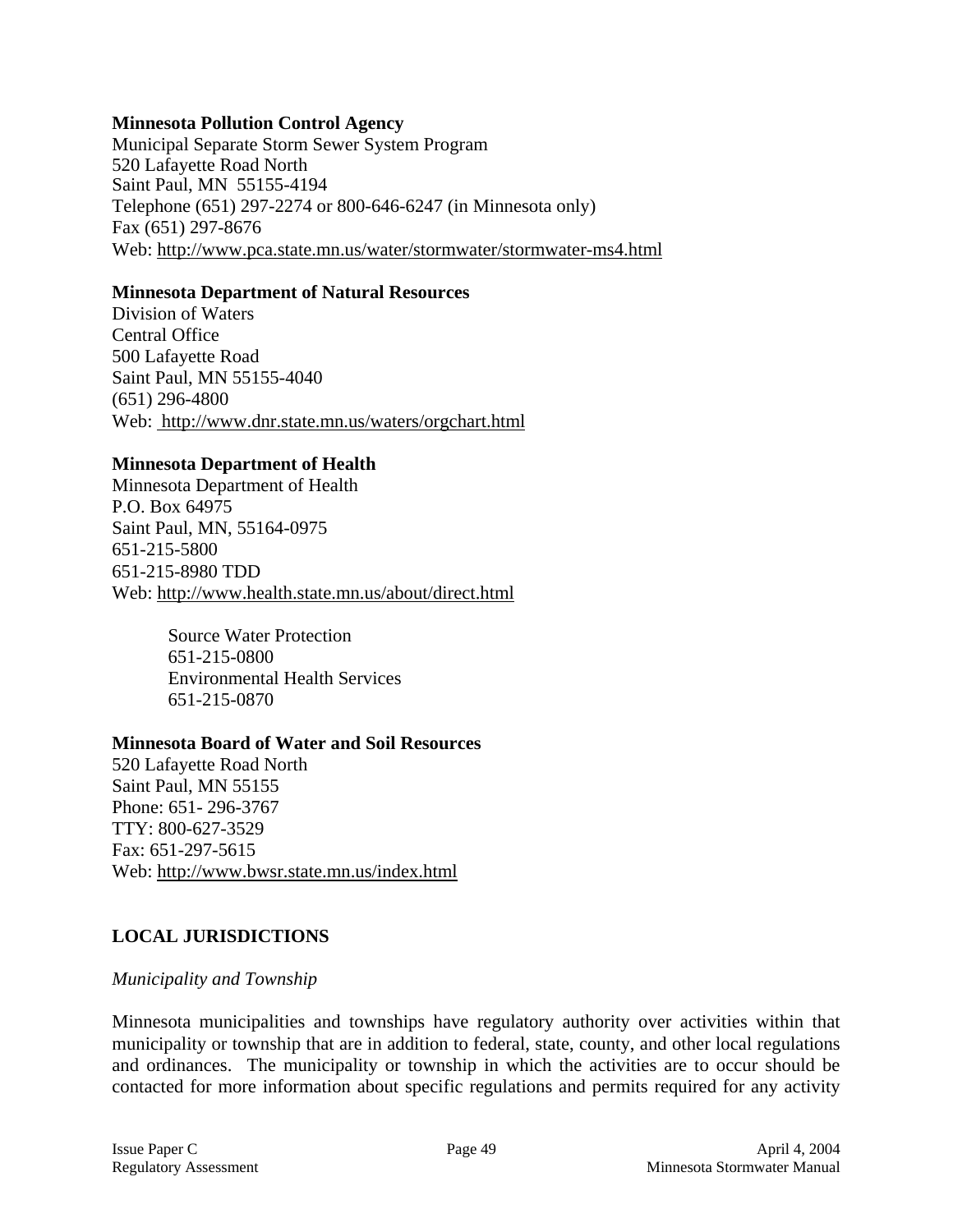undertaken that may impact land use, stormwater, wetlands and other bodies of water, zoning, planning, grading or any land altering activity.

Municipal web sites and contact information are maintained at the Minnesota State Website: http://www.state.mn.us/cgi-bin/portal/mn/jsp/content.do?subchannel=-536879913&id=- 8494&agency=NorthStar

### *Watershed Districts and Watershed Management Organizations*

### *Watershed Districts*

Watershed districts are local units of government that work to solve and prevent water-related problems. The boundaries of the districts follow those of a natural watershed, and the districts are usually named after that watershed. Minnesota's watershed districts are each governed by a board of managers appointed by the boards of commissioners of the counties that have land in the district. Chapter 103D of Minnesota Statutes is the enabling statute for watershed districts. Watershed districts are formed for reasons ranging from flood control to water quality protection. Any activity that will impact land use, stormwater, wetlands and other bodies of water, zoning, planning, grading or any land altering activity must consult with the with their local watershed organization to determine the local regulations.

Minnesota Association of Watershed Districts web site: http://www.mnwatershed.org/

Board of Water and Soil Resources Watershed Organization web site: http://www.bwsr.state.mn.us/watermgmt/overview.html

#### *Watershed Management Organization*

Watershed management organization (WMO) is a more general term than watershed district because it may include watershed districts, and a more specific term because it only applies to the Twin Cities Metropolitan Area (TCMA). Under the Metropolitan Surface Water Management Act (M.S. 103B.201), a watershed management organization is defined as a watershed district wholly within the metropolitan area or a joint powers entity established wholly or partly in the metropolitan area by special law or agreement to perform some or all of the functions of a watershed district. Any activity that will impact land use, stormwater, wetlands and other bodies of water, zoning, planning, grading or any land altering activity must consult with the with their local watershed organization to determine the local regulations.

Board of Water and Soil Resources Watershed Organization web site: http://www.bwsr.state.mn.us/watermgmt/overview.html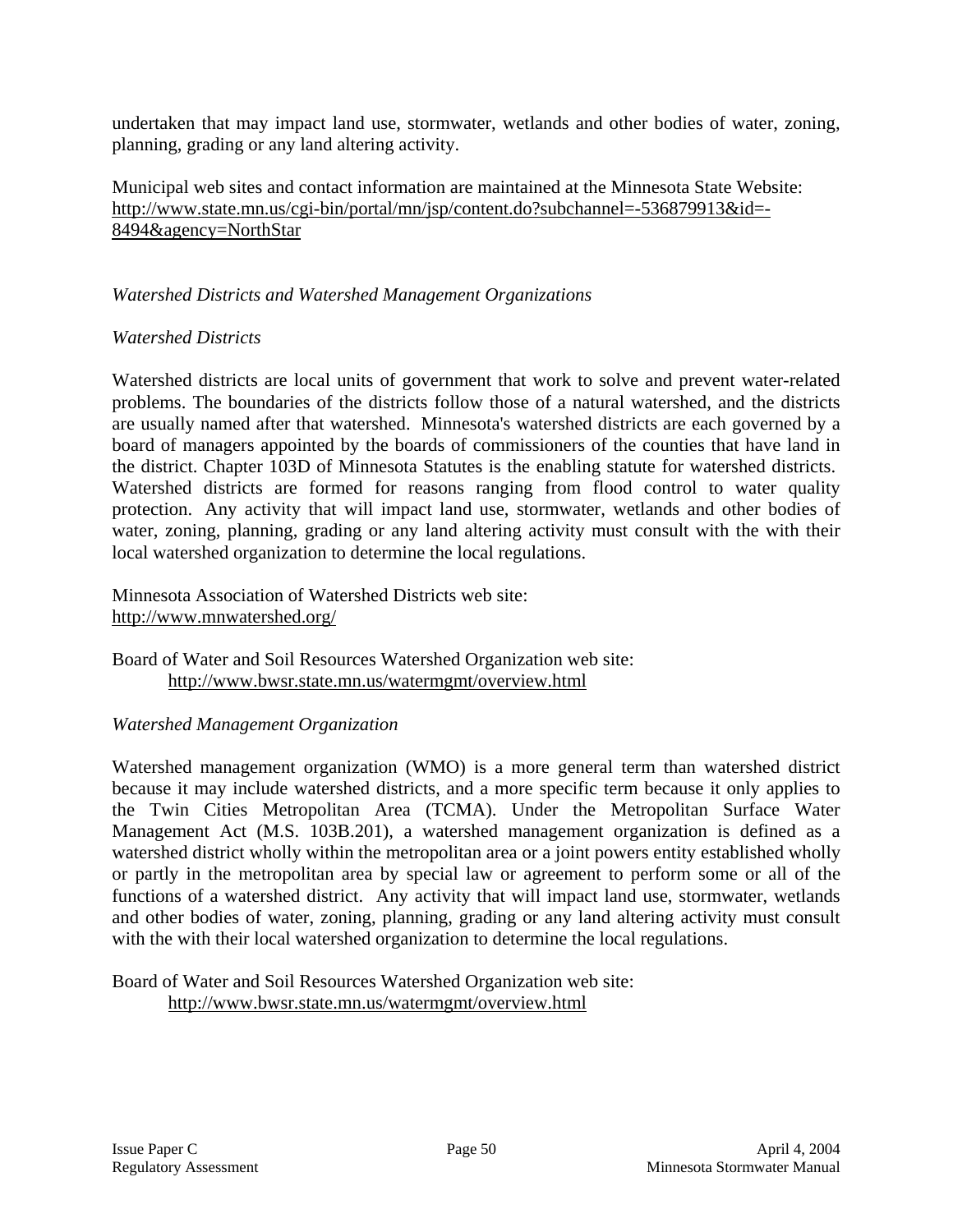### **APPENDIX B – Programs of Other States**

Source: Charting a Course for the Future: Report of the State Water Program Reorganization Project*,* Minnesota Environmental Quality Board, February 2002

Examples of water management initiatives from other states:

### **1. Maryland – Water Monitoring Council**

The council consists of state, federal and local agency representatives, as well as members of academia, volunteer groups and private industry. The council seeks to promote collaborative and effective monitoring through communication of monitoring activities to other parties and development and promotion of quality assured procedures.

The council was started by the Maryland DNR, which along with the Maryland Department of the Environment, does a majority of the state's water data collection. The council also consists of subcommittees that are specialized to deal with various topics including planning, monitoring methods, indicators, data management and assessment and reporting. A key goal of the council is to document Maryland's monitoring activities.

### **2. Michigan – Cooperative Resources Management Initiative.**

The Michigan Departments of Agriculture and Natural Resources fund a partnership of state, federal and local governments that is designed to promote long-term natural resource health and sustainability. The program utilizes the divisions of local conservation districts which are combined into regions, and lists contact information for foresters, biologists, resource specialists and others. In some cases the person who answers a resource management question may be a state DNR employee, in other cases it may be an extension specialist. The program also lists county-specific contact information for various other specialists such as resource professionals, NRCS representatives or an extension specialist. A person can use the contact list to locate a specific person or find out whom to call for a specific question for both their county or region. Although this program is aimed at providing technical expertise for land management, many aspects of it could be modified to "cooperatively manage" water resources in Minnesota.

### **3. Wisconsin – Large "super agency" structure.**

The state of Wisconsin is managing natural resources through large agencies with many functions. For example, the Wisconsin DNR is charged with many functions that Minnesota uses a variety of agencies to carry out. These functions in Wisconsin are spread across many divisions including: air and waste; land; forestry; water (which includes fisheries and habitat protection); customer service and external relations; administration and technology; and, enforcement and science. Many functions that are part of Minnesota's PCA, DNR and Health departments are found in Wisconsin's DNR. This management approach does not go without criticism, however. A common criticism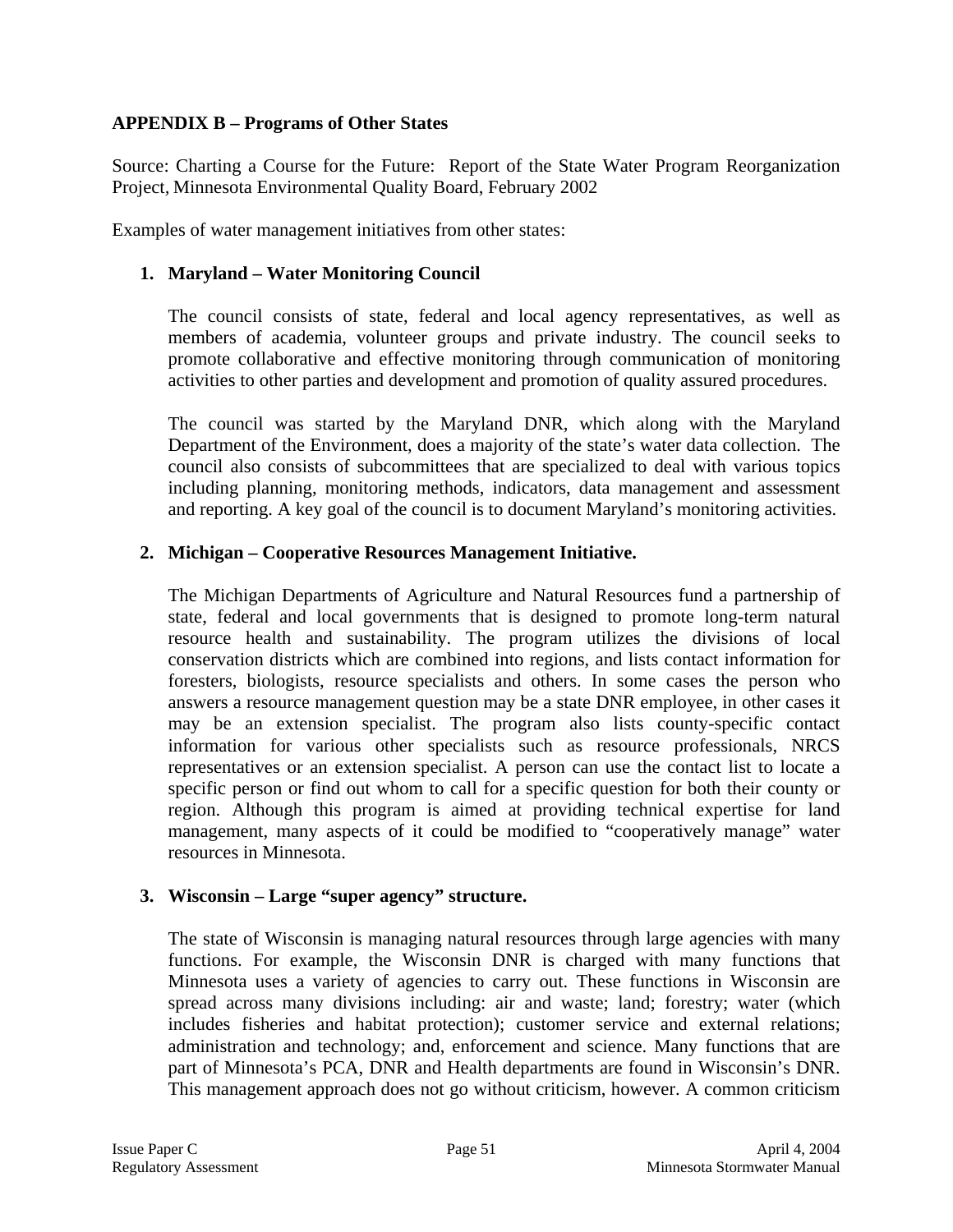of Wisconsin's Natural Resources Department is that they are too centralized and lack "line" management (opposite of Minnesota).

### **4. Wisconsin – Department of Natural Resources Integrated Science Services Bureau: terrestrial and aquatic data standards**.

The Integrated Science Services Bureau within the state of Wisconsin DNR published a document that describes the standards for collecting and processing data gathered by the agency and its contractors.

Among the processes described are data collection methods, recording guidelines, locational data standards for everything from plant and animal communities to aquatic biology and chemical and multimedia samples. Wisconsin is still working on getting everyone in the agency to use the standards. The Wisconsin DNR as one agency collects much of the same data that several agencies would have the responsibility for collecting in Minnesota. While they cannot make everyone collecting data everywhere in the state adhere to the standards, all parties the Wisconsin DNR contracts with or funds to collect data must adhere to the standards. However, in most cases, data is stored and maintained separately by each program.

### **5. Wisconsin – Land conservation districts.**

The Wisconsin equivalent of a soil and water conservation district is a land conservation district (LCD). As in Minnesota, Wisconsin's conservation districts are divided by county. However, LCD staff are county employees, who often sit next to planning and zoning and environmental services staff. In Wisconsin, each county must develop a Land and Water Resource Management Plan. The plans are developed by LCD staff in response to a redesigning of the state's nonpoint programs. State agencies "develop minimum statewide performance standards and prohibitions for nonpoint pollution and soil erosion control" that are ultimately used as a basis to distribute local grants. The plans outline how each county will meet state standards as well as local concerns with state and federal grant assistance (as well as other funds), and also describe how each county will lead the local implementation efforts (with rewards for innovative methods). A Local Conservation Committee, consisting of locally elected county board members, oversees the operation and helps to set direction. Locating LCD staff with planning and zoning and environmental services staff also allows land and water management plans to be developed cooperatively.

#### **6. Nebraska – Natural resources districts**.

Nebraska's conservation districts are loosely organized by basin or similar landscape features. NRDs perform many of the same functions as Minnesota's watershed districts, SWCDs and local water planning combined. However, because so much of Nebraska relies on ground water for drinking water supplies, NRDs have a unique power to designate Ground Water Management Areas (GWMA) in their jurisdictions. The GWMA program, administered by Nebraska's Department of Environmental Quality (NDEQ),